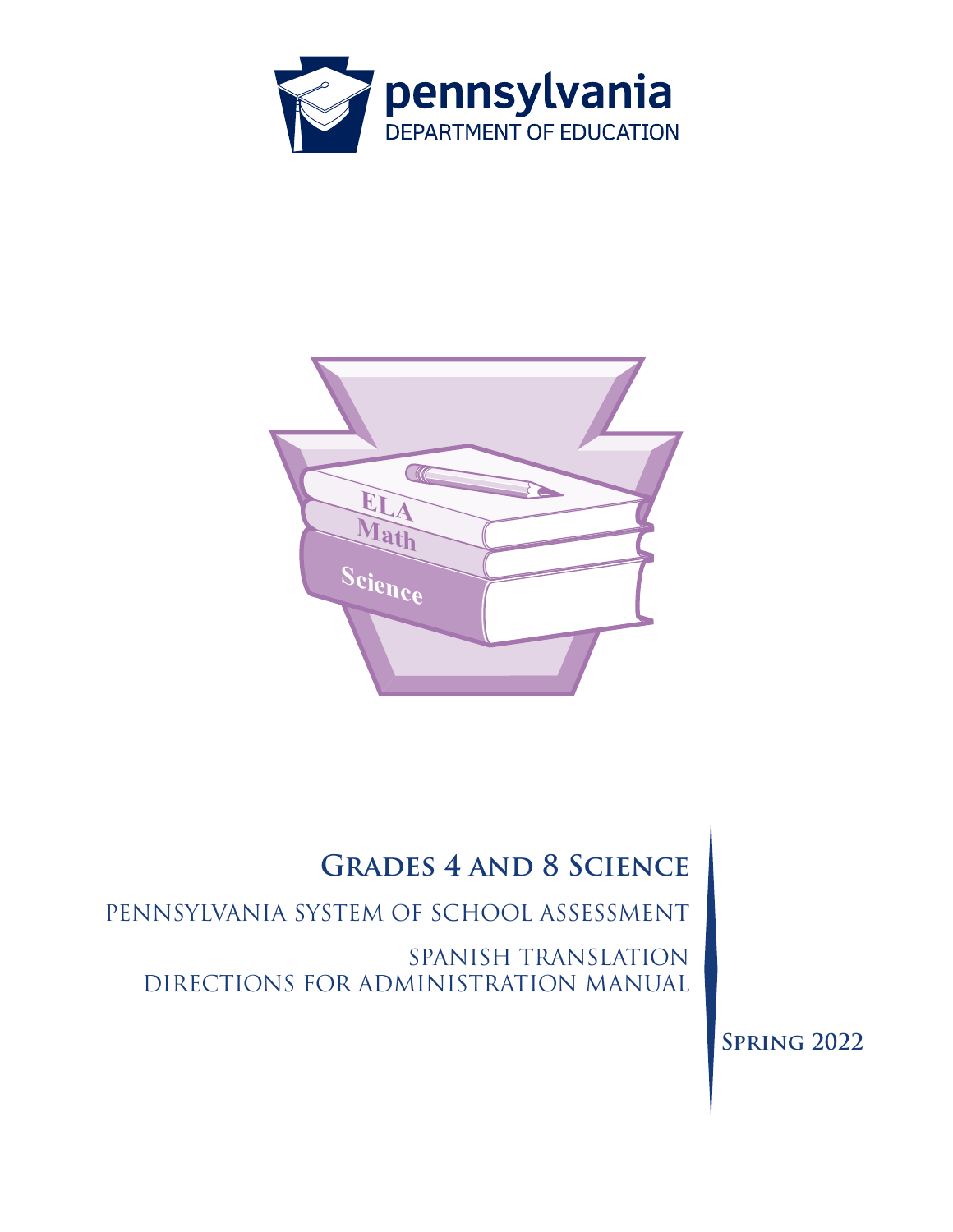| <b>PSSA</b>    |  |  |  |
|----------------|--|--|--|
| <b>SCIENCE</b> |  |  |  |
| <b>SPANISH</b> |  |  |  |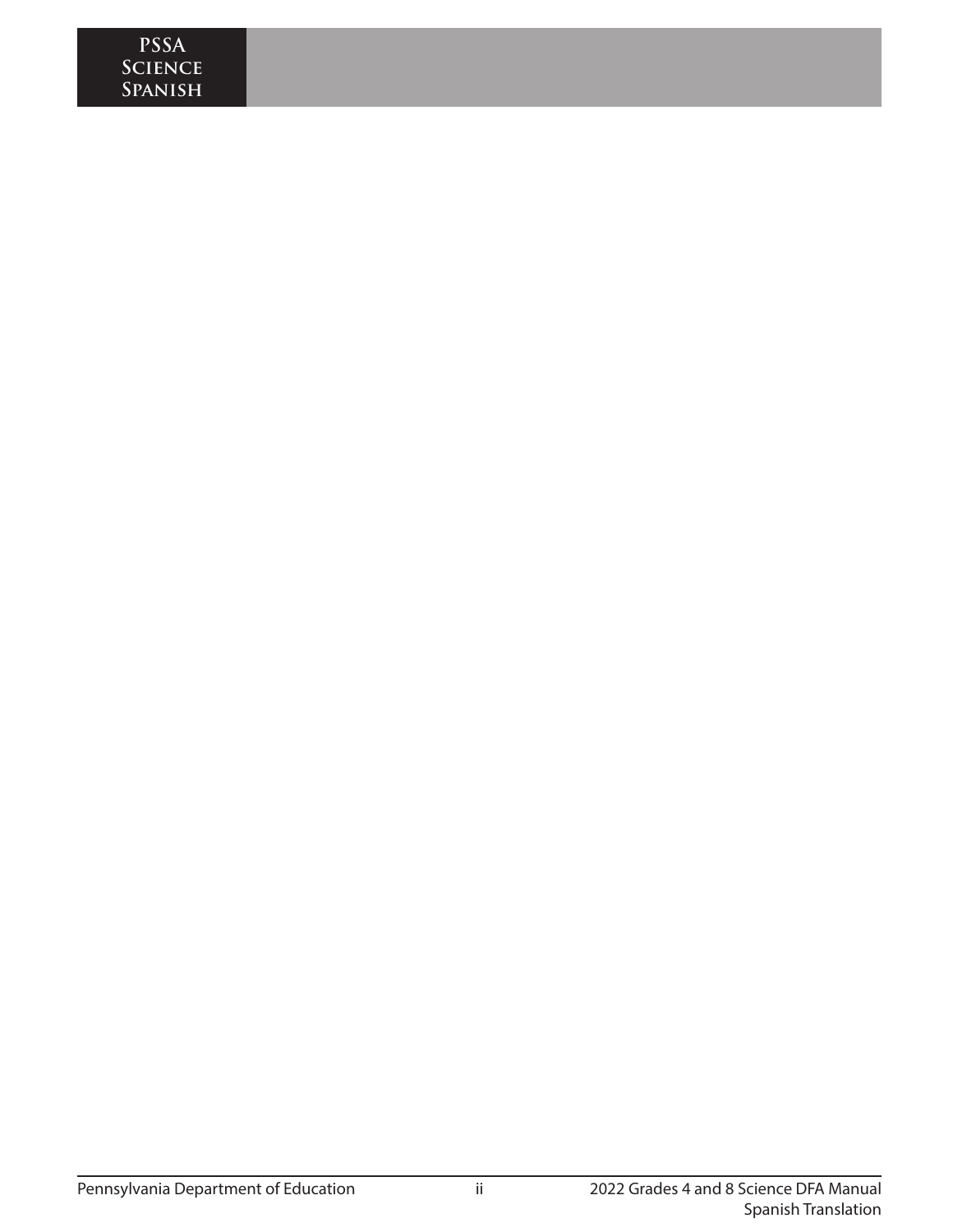### **Table of Contents**

**PSSA Science Spanish**

|                |                                                                   | 1                       |
|----------------|-------------------------------------------------------------------|-------------------------|
|                |                                                                   | $\overline{2}$          |
|                |                                                                   | $\overline{\mathbf{A}}$ |
|                |                                                                   | $\overline{4}$          |
| В.             | Follow the Exam Schedule Set by the School Assessment Coordinator | $\overline{4}$          |
| $\mathsf{C}$ . |                                                                   | 5                       |
| D.             |                                                                   | 6                       |
| Е.             |                                                                   | 8                       |
| F.             |                                                                   | 9                       |
| G.             |                                                                   | 9                       |
| Η.             |                                                                   | 10                      |
| L.             |                                                                   | 10                      |
| $\perp$        |                                                                   | 10                      |
|                |                                                                   | 11                      |
|                |                                                                   | 11                      |
|                |                                                                   | 12                      |
|                |                                                                   | 12                      |
|                |                                                                   | 13                      |
|                | PART III: DIRECTIONS FOR ADMINISTERING THE ASSESSMENT             | 15                      |
|                |                                                                   | 15                      |
| B.             |                                                                   | 17                      |
|                |                                                                   | 18                      |
|                | D. Administer Section 2-Science (Spanish and English Scripts)     | 25                      |
|                |                                                                   | 32                      |
|                |                                                                   | 32                      |
|                |                                                                   | 32                      |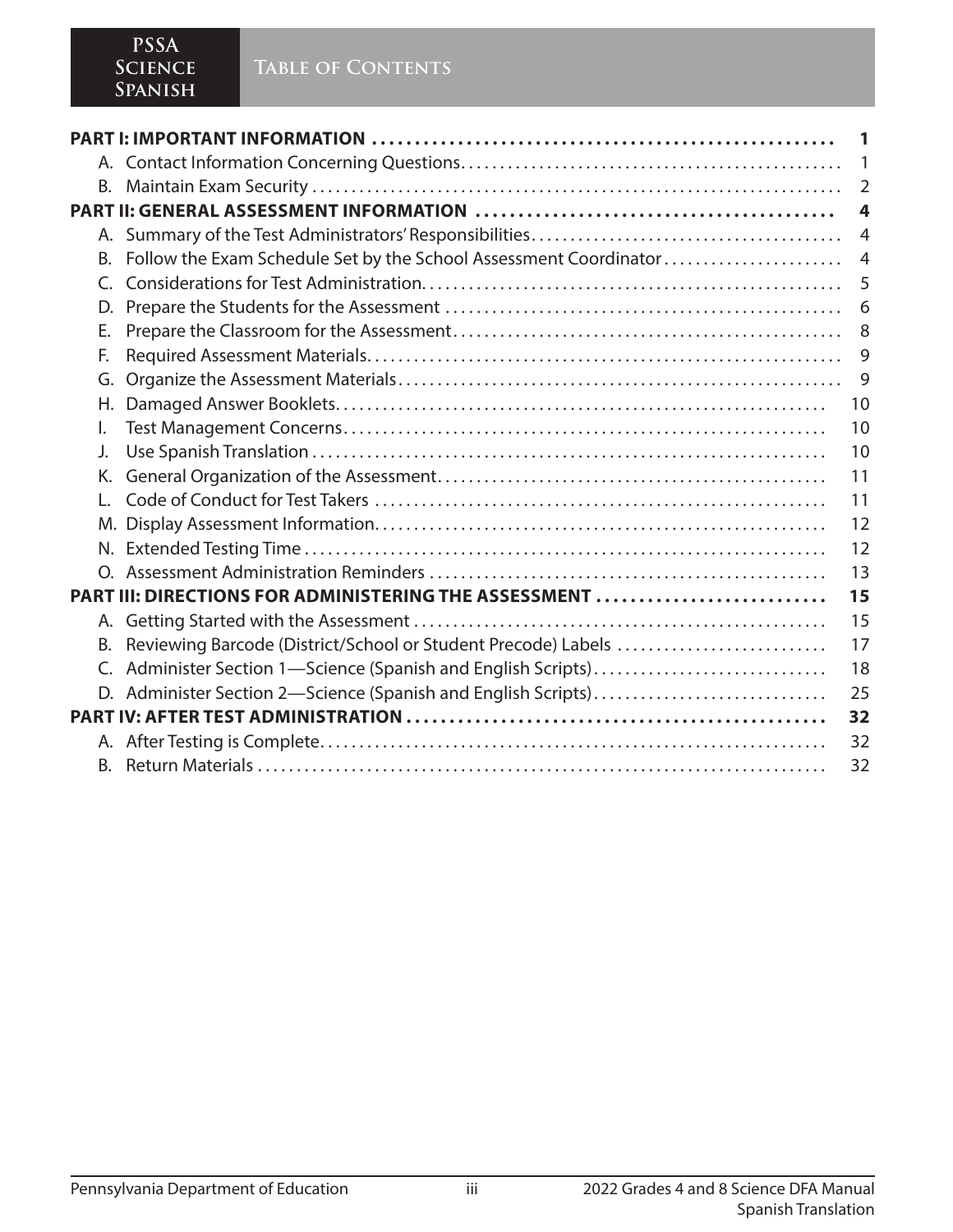### **APPENDICES**

| Appendix B: PSSA Test Security Certification (Test Administrator and Proctor) 45 |  |
|----------------------------------------------------------------------------------|--|
| Appendix C: Code of Conduct for Test Takers-Spanish Translation  47              |  |
|                                                                                  |  |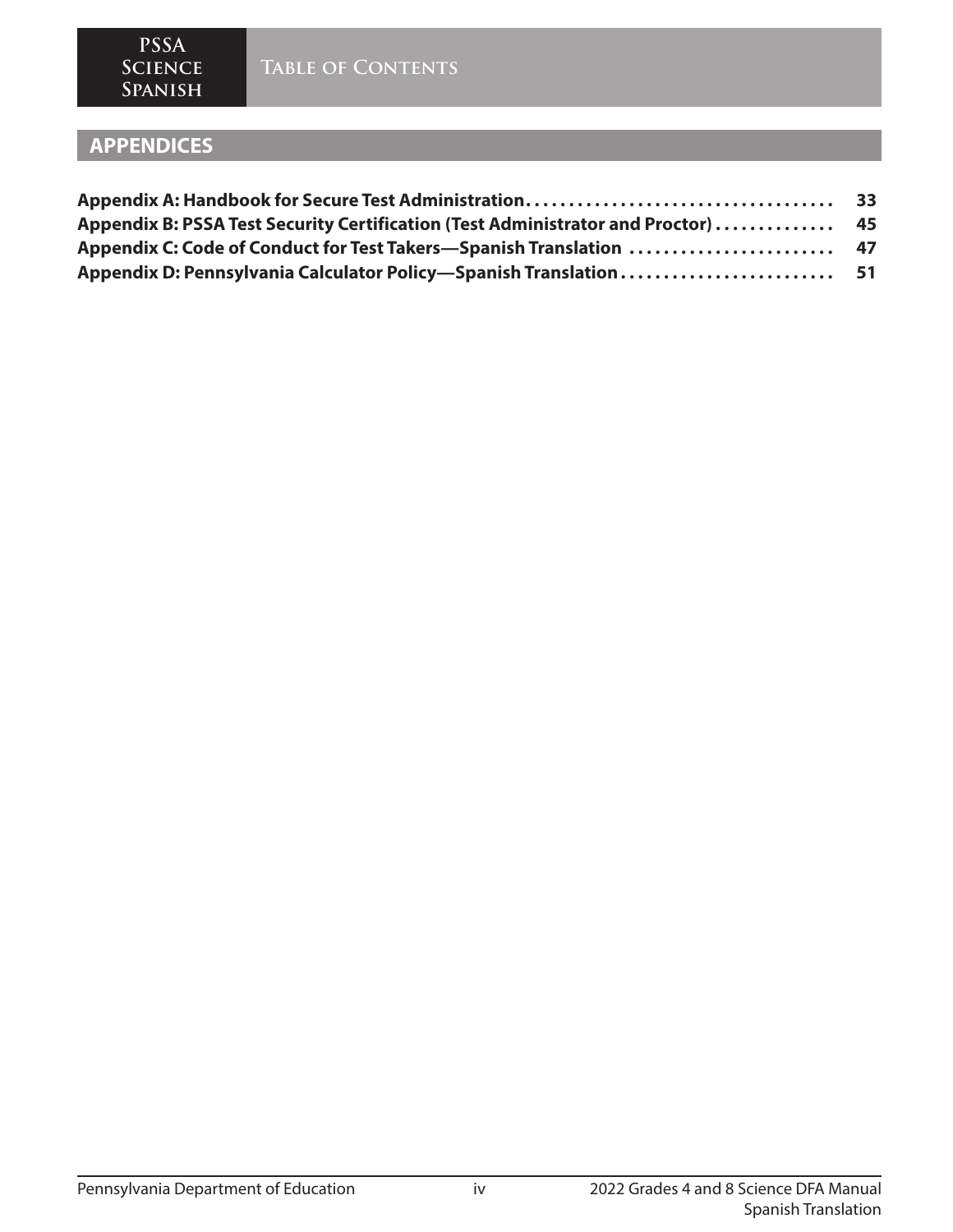<span id="page-4-0"></span>This manual is to be used for the administration of the **Spring 2022 PSSA Science Assessment for students who will be using the Spanish translation form**. This manual provides the Test Administrator (TA) with directions that will ensure a standard assessment environment in schools throughout the Commonwealth of Pennsylvania. The administration of this exam may differ from other assessments the TA has given; therefore, **TAs are to become thoroughly familiar with this manual and the procedures for administering the Science Assessment before the testing window, May 2 through 13, 2022.**

#### **A. Contact Information Concerning Questions**

| <b>Topic or Subject</b>                                                                                                                                                                                            | <b>Contact Person / Telephone</b>  | <b>Email Address</b>                          |  |
|--------------------------------------------------------------------------------------------------------------------------------------------------------------------------------------------------------------------|------------------------------------|-----------------------------------------------|--|
| <b>Opting Out of Testing</b>                                                                                                                                                                                       | Brian Truesdale - 717-214-5433     | btruesdale@pa.gov                             |  |
| <b>Testing Irregularities and General</b><br><b>Testing Questions</b>                                                                                                                                              | Jay Gift - 717-783-1144            | rgift@pa.gov                                  |  |
| <b>ELA, Testing Accommodations</b><br>(IEP and 504, Regular Education)                                                                                                                                             | Diane Simaska - 717-346-8064       | dsimaska@pa.gov                               |  |
| ELA, Keystone Exam Literature,<br>EL Accommodations, General<br><b>Testing Questions</b>                                                                                                                           | Rebekah Baum-Leaman - 717-783-6538 | rbaumleama@pa.gov                             |  |
| Math, Keystone Exam Algebra I and<br><b>General Testing Questions</b>                                                                                                                                              | Diane Simaska - 717-346-8064       | dsimaska@pa.gov                               |  |
| Science, Keystone Exam Biology,<br>Notify Changes in Testing Dates<br>and/or Times, Testing Window<br>Exceptions, Bodily Fluids on Test<br>Materials, and Cell Phone Issues not<br><b>Related to Test Security</b> | Craig Weller - 717-525-5825        | crweller@pa.gov                               |  |
| <b>DRC PA Customer Service</b>                                                                                                                                                                                     | 800-451-7849                       | PACustomerService@<br>DataRecognitionCorp.com |  |
| Test Security/Irregularities - Please<br>use the email for a more rapid and<br>efficient response                                                                                                                  | 844-418-1651                       | ra-edirregularities@pa.gov                    |  |
| General PSSA and Keystone Exam<br><b>Testing Questions</b>                                                                                                                                                         |                                    | ra-edirregularities@pa.gov                    |  |

If a test security violation is suspected, contact the SAC immediately. If you believe the SAC may have involvement in the violation, immediately contact PDE directly at [ra-edirregularities@pa.gov](mailto:ra-edirregularities%40pa.gov?subject=) or 844-418-1651. Sending an email with a detailed subject line will provide a faster response from PDE than calling the toll-free number. Please ensure that you only utilize the email account or telephone number provided here. If you need assistance with items other than security/irregularities, please contact the correct individual listed in the table above.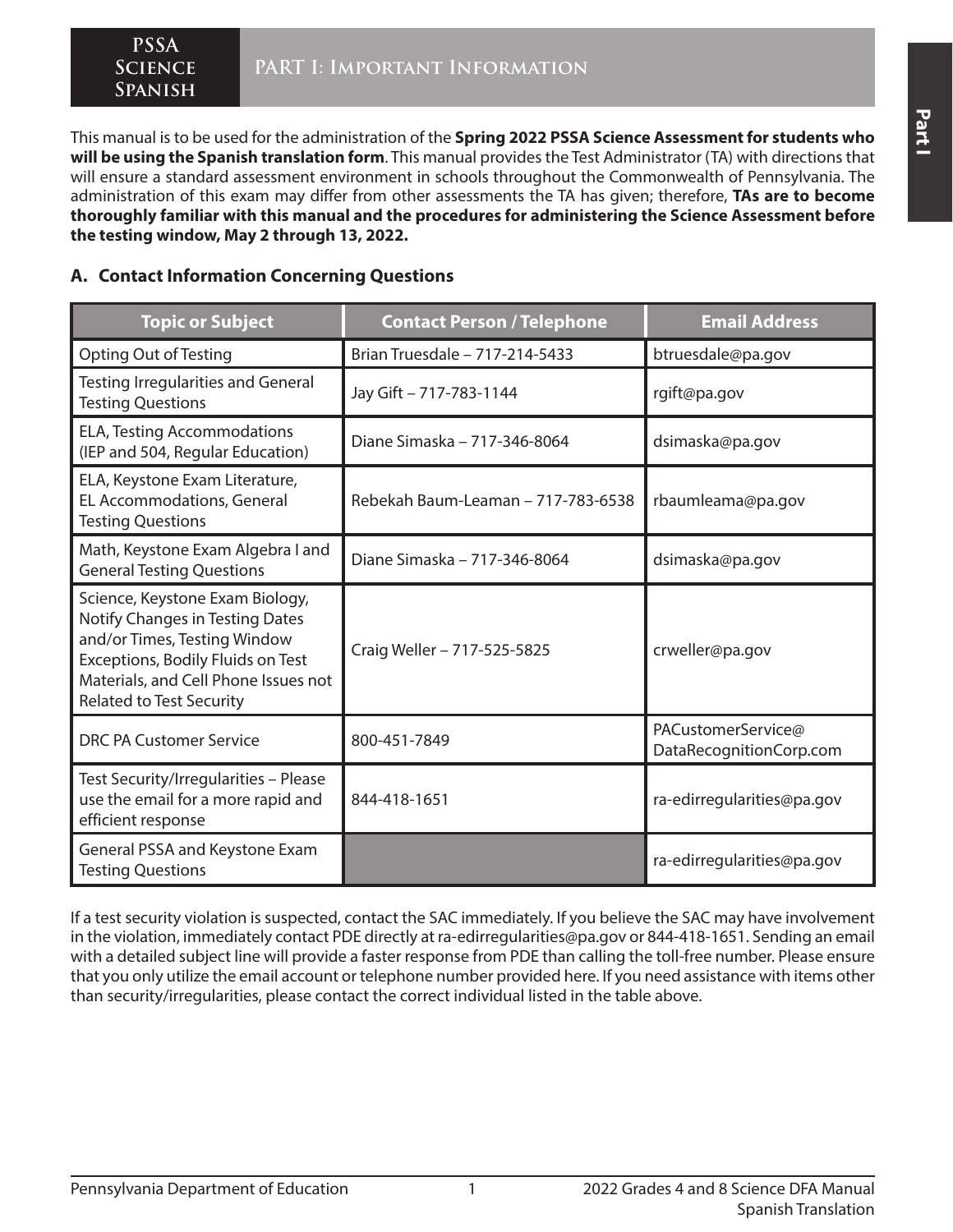#### **B. Maintain Exam Security**

<span id="page-5-0"></span>**PSSA Science Spanish**

The PSSAs are a measure of individual student achievement conducted by the Pennsylvania Department of Education (PDE). Any deviation from the exam procedures outlined in this manual (including, but not limited to, group work, teacher coaching, teaching or releasing of the performance tasks or exam questions, using old non-released Pennsylvania assessment items as preparation tools, etc.) is strictly prohibited and is considered a violation of exam security. (This prohibition does not include the use of the PSSA Item and Scoring Samplers available on PDE's website.) Those individuals who divulge exam questions, falsify student scores, or compromise the integrity of the state assessment system in any manner will be subject to professional disciplinary action under the Professional Educator Discipline Act, 24 P.S. § 2070.1a et seq, including a private reprimand, a public reprimand, a suspension of their teaching certificate(s), a revocation of their teaching certificate(s), and/or a suspension or prohibition from being employed by a charter school. In this regard, an educator is any individual who holds public or private academic school certification and all charter and cyber charter school staff members and contracted educational providers who would be required to hold certification if they served in a traditional public school.

In order to ensure the validity and security of the PSSA, all TAs and Proctors should read and understand the *Handbook for Secure Test Administration*. The *Handbook for Secure Test Administration* is Appendix A of this manual; this document can also be found in the *Handbook for Assessment Coordinators* posted on the PDE website:

[www.education.pa.gov](http://www.education.pa.gov) [Roll over 'Data and Reporting' in the menu at the top of the page. Select 'Assessment and Accountability.' Click on the link that reads 'PSSA - PA System of School Assessment.' Then click on 'Administration Materials' on the right side of the screen.]

Students may not discuss, disseminate, or otherwise reveal the assessment content to others. This includes talking with others about questions on the test during or after the test. Students will be subject to discipline based on the LEA's policy and procedures. Students should be assured that they may discuss the testing process or issues of concern with their parents/guardians.

#### **1. Test Security**

- **a.** TAs must complete the online Pennsylvania State Test Administration Training (PSTAT), found at *[www.pstattraining.net](http://www.pstattraining.net)*, once every school year for which they are a TA or proctor. The PSTAT must be completed prior to working on any PSSA tasks.
- **b.** District Assessment Coordinators (DACs), School Assessment Coordinators (SACs), TAs, Principals, and all other individuals who are involved in this assessment program must maintain the security of all exam materials. Together, they share the responsibility for ensuring that all exam materials and student responses are handled securely, confidentially, and in accordance with security mandates and other general procedures. These include, but are not limited to, the following:
	- **i.** Except where allowed by a specific written accommodation, only students being tested are allowed to view the content of the exam materials.
	- **ii.** No secure materials from the assessment may be copied, photographed, or recorded in any manner.
	- **iii.** Student responses must not be reviewed for accuracy or completeness by anyone other than the student.
	- **iv.** Students may not review responses at any time other than during the administration of a test.
- **c.** It is required that TAs, Proctors, and any other individual who handles secure assessment materials must read, sign, and date a *PSSA Test Security Certification (Test Administrator and Proctor)*. The *PSSA Test Security Certification (Test Administrator and Proctor)* must be signed **after** the assessments have been administered.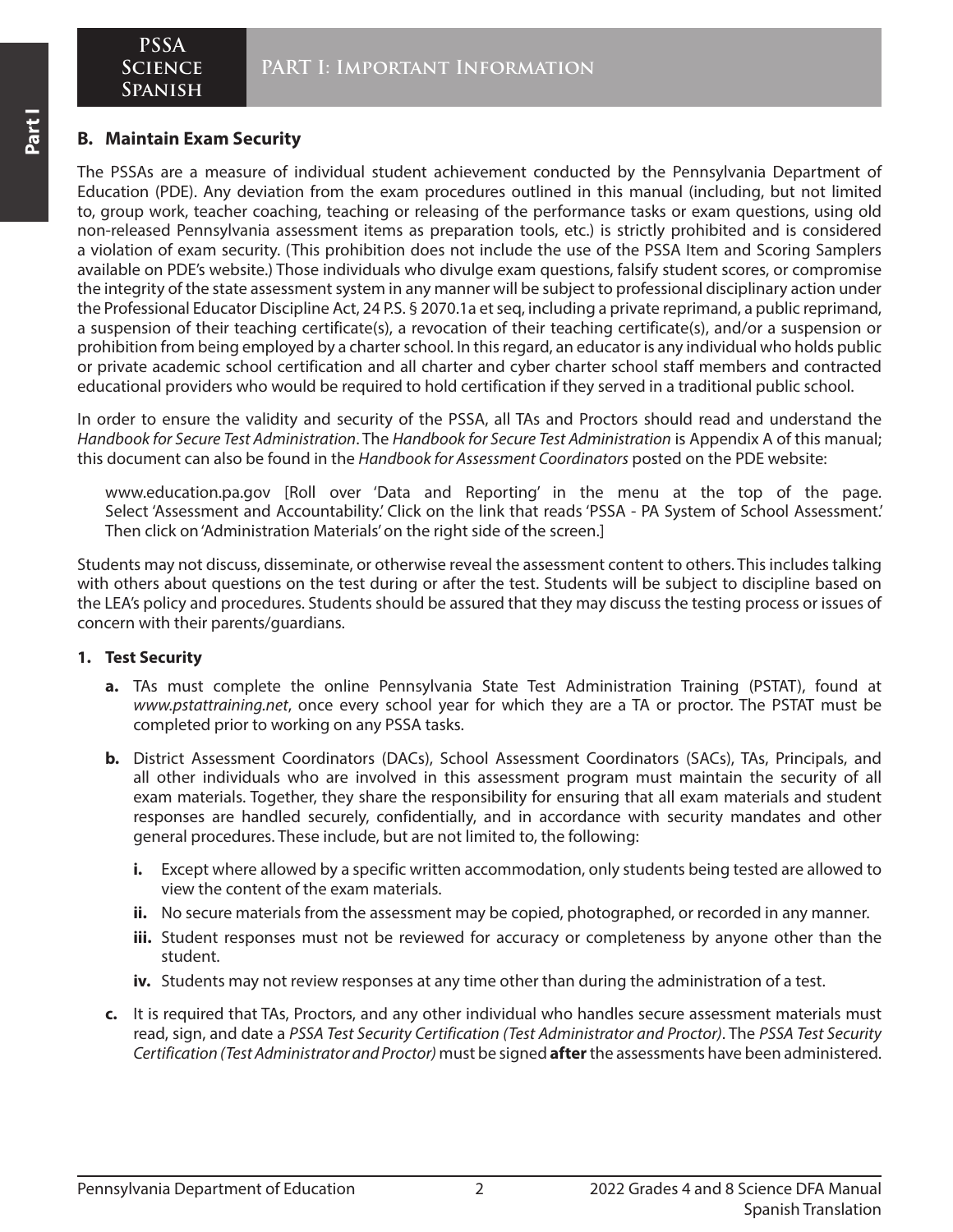#### **2. Reporting Irregularities**

**If a test security violation is suspected, contact the SAC immediately. If you believe the SAC may have involvement in the violation, immediately contact PDE directly at [ra-edirregularities@pa.gov](mailto:ra-edirregularities%40pa.gov?subject=) or 844-418-1651. Sending an email with a detailed subject line will provide a faster response from PDE than calling the toll-free number. Please ensure that you only utilize the email account or telephone number provided here.**

#### **3. Avoiding Inappropriate Test-Taking Strategies**

Every answer booklet will be processed by scanners that detect pencil marks. As such, it is not appropriate to have students taking a paper assessment eliminate answers by striking through an answer bubble or by bubbling multiple answers and later erasing. Students who mark their answers in the test booklet initially must remember to mark their final response in the answer booklet. Students must not discuss, disseminate, or otherwise reveal the assessment content to others.

#### **4. Storing Secure Materials**

All answer booklets and test booklets (and test tickets for online assessments) are considered secure materials and must be kept in a preselected, locked, secure storage area at both the district and school levels. Secure materials must never be left unattended or in open areas. TAs must not be given access to secure test materials before the administration day. TAs should only be given access to secure test materials immediately preceding test administration. **It is mandatory that school districts utilize a sign-out/sign-in sheet for distribution and collection of secure test materials.** It is recommended that TAs count the number of test booklets and answer booklets received and returned in the presence of the SAC or the SAC's designee.

- **a.** The *Directions for Administration Manual*s are not considered secure test materials and should be provided to TAs prior to the assessment for review.
- **b.** Each student taking the PSSA will receive **one test booklet and one answer booklet per subject**.
- **c.** Scratch paper and any other paper on which students have written is considered secure and must be collected at the end of each testing session to be destroyed by the SAC or the SAC's designee.

**All secure testing materials must be inventoried, counted, and returned immediately to the SAC or the SAC's designee after testing is completed. Individual restroom breaks during testing are permitted but require monitoring. Materials must be kept secure after each testing session and prior to shipping to DRC.**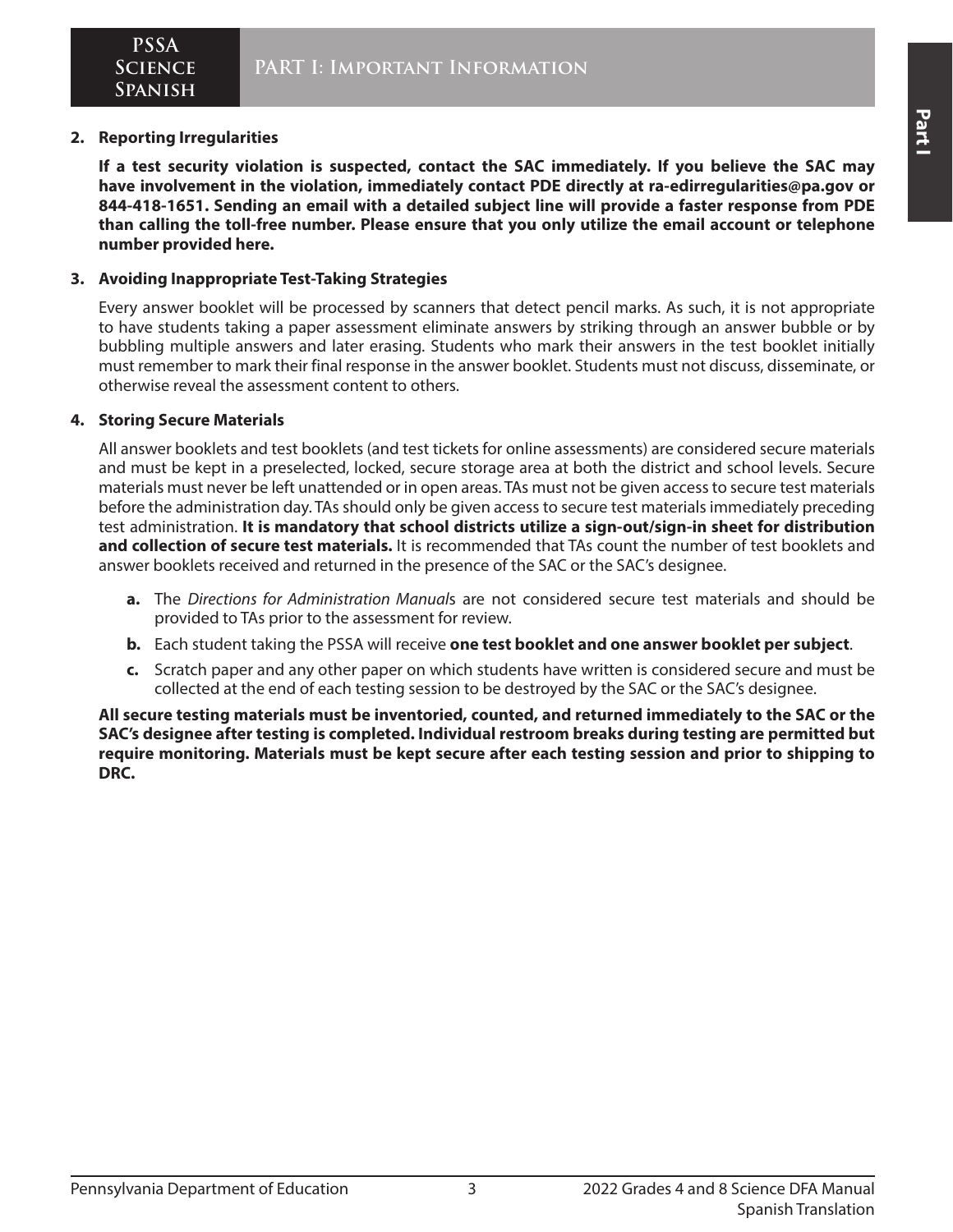#### <span id="page-7-0"></span>**A. Summary of the Test Administrators' Responsibilities**

- **1.** Complete the Pennsylvania State Test Administration Training (PSTAT) online module, prior to working as a TA/Proctor, one time per school year (this satisfies both the PSSA and Keystone Exam requirement for the school year).
- **2.** Become familiar with the exam administration procedures provided in this manual, the *Directions for Administration Manual*.
- **3.** Receive student assessment materials from the SAC immediately prior to the testing session on the day during which you are scheduled to be a TA (or Proctor) for the PSSA Grades 4 and 8 Science Assessment.
- **4.** Alert the SAC if any student information on the label or bubbled in is incorrect and needs to be changed.
- **5.** Look at the back cover of each answer booklet and ensure that your initials are correctly bubbled in the Test Administrator Initials fields. Some schools may have TAs bubble in the Test Administrator initials, and other schools may have bubbled in the Test Administrator initials. If incorrect or missing, alert your SAC.
- **6.** Distribute test booklets and answer booklets to students at the time of the assessment, making certain that form numbers match.
- **7.** Read the directions for administration to students at the start and end of each PSSA assessment for which you are a TA.
- **8.** Actively monitor the assessment environment during the scheduled testing time. Actively monitoring is monitoring the administration of the assessment and nothing else.
- **9.** Collect, account for (including counting the number received and returned), and return all student assessment materials to the SAC or the SAC's designee at the end of each assessment session.
- **10.** Return the reference sheet (scoring guidelines), all scratch paper, and any other paper on which students have written to the SAC or the SAC's designee at the end of each assessment session.
- **11.** Review, understand, and return the signed and dated *PSSA Test Security Certification (Test Administrator and Proctor)* to the SAC at the end of the final PSSA administration for which you are a TA or Proctor.

#### **B. Follow the Exam Schedule Set by the School Assessment Coordinator**

The Spring 2022 Science Assessment must be administered within the PDE-designated testing window on the dates assigned by the SAC. The assessment consists of **two sections**. **The sections must be administered in the sequence in which they are printed** in the booklet. It is possible to combine the sections as a single testing session. The SAC must discuss the schedule with TAs at least one week prior to the assessment dates. See "General Organization of the Assessment" on page 11 of this manual for more information on administration and testing times.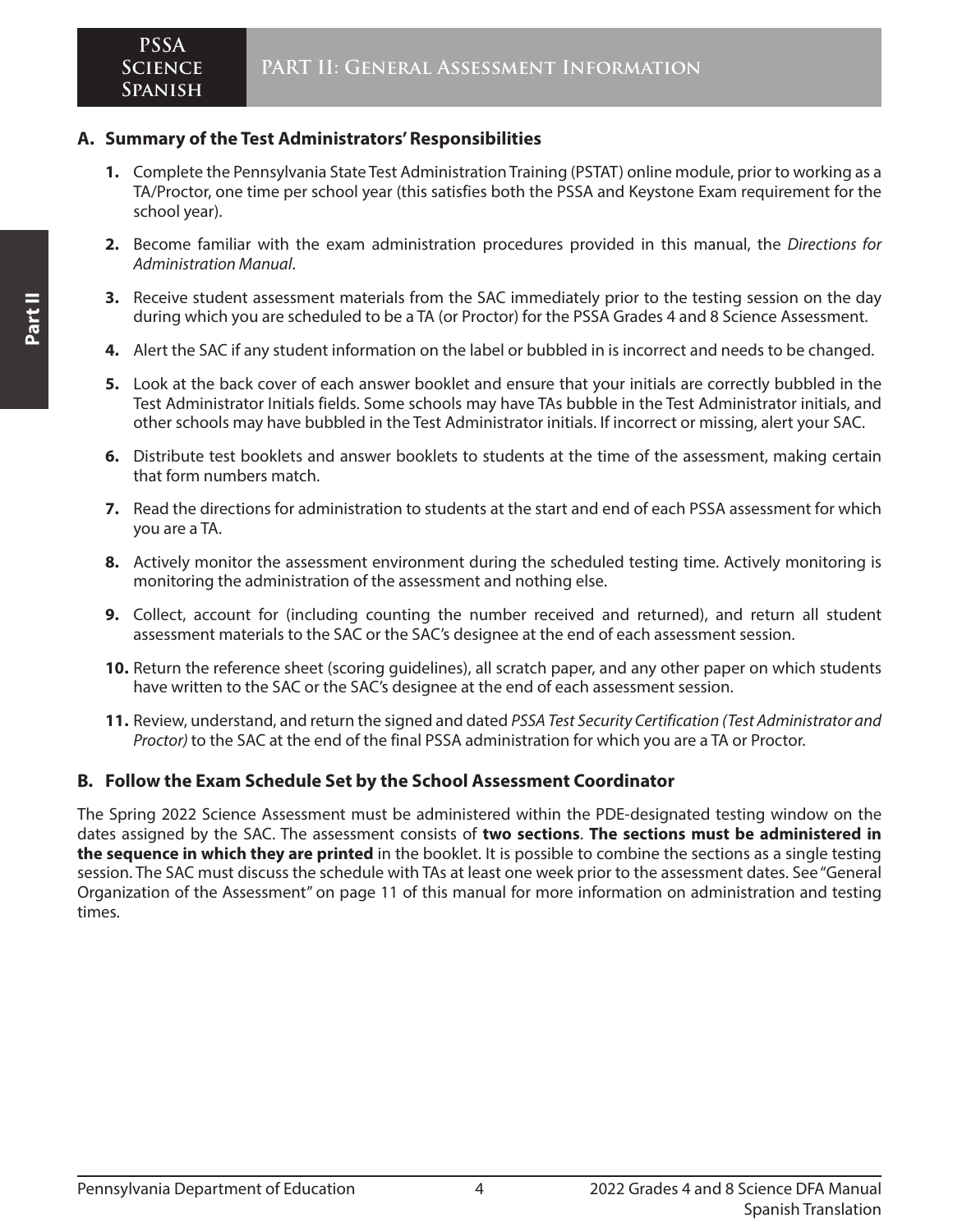#### <span id="page-8-0"></span>**C. Considerations for Test Administration**

The procedures listed below must be followed prior to administering the Spring 2022 Science Assessment. This assessment includes procedures that students may not have encountered before.

- **1.** The SAC will receive a *PSSA Handbook for Assessment Coordinators* that provides additional, detailed information about the assessment. This document is also posted on these portals:
	- **a.** *<https://pa.drcedirect.com>* [Click on the applications drop-down and select 'General Information.' Then select 'Documents.']
	- **b.** *[www.education.pa.gov](http://www.education.pa.gov)* [Roll over 'Data and Reporting' in the menu at the top of the page. Select 'Assessment and Accountability.' Click on the link that reads 'PSSA - PA System of School Assessment.' Then click on 'Administration Materials' on the right side of the screen.]
- **2.** The entire Grades 4 and 8 Science *Directions for Administration Manual* must be read in advance in order to become familiar with the procedures for administering the assessment. Prior to the assessment administration, the TA must do the following:
	- **a.** Become familiar with the assessment schedule and the procedures for allowing extended testing time.
	- **b.** Follow the direction of the SAC for maintaining test security.
	- **c.** Plan sufficient time for distribution and collection of materials.
	- **d.** Arrange student seating to prevent student interaction during the assessment sessions.
	- **e.** Post a "**Testing—Do Not Disturb**" sign on the door(s) to the classroom to indicate that an assessment session is taking place.
- **3.** Student Precode Labels are supplied for most students; however, if any student does not have a Student Precode Label, a District/School Label must be used.
- **4.** Prior to the assessment, ensure that all answer booklets have a barcode label affixed. For those booklets that have a District/School Label, rather than a Student Precode Label, ensure that the SAC or the SAC's designee has bubbled in all appropriate information on pages 1 and 2 (see "Reviewing Barcode (District/ School or Student Precode) Labels" on page [17](#page-20-1) of this document).
- **5.** Prior to the assessment, be aware of test accommodations that are outlined in the current PSSA and Keystone *Accommodations Guidelines* and in the current *Accommodations Guidelines for English Learners* (ELs) (e.g., "Test Administrator transcribed student responses," "Extended time"). These documents are posted on the following portals:
	- **a.** *<https://pa.drcedirect.com>* [Click on the applications drop-down and select 'General Information.' Then select 'Documents.']
	- **b.** *[www.education.pa.gov](http://www.education.pa.gov)* [Roll over 'Data and Reporting' in the menu at the top of the page. Select 'Assessment and Accountability.' Then click on the link that reads 'PSSA - PA System of School Assessment.' Then click on 'Testing Information' on the right side of the screen.]

**Note:** Any student, regardless of IEP status, may have a word, phrase, or test item read aloud upon request. If the student has a documented need for more than an occasional word, phrase, or test item to be read aloud, the SAC or SAC's designee must fill in the bubble next to "Some test items/questions read aloud" under "Student used the following Presentation Accommodations" on page 3 of the student's answer booklet. However, it is only appropriate to read all test items aloud if this practice is documented as an accommodation. If reading the entire assessment is used as an accommodation, the SAC or SAC's designee must fill in the bubble next to "All test items/questions read aloud" under "Student used the following Presentation Accommodations" on page 3 of the student's answer booklet. TAs must follow the read-aloud guidelines when administering the PSSA assessment.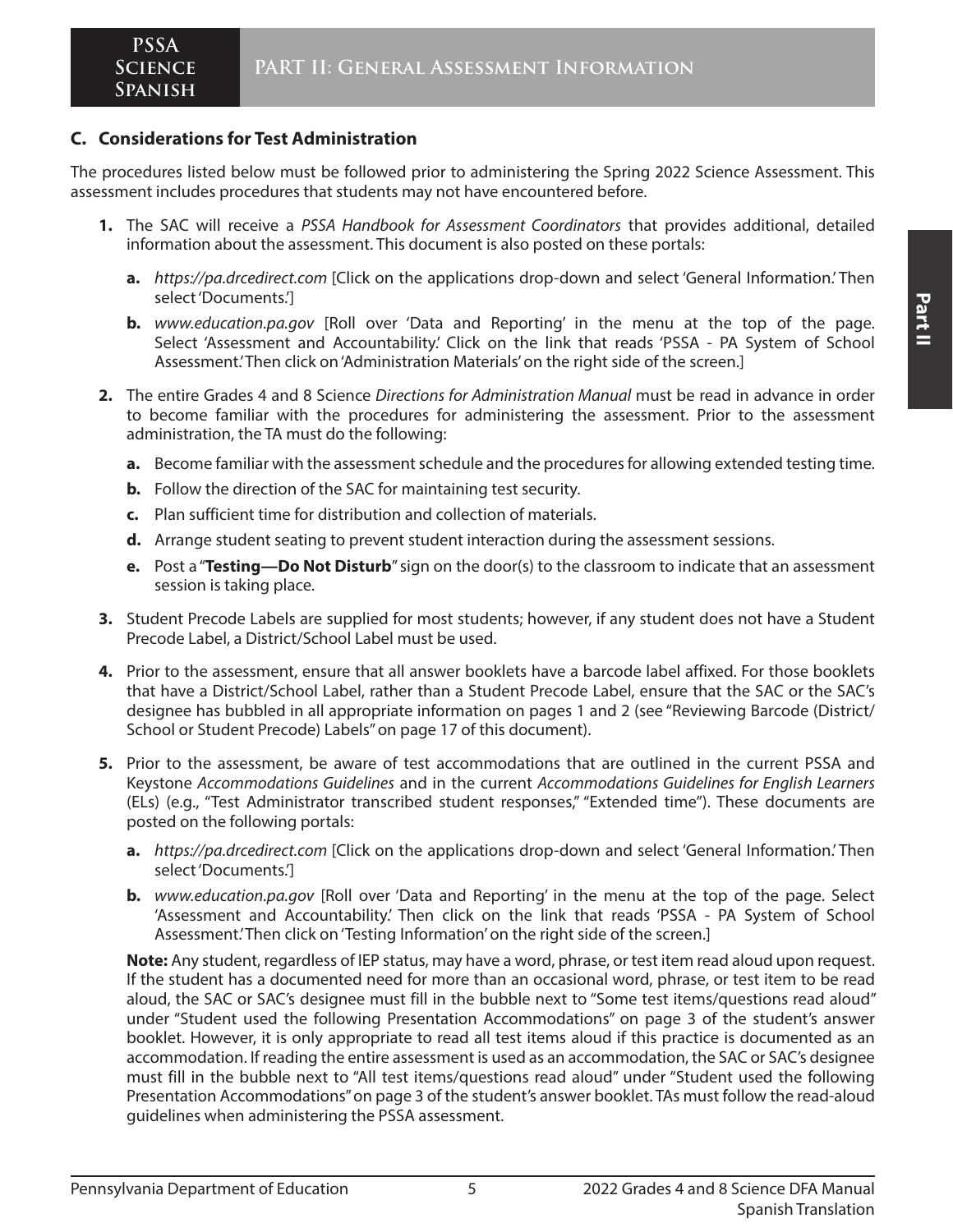#### <span id="page-9-0"></span>**PSSA Science Spanish**

Not all accommodations that are provided on a day-to-day basis in the classroom are approved for use with the PSSA; however, all accommodations in IEPs or 504 Plans must be considered when planning for the administration of the PSSA.

- **6.** A form number is on the front cover of each answer booklet and each test booklet. For the Spring 2022 Science Assessment, there is only one form for the Spanish translation version: S01. Students must use an answer booklet and a test booklet with this form number designation.
- **7.** Review, understand, and return the signed and dated *PSSA Test Security Certification (Test Administrator and Proctor)* to the SAC at the end of the final PSSA administration for which you are a TA or Proctor. It is found in Appendix B. Contact your SAC if you need more information.
- **8. If a test security violation is suspected, contact the SAC immediately. If you believe the SAC may have involvement in the violation, immediately contact PDE directly at [ra-edirregularities@pa.gov](mailto:ra-edirregularities%40pa.gov?subject=)  or 844-418-1651. Sending an email with a detailed subject line will provide a faster response from the PDE than calling the toll-free number. Please ensure that you only utilize the email account or telephone number provided here.**

#### **D. Prepare the Students for the Assessment**

- **1.** Inform students in advance of the schedule for the assessment sessions, as communicated by the SAC or the SAC's designee.
- **2.** Students are not permitted to have cell phones, cameras, smartphones, smartwatches, earbuds, or any other unapproved electronic devices in their possession during the administration of the assessment. Students **must** be informed of this policy in advance and should be encouraged to leave such items at home on administration days. **The TA must collect all such devices prior to distributing assessment materials.**
- **3.** PDE encourages districts and schools to inform students before testing begins of the locally determined ramifications/sanctions for student misconduct during the PSSA assessments. This includes, but is not limited to, discipline associated with cheating, sharing, and/or reproduction of test content.
- **4.** Discuss the *Code of Conduct for Test Takers*, which is in Appendix C of this manual (in Spanish and in English) and is also found in the PSSA *Handbook for Assessment Coordinators*, with all students prior to the scheduled exam time. It is essential that students understand the importance of each point in the *Code of Conduct for Test Takers* before testing begins. Prior to the administration, students must fill in the appropriate bubble indicating that they understand the *Code of Conduct for Test Takers* that their TA (or other school personnel) has reviewed with them. TAs should answer any questions that students have to ensure that all students understand this code of conduct. Students should be assured that they may discuss the testing process or issues of concern with their parents/guardians.
- **5.** Students may **not** use a dictionary or a thesaurus for any part of this assessment. **Note:** An exception is made for English Learners (ELs) taking any portion of the assessment. They may use word-to-word bilingual/translation dictionaries that translate native language to English or English to native language. If an EL student is using this accommodation, the TA must inform the SAC, and the SAC must record the use in the student's answer booklet. Bilingual/translation dictionaries that include word definitions or pictures are not allowed.
- **6.** Students must use a No. 2 pencil; an ink pen may **not** be used.
- **7.** Students may highlight, underline, and make notes or comments in the test booklet or on scratch paper, but they must write their answers in the answer booklet. All scratch paper and any other paper on which students have written must be collected and returned to the SAC. **Students must not use highlighters on the answer bubbles.**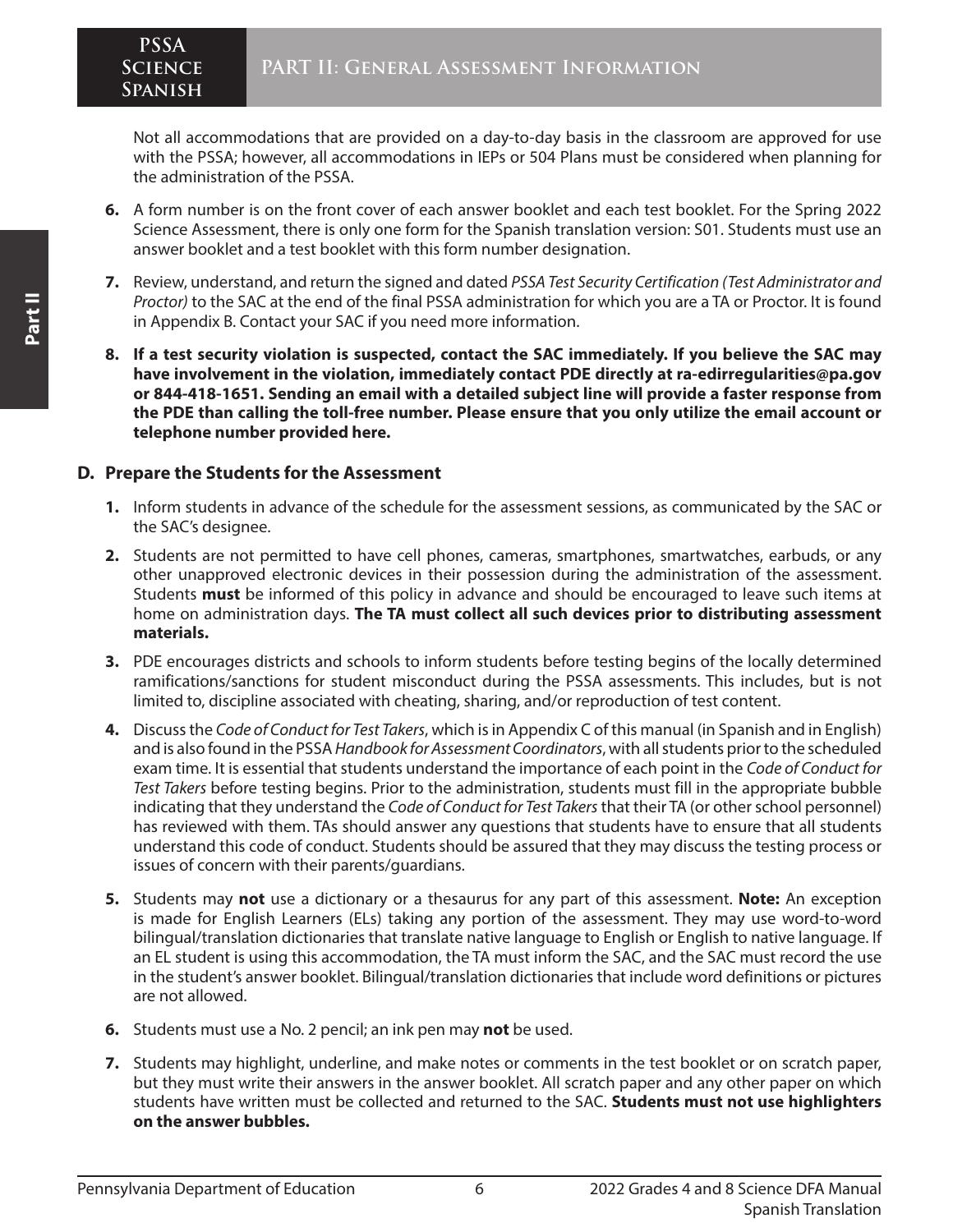- **8.** Students should not make any extraneous marks on or near the answer bubbles (e.g., crossing out answers believed to be incorrect or marking multiple answers thought to be correct). Students should completely erase any extraneous marks.
- **9.** The science assessment includes questions that require students to select from four possible answers. These multiple-choice questions and answer choices are found in the test booklet. Students will read each question and record their answers in the spaces provided **in their answer booklets only. Responses written or marked in the test booklet or on scratch paper and any other paper on which students have written will not be scored.**
- **10.** The science assessment also includes questions that require students to write a response (open-ended questions). These questions appear in the answer booklet only. Students will read each question and will write their responses in the spaces provided **in the answer booklet only. Responses written in the test booklet or on scratch paper and any other paper will not be scored.**
- **11. GRADE 8 ONLY:** The Science Assessment also includes multiple-choice questions associated with a science scenario.
	- **a.** Scenarios utilize content-rich stimuli (text, graphics, charts, tables, etc.) and are specifically aligned to the Pennsylvania educator-developed Eligible Content.
	- **b.** Science scenarios address connections between multi-disciplinary and interdisciplinary content domains (e.g., creating stronger connections between Nature of Science and Science content).
	- **c.** When answering scenario stimuli based questions, students are required to use their content knowledge and science process skills. That is, some of the scenario questions require that students use content knowledge to answer content-based questions, and other scenario questions require that students process pertinent information to answer questions from the scenario.
- **12.** Students may use calculators for the science assessment, including graphing calculators, provided the calculator meets the guidelines in the *Pennsylvania Calculator Policy*. However, calculators are not mandatory. If your students have access to calculators and know how to use them, using them during the assessment would be appropriate. If students do not have calculators and the school has not made them available, students can respond to the tasks successfully without them.

**Note: Students may not share their calculators during the assessment.** All calculators must be cleared of all stored information and programs that are not factory installed before and after they are used on any state exam. The calculator memory must be cleared by the TA after the PSSA is completed. For more information, see the *Pennsylvania Calculator Policy*, found in Appendix D of this manual. This document is also posted on these portals:

- **a.** *<https://pa.drcedirect.com>* [Click on the applications drop-down and select 'General Information.' Then select 'Documents.']
- **b.** *[www.education.pa.gov](http://www.education.pa.gov)* [Roll over 'Data and Reporting' in the menu at the top of the page. Select 'Assessment and Accountability.' Then click on the link that reads 'PSSA - PA System of School Assessment.' Then click on 'Mathematics' on the right side of the screen. The calculator policy link is found under "Mathematics Resources".]

**PSSA Science Spanish**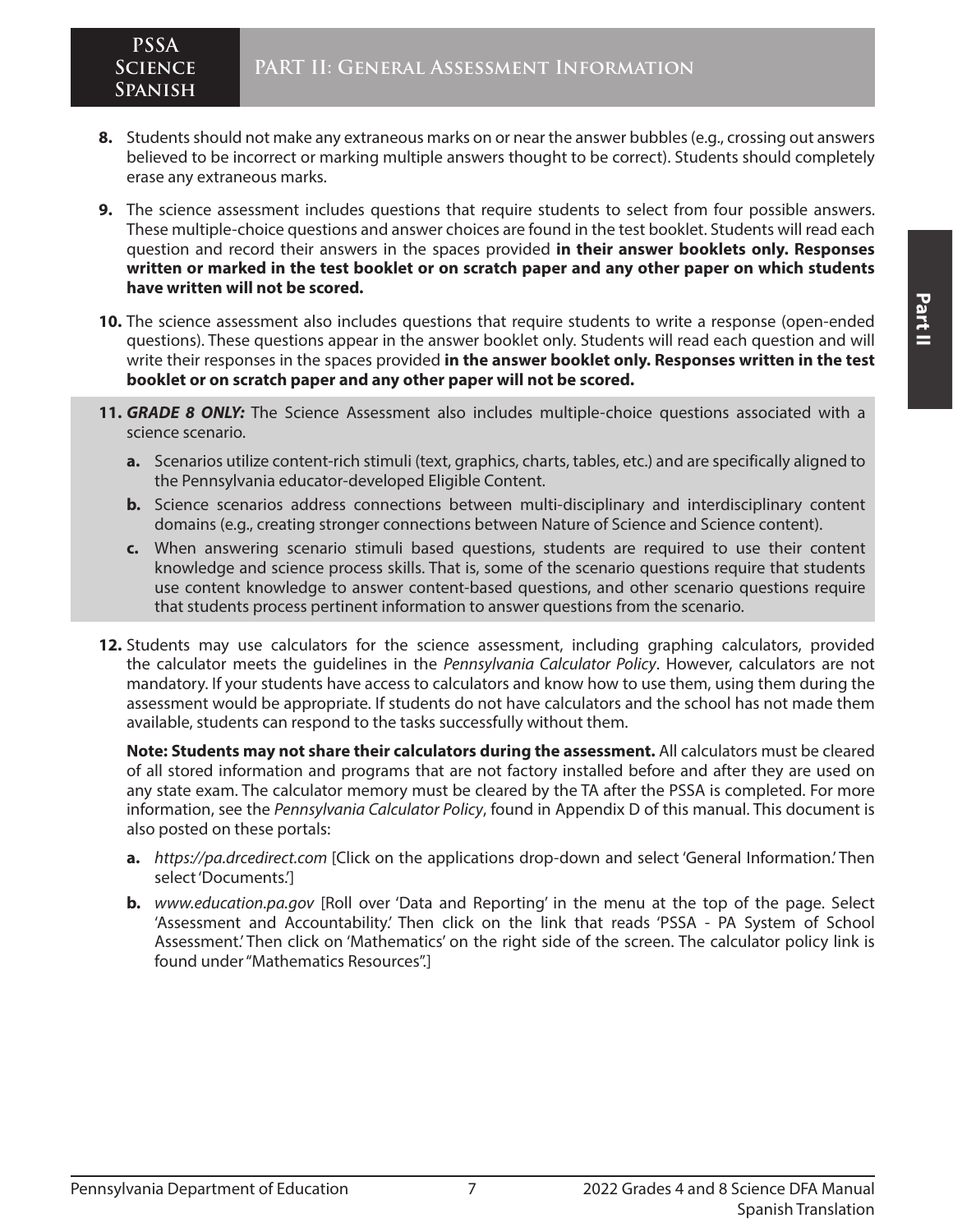<span id="page-11-0"></span>

| <b>Students are permitted to</b>                                                                                                                                                                                                                                                                                                                                                                                         | <b>Students are NOT permitted to</b>                                                                                                                                                                                                                                                                                                                                                                                                                                                                                                                                                       |
|--------------------------------------------------------------------------------------------------------------------------------------------------------------------------------------------------------------------------------------------------------------------------------------------------------------------------------------------------------------------------------------------------------------------------|--------------------------------------------------------------------------------------------------------------------------------------------------------------------------------------------------------------------------------------------------------------------------------------------------------------------------------------------------------------------------------------------------------------------------------------------------------------------------------------------------------------------------------------------------------------------------------------------|
| use scratch paper. (Students may use it to create<br>their own graphic organizers, etc., during the<br>assessment.)<br>highlight, underline, and make notes or<br>comments in the test booklet. (Students must not<br>use highlighters to mark the answer bubbles.)<br>use a calculator on the assessment, including<br>graphing calculators, in accordance with the<br>Pennsylvania Calculator Policy (see Appendix D). | use preprinted graphic organizers.<br>possess or use unapproved electronic<br>devices, including cell phones, smartphones,<br>smartwatches, earbuds, cameras, any type of<br>computer, or any mobile device with a camera<br>and/or Internet access (e.g., tablets, MP3 players,<br>gaming systems, entertainment devices), at any<br>time during the assessment.<br>possess or use dictionaries, thesauri, and/or<br>spell- or grammar-checkers at any time during the<br>assessment (with the exception of word-to-word<br>translation dictionaries that may be used by EL<br>students). |

#### **E. Prepare the Classroom for the Assessment**

Good organization of assessment materials and well-executed procedures will help the administration of the assessment proceed smoothly.

Remove or cover with opaque materials all classroom instructional materials or any other materials that could aid students in answering test items.

#### **DO** *NOT* **DISPLAY:**

- **1.** vocabulary words and/or definitions
- **2.** examples of problems or answers
- **3.** tips on how to write responses and/or solve problems

**Note:** This is not an exhaustive list. These are general examples of what is not permitted. Any materials that may contain content that could be tested must be removed or covered.

The *General Description of Scoring Guidelines for Science Open-Ended Questions* may be displayed in the classroom. Additionally, each student may have a copy of the guidelines in Spanish and in English, but it must be a clean copy. The guidelines are also posted on these portals:

- **a.** *<https://pa.drcedirect.com>* [Click on the applications drop-down and select 'General Information.' Then select 'Documents.']
- **b.** *[www.education.pa.gov](http://www.education.pa.gov)* [Roll over 'Data and Reporting' in the menu at the top of the page. Select 'Assessment and Accountability.' Click on the link that reads 'PSSA - PA System of School Assessment.' Then click on 'Science' on the right side of the screen. Note that the 2015 grade 4 and 8 Science Scoring Guidelines and Formula Sheets have not changed.]

Student seating must be arranged to prevent student interaction during the assessment sessions. A quiet, calm atmosphere is conducive to concentration on the assessment. Disturbances must be kept to a minimum during the assessment sessions. Posting a "**Testing—Do Not Disturb**" sign on the door(s) to the classroom indicates that an assessment is in session. Students should not be permitted to sharpen pencils during the assessment sessions. Each student should have at least two sharpened No. 2 pencils with good erasers and some scratch paper. Extra sharpened pencils must be available for students.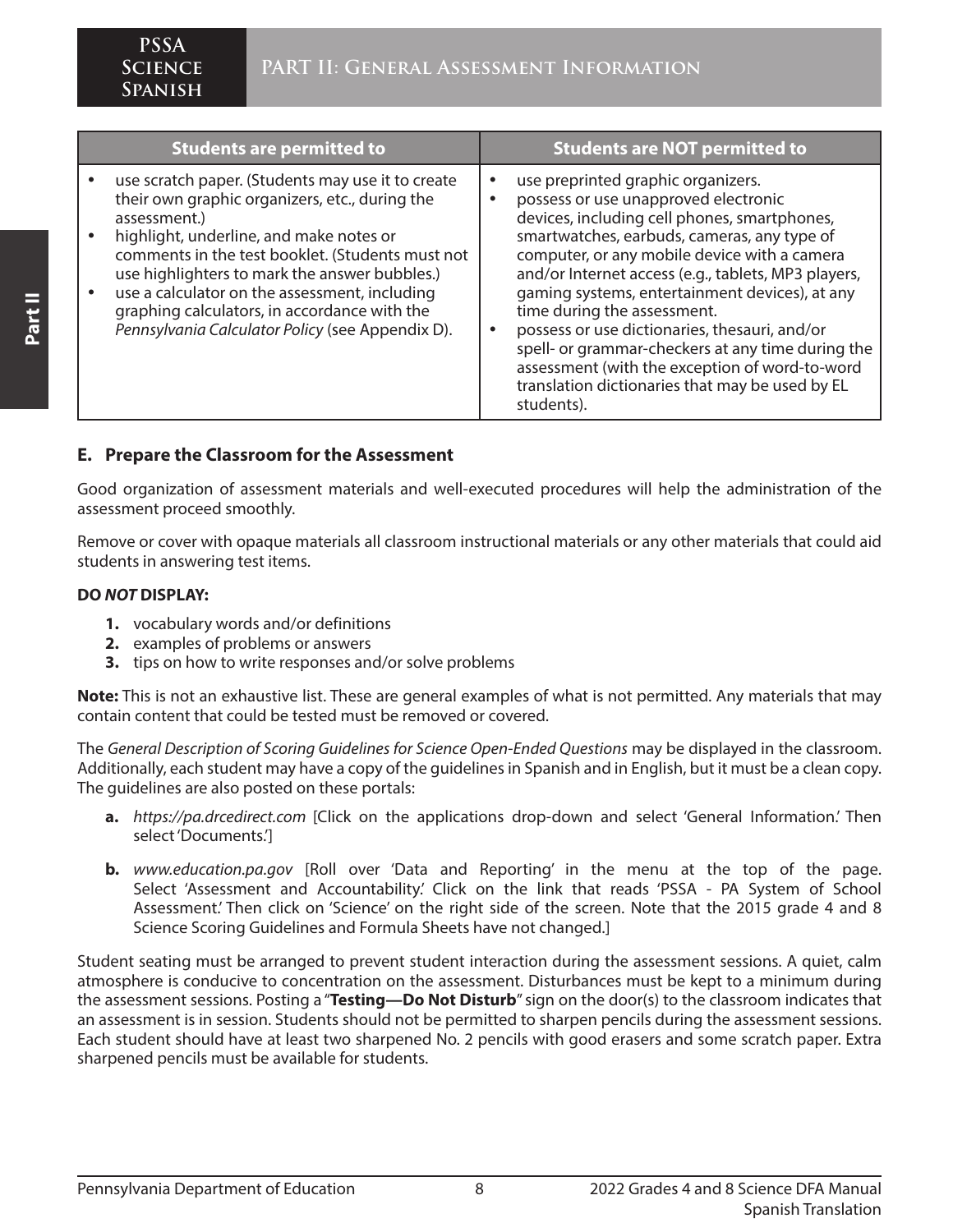#### **F. Required Assessment Materials**

The SAC will provide the TA with the appropriate assessment materials on each administration day. After each administration, assessment materials, including scratch paper and any other paper on which students have written, must be returned immediately to the SAC. Every answer booklet has a unique security number and barcode printed on the back cover. These security numbers should be used to track the distribution and collection of secure assessment materials. All secure assessment materials assigned to a school must be accounted for and returned to DRC by the DAC or SAC. The *Directions for Administration Manual* is not considered secure and does not have to be returned unless required by the SAC or DAC.

#### **G. Organize the Assessment Materials**

*For the Test Administrator:*

<span id="page-12-0"></span>**PSSA Science Spanish**

- **1.** One Spring 2022 Grades 4 and 8 Science *Spanish Translation Directions for Administration Manual*
- **2.** "**Testing—Do Not Disturb**" sign(s) to hang on the classroom door(s)
- **3.** One student English/Español test booklet to use for demonstration purposes
- **4.** One student English/Español answer booklet to use for demonstration purposes
- **5.** One copy of the Science Grades 4 and 8 reference sheet in Spanish and in English (the reference sheet includes the scoring guidelines) to use for demonstration purposes

*For each student taking the assessment:*

- **1.** One English/Español test booklet (There is only one form for the Spanish translation version: S01. Students must use a test booklet and an answer booklet with this form number designation.)
- **2.** One English/Español answer booklet with a Student Precode Label or a District/School Label
- **3.** One copy of the Science Grade 4 and 8 reference sheet in Spanish and in English
- **4.** Two sharpened No. 2 pencils with good erasers
- **5.** Scratch paper for each section
- **6.** One calculator available for use on all sections. (Calculators are optional. The school or the students may provide the calculators. All calculators must meet the requirements of the *Pennsylvania Calculator Policy*, found in Spanish and in English in Appendix D, of this manual. The type of calculator used should be appropriate to the grade level of the student.)

In addition, the *Pennsylvania Calculator Policy* is posted on these portals:

- **a.** *<https://pa.drcedirect.com>* [Click on the applications drop-down and select 'General Information.' Then select 'Documents.']
- **b.** *[www.education.pa.gov](http://www.education.pa.gov)* [Roll over 'Data and Reporting' in the menu at the top of the page. Select 'Assessment and Accountability.' Then click on the link that reads 'PSSA - PA System of School Assessment.' Then click on 'Mathematics' on the right side of the screen. The calculator policy link is found under "Mathematics Resources".]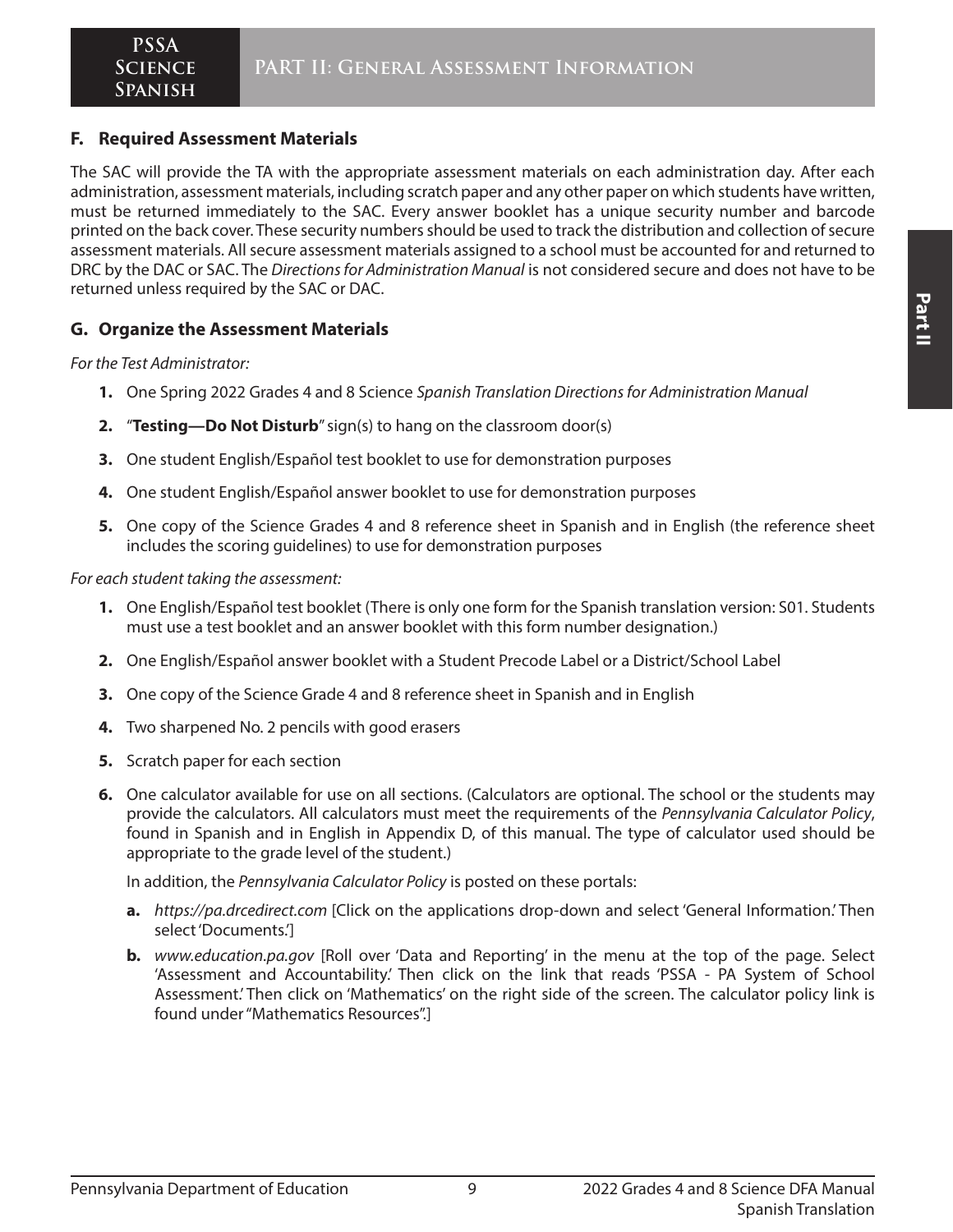**Part II**

#### **H. Damaged Answer Booklets**

<span id="page-13-0"></span>**PSSA Science Spanish**

If a student receives an answer booklet with damaged or missing pages, replace it with an answer booklet **of the same form number** and allow the student to continue working. If the student has already begun one or more sections of the assessment, the student should start working in the new answer booklet at the point where the defect was discovered and use the new answer booklet for the remainder of the assessment. After the assessment has been completed, the SAC or the SAC's designee must transcribe verbatim all of the student's previous responses into the undamaged answer booklet. It is recommended that the transcription take place in the presence of a professional staff member who will sign the appropriate *PSSA Test Security Certification (Test Administrator and Proctor)* form. The student may not transcribe answers. On the new answer booklet, the SAC or the SAC's designee must affix a District/School Label, write the student's name (as found in PIMS) on the front cover, and fill in the corresponding bubbles. Applicable portions of page 2 of the answer booklet should also be completed by the SAC or the SAC's designee. **Do not insert pages from one answer booklet into another.** Multiple documents for one student and loose pages **will not be scored**.

The TA should give the damaged answer booklet to the SAC. The SAC will apply a "**Do Not Score**" label over the existing label on the front cover of the damaged booklet and return it to DRC.

#### **I. Test Management Concerns**

Some circumstances during testing require that the TA consult the SAC or PDE, or contact the DAC. These instances include, but are not limited to, the following:

- **1.** Student cheating
- **2.** Test security violation
- **3.** Improper test administration
- **4.** Student illness (during testing)

Issues requiring additional directions and any circumstances not outlined in this manual may need to be resolved with the SAC and/or DAC and/or PDE. Any test security violation should be reported to the SAC.

**If the TA believes the SAC is in violation of test security, they should contact PDE. For violations by the SAC, contact PDE at [ra-edirregularities@pa.gov](mailto:ra-edirregularities%40pa.gov?subject=) or 844-418-1651. Sending an email with a detailed subject line will provide a faster response from PDE than calling the toll-free number. Please ensure that you only utilize the email account or telephone number provided here.**

#### **J. Use Spanish Translation**

The Science sections in the test booklet and answer booklet are presented in both Spanish and English. In this manual, the directions for barcode labels and the directions for administration are presented in both Spanish and English.

The Science sections of the test booklet are designed with a "side-by-side" format, with the Spanish text and the English text on facing pages. The Spanish translation is on the left-hand side. The original English is on the righthand side.

In this manual, the scripted directions for barcode labels and the scripted directions for the administration of the Science sections are presented with a similar "side-by-side" format. The left column is the Spanish translation of the script and the right column is the original English script. During the test administration, test administrators should read the Spanish scripted text whenever the Spanish translation has been provided. As necessary, test administrators may refer to and/or read aloud the original English directions for clarification.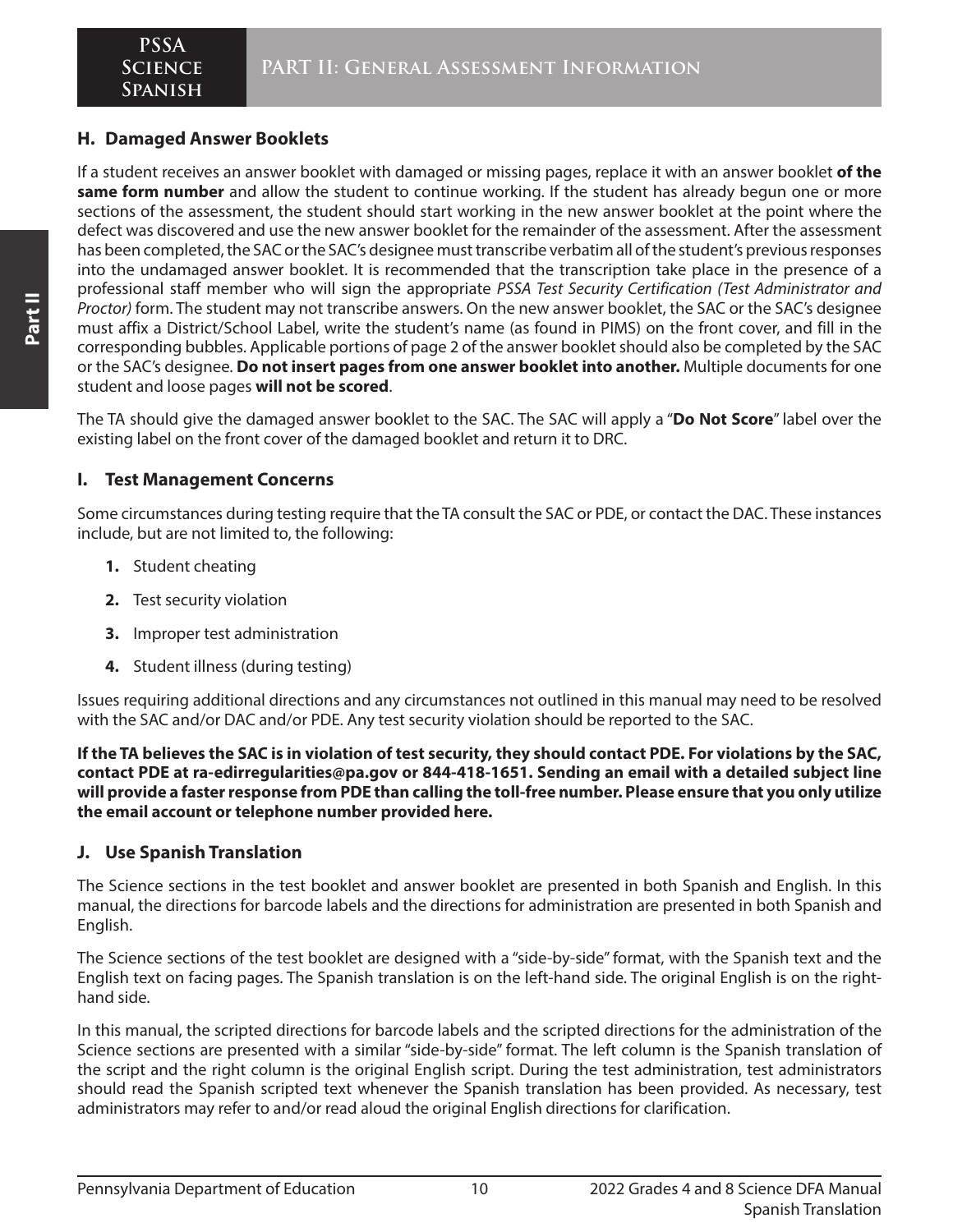<span id="page-14-0"></span>The Science sections of the answer booklet also present questions in both Spanish and English. Each question covers a total of 2 pages in the answer booklet. The left page of the question is presented in Spanish. The right page of the question is presented in the original English. Students may write their answers on either the Spanish language page or on the English language page. Answers may be written in Spanish, English, or a combination of Spanish and English.

#### **K. General Organization of the Assessment**

The Grades 4 and 8 Science Assessment consists of **two sections**. It is recommended that each section be scheduled as a separate assessment session; however, it is permissible to combine the sections as a single assessment administration session. **The sections must be administered in the sequence in which they are printed in the booklets.** The SAC must discuss the schedule with the TA at least one week prior to the administration dates. Adequate time should be scheduled for the preparation of the classroom. The following administration times are estimates and are supplied for scheduling purposes only.

| <b>Grade/Section</b>        | Multiple-Choice   Open-Ended<br><b>Questions</b> | <b>Questions</b> | <b>Administrative</b><br><b>Tasks</b><br><b>Estimated</b><br>Time Needed<br>(in minutes) | <b>Actual</b><br><b>Testing</b><br><b>Estimated</b><br><b>Time Needed</b><br>(in minutes) | <b>Total</b><br>Administration<br><b>Estimated</b><br><b>Time Needed</b><br>(in minutes) |
|-----------------------------|--------------------------------------------------|------------------|------------------------------------------------------------------------------------------|-------------------------------------------------------------------------------------------|------------------------------------------------------------------------------------------|
| Grade 4<br>Sections 1 and 2 | 23                                               | 3                | $15 - 20$                                                                                | $30 - 40$                                                                                 | $45 - 60$                                                                                |
| Grade 8<br>Sections 1 and 2 | 24                                               | 3                | $15 - 20$                                                                                | $40 - 50$                                                                                 | $55 - 70$                                                                                |

#### **L. Code of Conduct for Test Takers**

The *Code of Conduct for Test Takers*, found in Spanish and in English in Appendix C, provides requirements that students must follow before, during, and after each assessment. **It is important that the** *Code of Conduct for Test Takers* **be reviewed with all students and that all questions are answered such that all students understand each point in this code of conduct before the testing day.** Prior to starting the assessment, students will be required to darken a bubble in their answer booklet to indicate that they understand the *Code of Conduct for Test Takers* that was reviewed with them by their TA (or other school employee). TAs must be prepared to answer any questions about the *Code of Conduct for Test Takers* so that all students can acknowledge their understanding of the requirements. Students should be assured that they may discuss the testing process or issues of concern with their parents/guardians.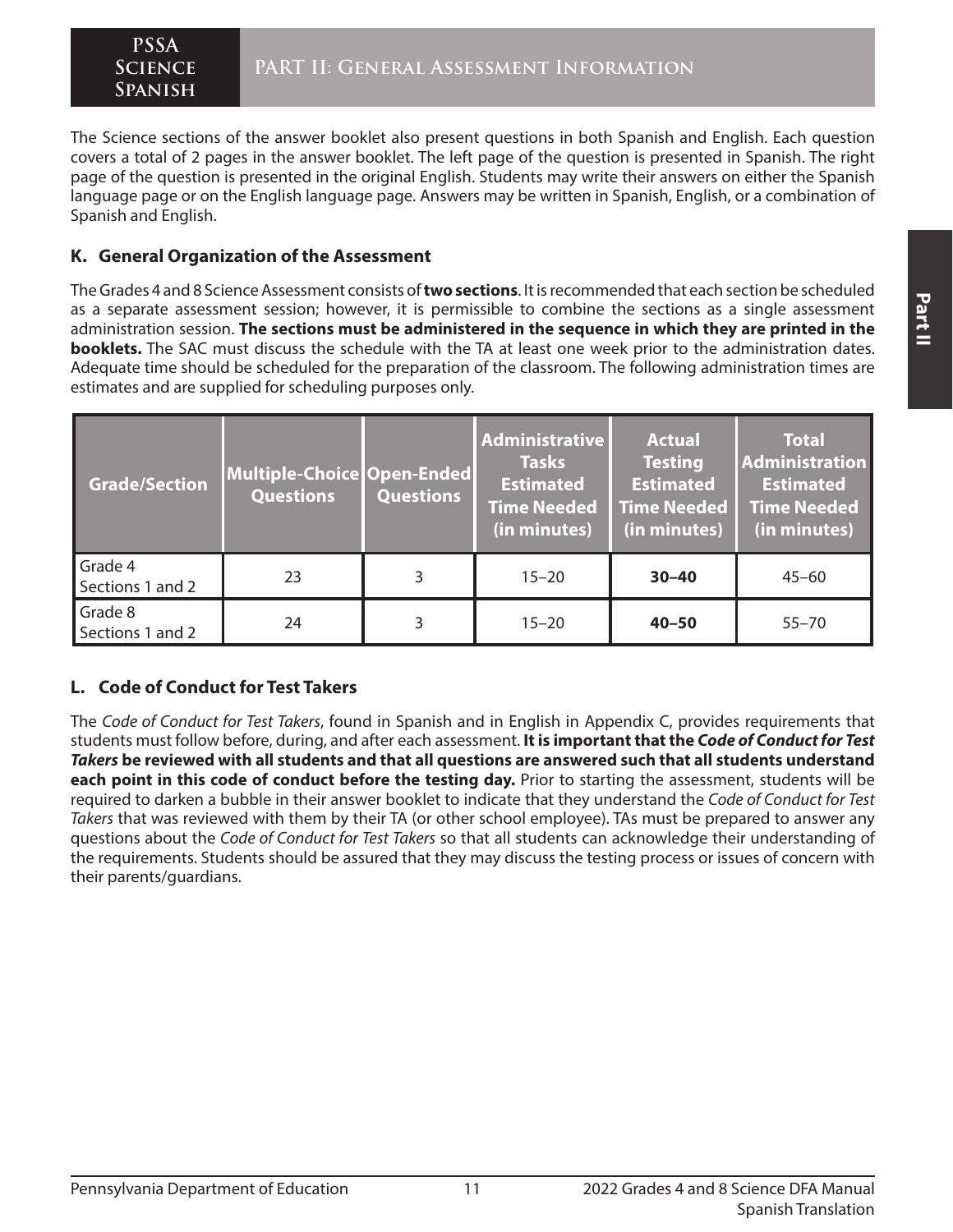#### <span id="page-15-0"></span>**M. Display Assessment Information**

During each assessment section, students are to respond to a specific set of test questions. The following testsection information must be displayed on a chalkboard, dry-erase board, or other easily visible medium during each assessment session. Only information about the current assessment session should be displayed.

| <b>Grade</b> | Section 1 - Science/<br>Sección 1 - Ciencias                                  | <b>Section 2 - Science/</b><br>Sección 2 - Ciencias                             |
|--------------|-------------------------------------------------------------------------------|---------------------------------------------------------------------------------|
|              | Test Booklet / Folleto de Prueba<br>Begin on page 4 / Comienza en la página 4 | Test Booklet / Folleto de Prueba<br>Begin on page 34 / Comienza en la página 34 |
| 4            | Answer Booklet / Folleto de Respuestas<br>Pages 5-11 / Páginas 5-11           | Answer Booklet / Folleto de Respuestas<br>Pages 13-19 / Páginas 13-19           |
|              | Questions 1-26 / Preguntas 1-26                                               | Questions 27-52 / Preguntas 27-52                                               |
|              | Test Booklet / Folleto de Prueba<br>Begin on page 4 / Comienza en la página 4 | Test Booklet / Folleto de Prueba<br>Begin on page 36 / Comienza en la página 36 |
| 8            | Answer Booklet / Folleto de Respuestas<br>Pages 5-11 / Páginas 5-11           | Answer Booklet / Folleto de Respuestas<br>Pages 13-19 / Páginas 13-19           |
|              | Questions 1-27 / Preguntas 1-27                                               | Questions 28-54 / Preguntas 28-54                                               |

In addition, the following statement must be displayed on the chalkboard, dry-erase board, or other easily visible medium:

**Go back to make sure you have answered each question before closing your test booklet and answer booklet. When you have closed your test booklet and answer booklet the Test Administrator will collect them.**

The following Spanish translation of the statement must also be posted on the chalkboard or dry-erase board:

**Regresa y asegúrate de haber contestado cada pregunta antes de cerrar tu folleto de prueba y tu folleto de respuestas. Cuando hayas cerrado tu folleto de prueba y tu folleto de respuestas, el Administrador del examen los recogerá.**

#### **N. Extended Testing Time**

The PSSA Grades 4 and 8 Science Assessments are untimed assessments. Not all students will finish the assessment sections at the same time. Students should not feel rushed while they are taking the assessment, and no student should be penalized for working slowly. It is equally important, however, to encourage students to work in a timely manner to finish the assessment. Students should close their booklets when they have finished the section of the assessment in which they had been working. Students should keep scratch paper and all other paper on which they have written separate from their booklets. TAs must collect all test materials, including scratch paper and all other paper on which students have written, when students are finished rather than keeping the assessment materials closed on the students' desks.

**1.** Students who finish early may sit quietly, read for pleasure, or read non-content related materials until all students have finished. Reading for pleasure includes magazines along with fiction text such as novels, short stories, poetry, etc. Reading anything that may include information related to the content area being assessed is not allowed. Written work/drawing/coloring of any kind is prohibited to ensure students are not recording secure test content.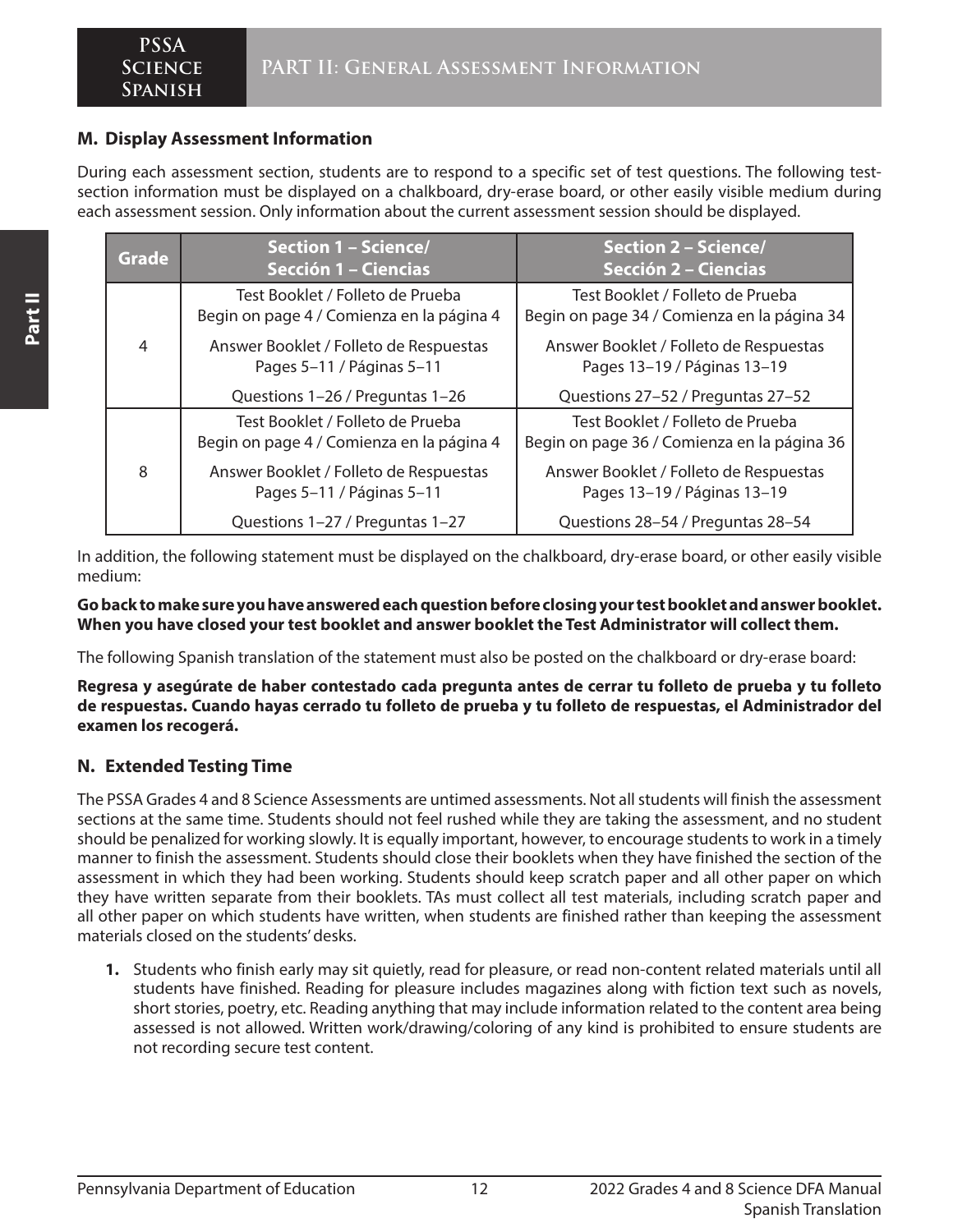#### <span id="page-16-0"></span>**PSSA Science Spanish**

- **2.** TAs should follow the direction of the SAC to determine when the assessment session should end and when students who have not finished should be provided an extended-time setting. This may involve using professional judgment. As a general guideline, the assessment session should be ended when all students indicate they have finished an assessment section. If the time scheduled for the administration of the section ends, students not finished should report to the extended time location. All students should complete each section within a school day, and sections must be scheduled so that there is enough time to complete the section within the school day.
- **3.** Any student may request extended time if they indicate they have not completed an assessment section. Such requests should be granted if the TA finds the request to be educationally valid. Not permitting ample time for students to complete the assessment section may impact performance.
- **4.** Students with special requirements and/or disabilities (i.e., physical, visual, auditory, or learning disabilities as defined by their IEP or service contracts) and students who work slowly may require extended time. Special assessment situations should be arranged for these students.
- **5.** When allowing extended time for an assessment session for a portion of the student population:
	- **a. Do not** allow students to attend a lunch period with other students if the lunch period occurs between the original assessment session and the extended session.
	- **b. Do not** allow students to attend any classes or related activities between the original assessment session and the extended session.
	- **c. Do not** allow any overnight extensions.
	- **d. Do not** allow students to return to a section after the completion of that section.
- **6. Do not allow the extended assessment session to be administered without monitoring. It is the responsibility of a TA to monitor any extended sessions, whether in the classroom where the assessment was begun or in a separate location.**
- **7.** When all students have indicated that they have finished an assessment section, end the session. Students may return to regular activities, or the administration of the next section may begin.

#### **O. Assessment Administration Reminders**

It is important to use standardized testing procedures to maintain fairness for all students. Following the assessment administration instructions carefully ensures that all students are tested under similar conditions in all classrooms.

Before test administration:

- **1.** Be sure each student has the correct test booklet and answer booklet (correct student name [as found in PIMS] and the form number is the same on the test booklet and answer booklet).
- **2.** Be certain to direct students as to where and how to mark or write their answers.
- **3.** Follow the directions of the SAC and this manual for maintaining assessment security.
- **4.** Establish an environment that encourages students to approach the assessment in a positive manner.
- **5.** Read and follow the *Handbook for Secure Test Administration* (Appendix A). This document can also be found in the *Handbook for Assessment Coordinators* posted on this portal:

*[www.education.pa.gov](http://www.education.pa.gov)* [Roll over 'Data and Reporting' in the menu at the top of the page. Select 'Assessment and Accountability.' Click on the link that reads 'PSSA - PA System of School Assessment.' Then click on 'Administration Materials' on the right side of the screen.]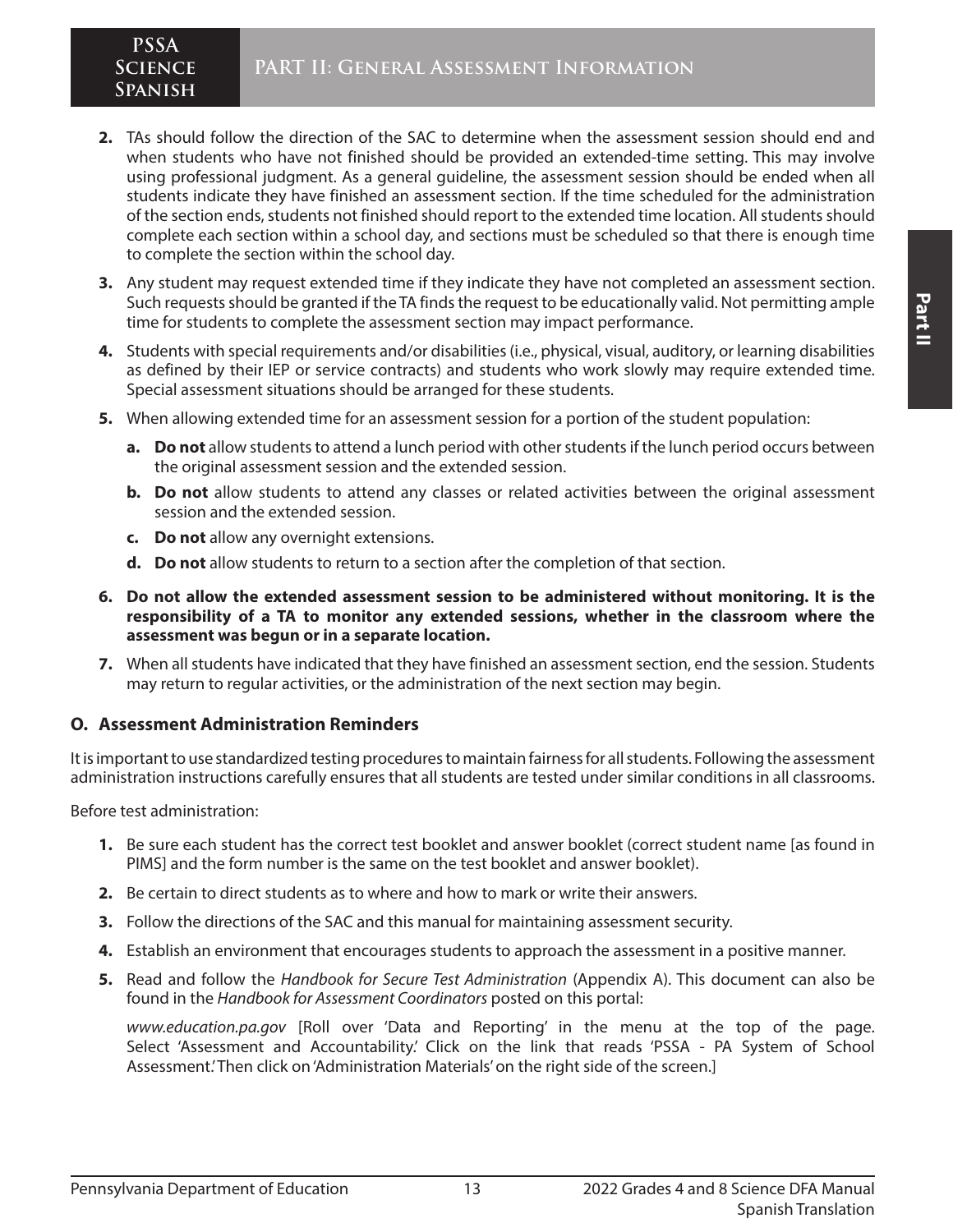During test administration:

- **1.** Follow the directions of the SAC for maintaining assessment security.
- **2.** The test directions may be repeated to students as needed during the administration; however, the TA may not paraphrase or offer additional information and may not give information that provides clues concerning test questions or answer choices.
- **3.** It is acceptable to encourage the group of students to keep trying.

**Remember:** You will need a copy of the Spanish test booklet and answer booklet during the administration for demonstration purposes. The test booklet and answer booklet must be returned to the SAC at the end of each testing session.

- In some places in this manual, the TA will be prompted to "demonstrate" to students where specific **administration information (such as instruction boxes, page numbers, question numbers, etc.) can be found in the test booklet or answer booklet. To help students understand these references, the TA should hold up a copy of the test booklet or answer booklet and point to the relevant information.**
- y For the remainder of this manual, **indented text in bold type** is to be read aloud to students exactly as written and the Spanish translation of the text that appears on the left-hand side should be used whenever it has been provided. All other text is information for the TA.

When ready to start the assessment, the TA should begin with *Part III: Directions for Administering the Assessment* on the next page of this manual.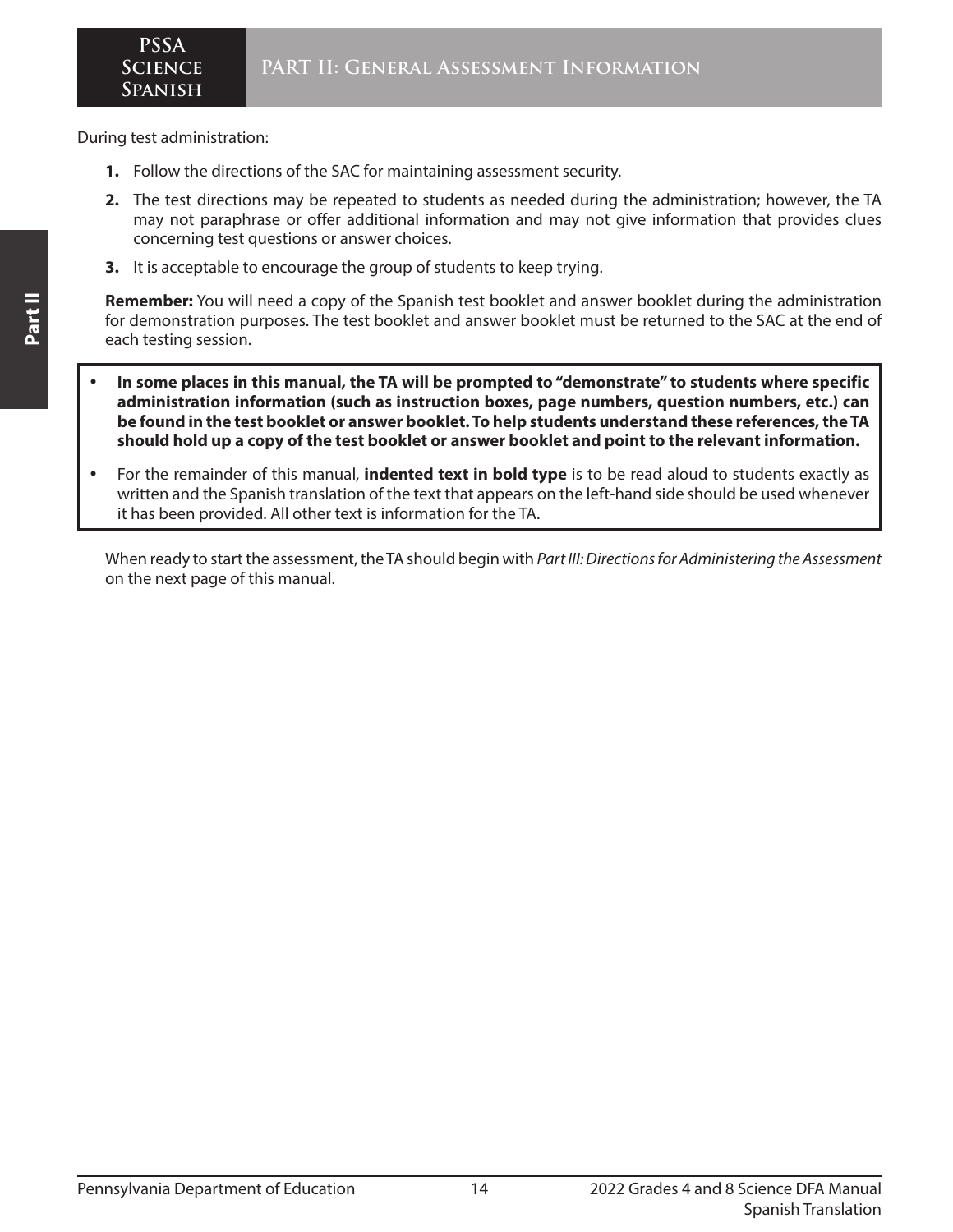#### <span id="page-18-0"></span>**A. Getting Started with the Assessment**

Make sure all students have two sharpened No. 2 pencils with good erasers. Students are not to have in their possession a cell phone, camera, smartphone, smartwatch, earbuds, or other unapproved electronic device. **Collect all unapproved electronic devices prior to distributing any assessment materials.**

Say:

**Bienvenido al PSSA. Ahora distribuiré los folletos de prueba y folletos de respuestas. No abras tu folleto de prueba o folleto de respuestas hasta que yo te diga.**

**Welcome to the PSSA. I will now distribute the test booklets and answer booklets. Do not open your test booklet or answer booklet until I tell you to do so.**

First, distribute answer booklets with front covers facing up, and then distribute test booklets with front covers facing up.

Answer booklets must have a Student Precode Label or a District/School Label if the Student Precode Label is not available. Contact the SAC if you do not have a labeled answer booklet for each student. If a Student Precode Label is not on a student's answer booklet, the SAC or the SAC's designee should have printed the student's name (as the name appears in PIMS) on the front cover, bubbled in the letters corresponding to the name, and written in the student's birth date and PAsecureID on page 1.



**Note:** A form number is on the front cover of each test booklet and answer booklet. There is only one form for the Spanish translation version: S01. Make certain that this form number is on each test booklet and answer booklet distributed to each student.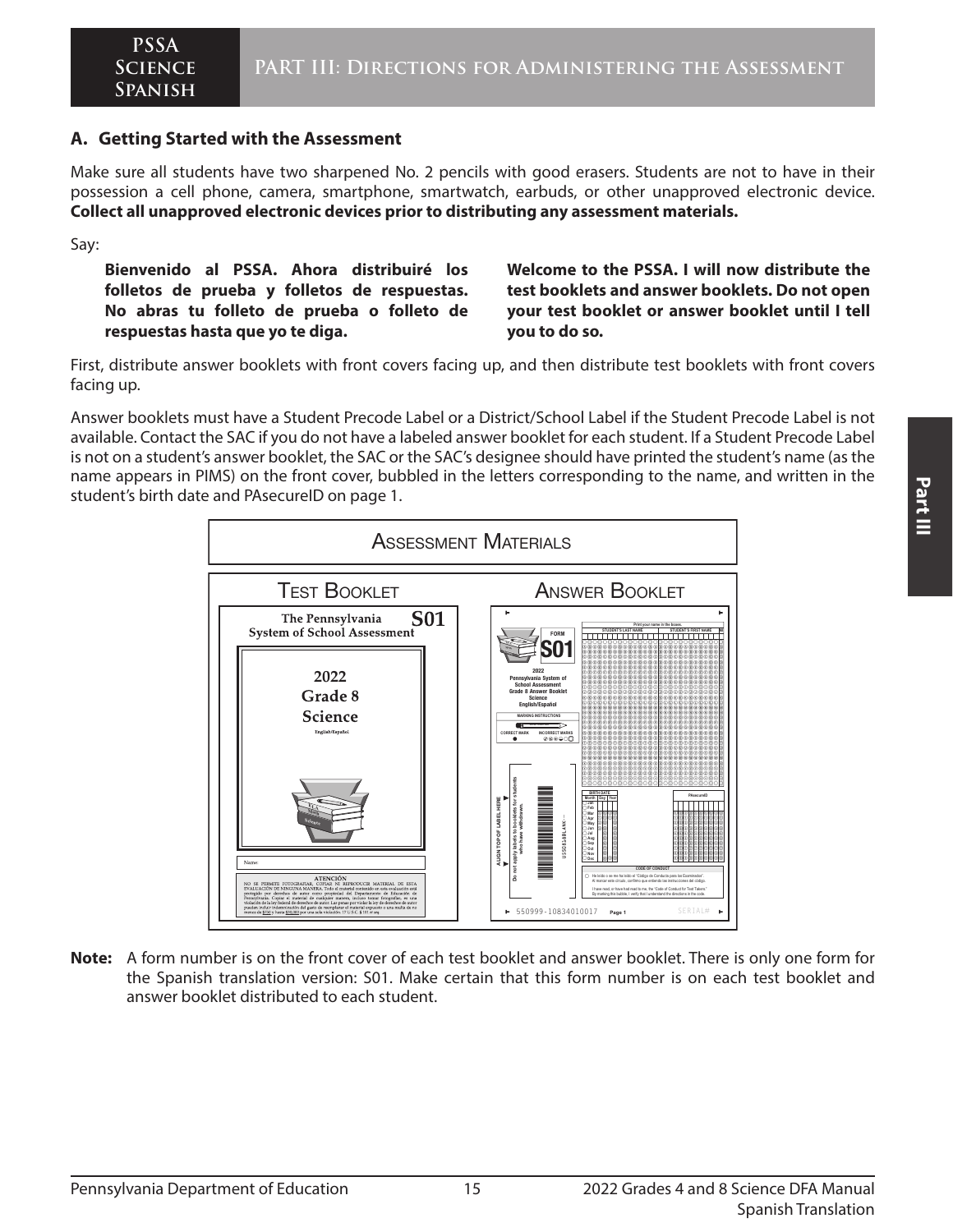#### Say:

**Hoy comenzaremos el PSSA en ciencias. Cada uno de ustedes debe tener un Folleto de Prueba y un Folleto de Respuestas de Ciencias de** [say grade] **grado. No abras tus folletos hasta que yo te diga.**

**Observa las portadas de los dos folletos. En la esquina superior derecha del folleto de prueba debe haber una "S" seguida por el número 01. Asegúrate que este número sea igual al que aparece cerca de la esquina superior izquierda del folleto de respuestas. Si el número en la casilla de tu folleto de respuestas no es el mismo, levanta la mano y te daré un folleto nuevo.**

**Today we will begin the PSSA in science. Each of you should have a Grade** [say grade] **Science Test Booklet and Answer Booklet. Do not open your booklets until I tell you to do so.** 

**Look at the front covers of the two booklets. In the upper right-hand corner of the test booklet, there should be an "S" followed by the number 01. Make sure that this number is the same as the number shown near the upper left-hand corner of the answer booklet. If the number in the box on your answer booklet is not the same, raise your hand, and I will give you a new test booklet.**

Correct any errors in booklet distribution. When all students are ready, say:

**Observa la portada de tu folleto de prueba. En la casilla rotulada con "Name" al pie de la página, escribe con letra de imprenta tu primer nombre, la inicial de tu segundo nombre y tu apellido.**

**Look at the front cover of your test booklet. In the box labeled "Name" at the bottom of the page, print your name —your first name, your middle initial, and then your last name.**

Pause while students print their names in the box on the cover of their test booklets. The student's name on the front of the test booklet ensures accurate distribution of the correct test booklet to each student at the beginning of each testing session. Make certain that all students have recorded their names correctly. Then say:

#### **Abajo de tu nombre en el folleto de prueba hay un cuadro con el encabezado "ATENCIÓN". Lee todo el contenido de ese cuadro ahora.**

#### **Below your name on the test booklet is a box labeled "ATTENTION." Read the entire statement in the box now.**

Pause while students read the information in the box. This statement is repeated on page 4 of the answer booklet. When all students have completed this task, say:

#### **¿Hay alguna pregunta? Are there any questions?**

Answer all questions. When all students are ready, continue with the next section.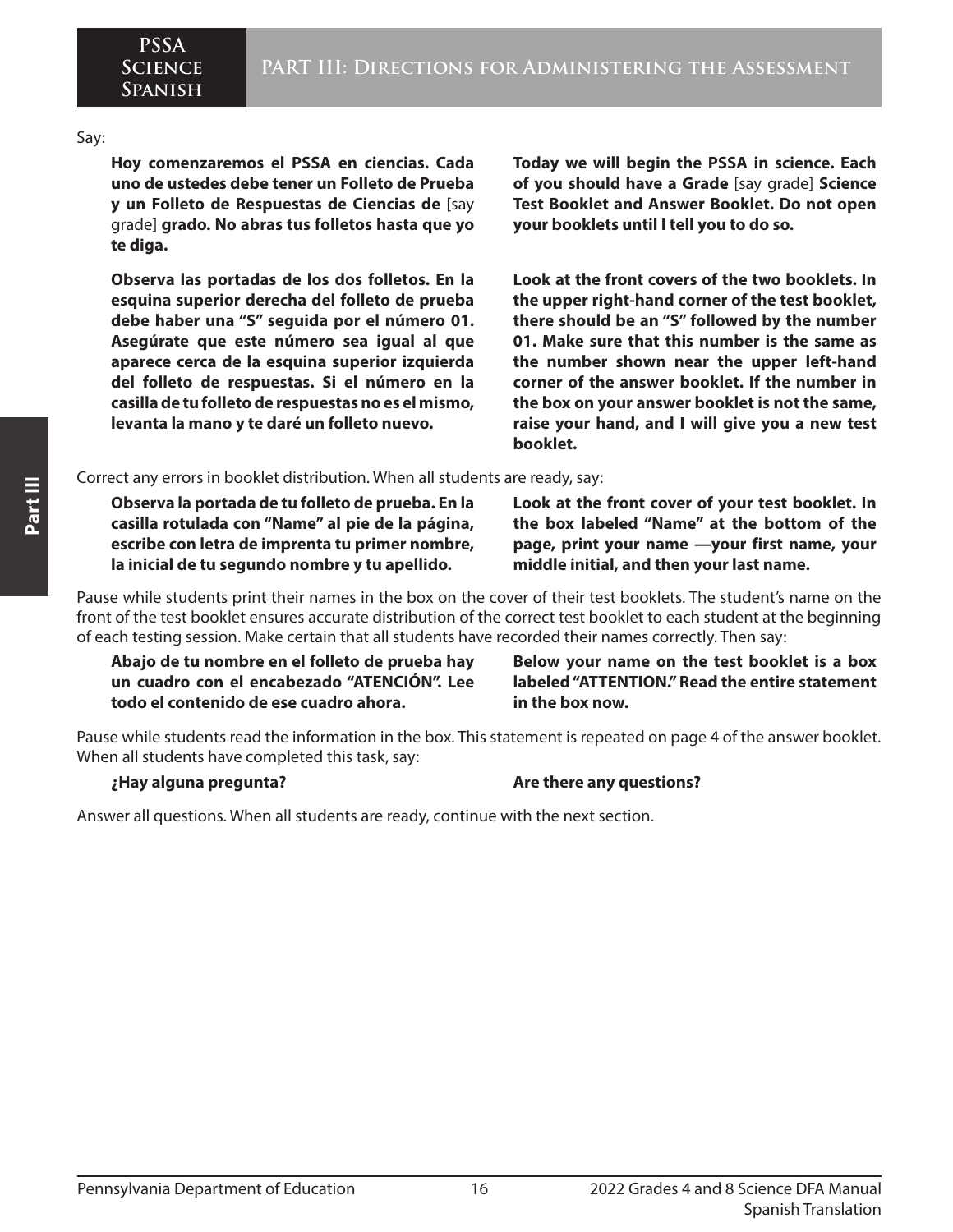#### <span id="page-20-1"></span><span id="page-20-0"></span>**B. Reviewing Barcode (District/School or Student Precode) Labels**

#### Say:

**Mira la portada de tu folleto de respuestas. En la esquina inferior izquierda hay una etiqueta con un código de barras. Verifica que haya una raya de color sobre la etiqueta del código de barras.**

**Si la etiqueta del código de barras NO TIENE una raya de color, asegúrate de que tu nombre completo y fecha de nacimento estén correctos. Levanta la mano si encuentras un error.**

**Si la etiqueta del código de barras TIENE una raya de color, asegúrate que tu nombre completo esté impreso en las casillas de la parte superior de la portada de tu folleto de respuestas.**

#### **Si la etiqueta del código de barras TIENE una raya de color y tu nombre NO ESTÁ impreso en las casillas, por favor levanta la mano.**

**Look at the front cover of your answer booklet. In the lower left-hand corner is a barcode label. Check to see if the barcode label has a colored stripe on it.**

**If the barcode label DOES NOT have a colored stripe, check to make sure your full name and birth date are correct. Raise your hand if you find an error.**

**If the barcode label DOES have a colored stripe, check to make sure that your full legal name is printed in the boxes near the top of the cover page of your answer booklet.**

**If the barcode label DOES have a colored stripe and your name IS NOT printed in the boxes, please raise your hand.**

If the label on a student's booklet has a colored stripe, but the student's name is not printed in the boxes, contact your SAC immediately to obtain the student's name, PAsecureID, and birth date as it appears in PIMS. The student may work on the assessment while the SAC obtains the student's name, PAsecureID, and birth date. Either you, the SAC, or the SAC's designee must fill in the information for the student. The student information must include the student's name as it appears in PIMS, birth date, and PAsecureID.

**Note:** If any barcode label has an error on it, please contact the SAC.

When all students are ready, say:

**En la esquina inferior derecha de tu folleto de respuestas hay una casilla con el título "CODE OF CONDUCT". Lee en silencio el contenido de esta casilla mientras yo lo leo en voz alta. "He leído o se me ha leído el 'Código de Conducta para Examinados'. Al marcar este círculo, confirmo que entiendo las instrucciones del código". Si tú entiendes el** *Código de Conducta para los Examinados***, marca ahora el círculo que está dentro de la casilla. Si tienes alguna pregunta acerca del** *Código de Conducta para los Examinados***, levanta la mano.**

**In the bottom right-hand corner of your answer booklet is a box labeled "CODE OF CONDUCT." Read the statement inside this box silently as I read it aloud. "I have read, or have had read to me, the 'Code of Conduct for Test Takers.' By marking this bubble, I verify that I understand the directions in the code." If you understand the** *Code of Conduct for Test Takers***, darken the circle inside the box now. If you have questions about the** *Code of Conduct for Test Takers***, raise your hand.**

Answer student questions until all understand the *Code of Conduct for Test Takers* and darken the circle inside the box. (The *Code of Conduct for Test Takers* can be found in Spanish and in English in Appendix C of this manual.) When students are ready, continue with the next section.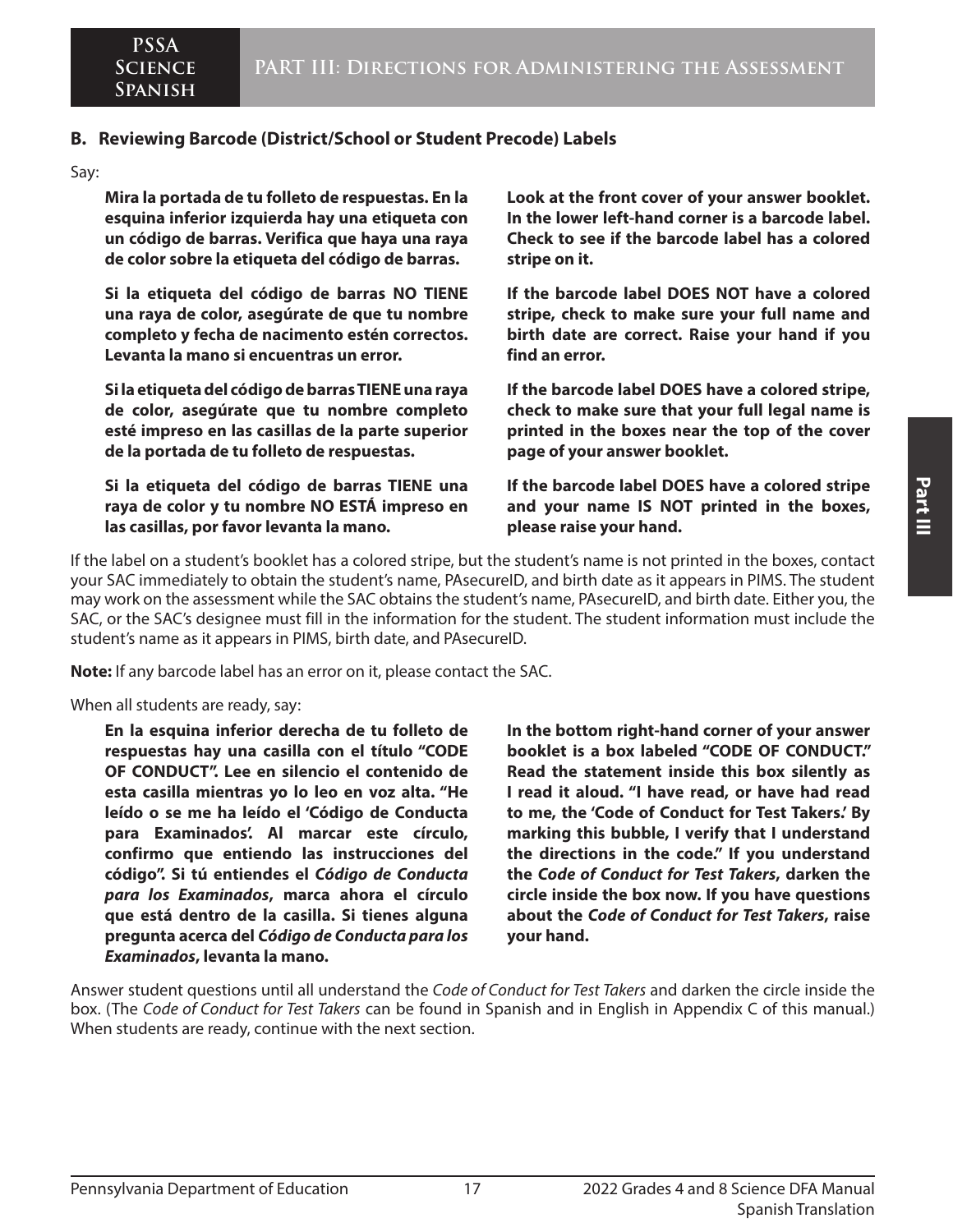#### <span id="page-21-0"></span>**C. Administer Section 1—Science (Spanish and English Scripts)**

When all students are ready, say:

**Ahora voy a repartir papel borrador y hojas de referencia.**

**I will now distribute scratch paper and reference sheets.**

Distribute scratch paper and science reference sheets. When all students are ready, say:

**Ya estamos listos para comenzar la Sección 1: Ciencias. Para algunas de las preguntas, elegirás tu respuesta entre un grupo de cuatro opciones. Para otras preguntas, escribirás tu propia respuesta. Anotarás tu respuesta para ambos tipos de preguntas en tu folleto de respuestas solamente. Solamente se calificarán las respuestas anotadas en tu folleto de respuestas. El PSSA es una evaluación sin límite de tiempo. Puedes tomar todo el tiempo que necesites para terminar esta sección. ¿Hay alguna pregunta?**

**Now we are ready to begin Section 1—Science. For some of the questions, you will choose your answer from among a set of four answer choices. For other questions, you will write your own response. You will record your response to both types of questions in your answer booklet only. Only responses recorded in your answer booklet will be scored. The PSSA is an untimed assessment. You may take as much time as you need to complete this section. Are there any questions?**

Answer all questions. When all students are ready, say:

#### **Abre tu folleto de prueba en la página 2. Open your test booklet to page 3.**

Pause while students find the correct page in their test booklets. The directions on pages 2 and 3 of the test booklet may be repeated to students as needed during the administration of Section 1. When all students are ready, say:

**Tu folleto de prueba tiene las instrucciones de ciencias impresas en español y en inglés. En el lado derecho del folleto de prueba encontrarás las instrucciones originales impresas en inglés. En el lado izquierdo del folleto de prueba encontrarás las mismas instrucciones traducidas al español.**

**Mira las instrucciones en las páginas 2 y 3. Están impresas en español en la página 2 y en inglés en la página 3. Lee las instrucciones en silencio mientras yo las leo en voz alta en español.**

#### GRADE 4 ONLY:

*Instrucciones: Las siguientes páginas contienen las preguntas de ciencias. Hay dos tipos de preguntas.*

### GRADE 8 ONLY:

*Instrucciones: Las siguientes páginas contienen las preguntas de ciencias. Hay varios tipos de preguntas.*

**Your test booklet contains Science directions printed both in Spanish and in English. On the right-hand side of the test booklet you will find the original directions printed in English. On the left-hand side of your test booklet you will find the same directions translated into Spanish.** 

**Look at the directions on pages 2 and 3. They are printed in Spanish on page 2 and in English on page 3. Read the directions silently as I read them aloud in Spanish.**

*Directions: On the following pages are the Science questions. There are two types of questions.*

*Directions: On the following pages are the Science questions. There are several types of questions.*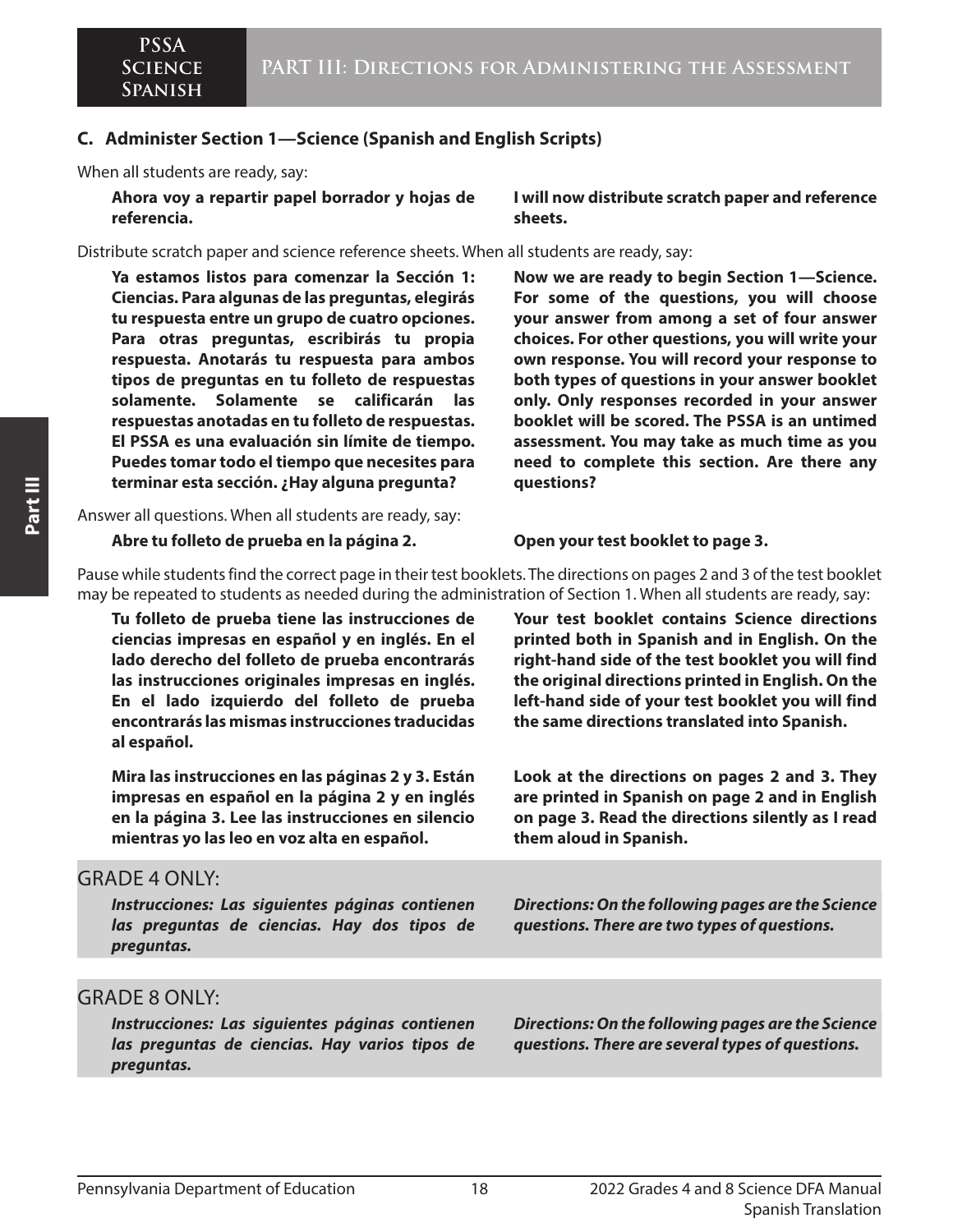#### Continue saying:

**Ahora mira el primer cuadro en la página 2. Se titula "Preguntas de Opción Múltiple". Lee las instrucciones del primer cuadro en silencio mientras yo las leo en voz alta.**

*Algunas preguntas te pedirán que selecciones una respuesta entre cuatro opciones. Encontrarás estas preguntas en tu folleto de prueba.*

#### *Para las preguntas de opción múltiple:*

- y *Lee cada pregunta y escoge la mejor respuesta.*
- y *Registra tu respuesta en el folleto de respuestas.*
- y *Solo una de las respuestas proporcionadas es la respuesta correcta.*

#### **¿Hay alguna pregunta?**

Answer all questions.

#### GRADE 8 ONLY:

When all students are ready, say:

**Ahora mira el segundo cuadro en la página 2. Está titulado "Preguntas de Opción Múltiple para Escenarios de Ciencias". Lee las instrucciones del segundo cuadro en silencio mientras yo las leo en voz alta.**

*Algunas de las preguntas requerirán que uses información que puedes encontrar en un escenario de ciencias. El escenario de ciencias puede contener texto, gráficas, cuadros y/o tablas, y puede usar estos elementos para describir los resultados de un proyecto en clase, un experimento u otra investigación similar. El escenario de ciencias puede cubrir varias páginas en tu folleto de prueba e incluirá información que será necesaria para contestar a varias preguntas de opción múltiple.*

*Para las preguntas de opción múltiple del escenario de ciencias:*

- y *Lee cada pregunta y escoge la mejor respuesta.*
- y *Registra tu respuesta en el folleto de respuestas.*
- y *Solo una de las respuestas proporcionadas es la respuesta correcta.*

**Now look at the first box on page 3. It is labeled "Multiple-Choice Questions." Read the directions in the first box silently as I read them aloud.** 

*Some questions will ask you to select an answer from among four choices. These questions will be found in your test booklet.*

*For the multiple-choice questions:*

- y *Read each question, and choose the best answer.*
- y *Record your choice in the answer booklet.*
- y *Only one of the answers provided is the correct response.*

**Are there any questions?**

**Now look at the middle box on page 3. It is labeled "Science Scenario Multiple-Choice Questions." Read the directions in the middle box silently as I read them aloud.** 

*Some of the questions will require you to use some information found in a science scenario. The science scenario may contain text, graphics, charts, and/or tables, and may use these elements to describe the results of a class project, an experiment, or other similar research. The science scenario may cover several pages in your test booklet, and it will include information you will need to answer several multiple-choice questions.*

*For the science scenario multiple-choice questions:*

- y *Read each question, and choose the best answer.*
- y *Record your choice in the answer booklet.*
- **Only one of the answers provided is the correct** *response.*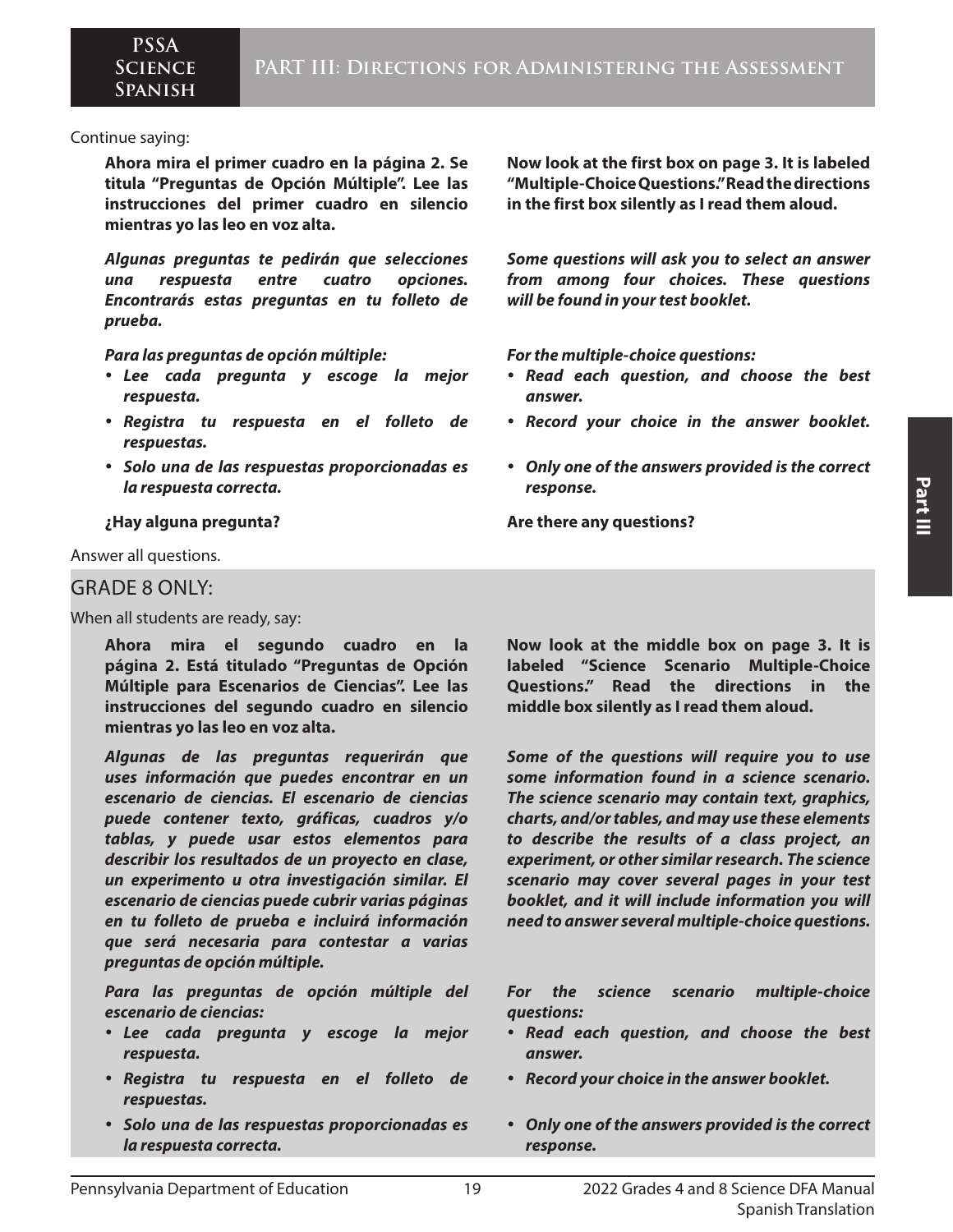#### CONTINUE GRADE 8 ONLY:

Continue speaking:

**¿Hay alguna pregunta? Are there any questions?**

Answer all questions.

When all students are ready, say:

#### GRADE 4 ONLY:

**Ahora mira el segundo cuadro en la página 2. Está titulado "Preguntas Abiertas". Lee las instrucciones del segundo cuadro en silencio mientras yo las leo en voz alta.**

GRADE 8 ONLY:

**Ahora mira el tercer cuadro en la página 2. Está titulado "Preguntas Abiertas". Lee las instrucciones del tercer cuadro en silencio mientras yo las leo en voz alta.**

*Otras preguntas requieren que escribas tu respuesta. Encontrarás estas preguntas en tu folleto de respuestas.*

*Para las preguntas abiertas:*

- y *Asegúrate de leer las instrucciones cuidadosamente.*
- y *Si la pregunta te pide que realices dos tareas, asegúrate de terminar las dos.*
- y *Si la pregunta te pide que compares, asegúrate de comparar. Además, si la pregunta te pide que expliques, describas o identifiques, asegúrate de explicar, describir o identificar.*

#### **¿Hay alguna pregunta?**

Answer all questions. When all students are ready, say:

#### **Ahora mira la hoja de referencia que repartí junto con el papel borrador.**

Pause while students look at the science reference sheet.

**labeled "Open-Ended Questions." Read the directions in the second box silently as I read them aloud.**

**Now look at the second box on page 3. It is** 

**Now look at the last box on page 3. It is labeled "Open-Ended Questions." Read the directions in the last box silently as I read them aloud.**

*Other questions will require you to write your response. These questions will be found in your answer booklet.*

*For the open-ended questions:*

- y *Be sure to read the directions carefully.*
- y *If the question asks you to do two tasks, be sure to complete both tasks.*
- If the question asks you to compare, be sure *to compare. Also, if the question asks you to explain, describe, or identify, be sure to explain, describe, or identify.*

**Are there any questions?**

**Now look at the reference sheet that I passed out along with your scratch paper.**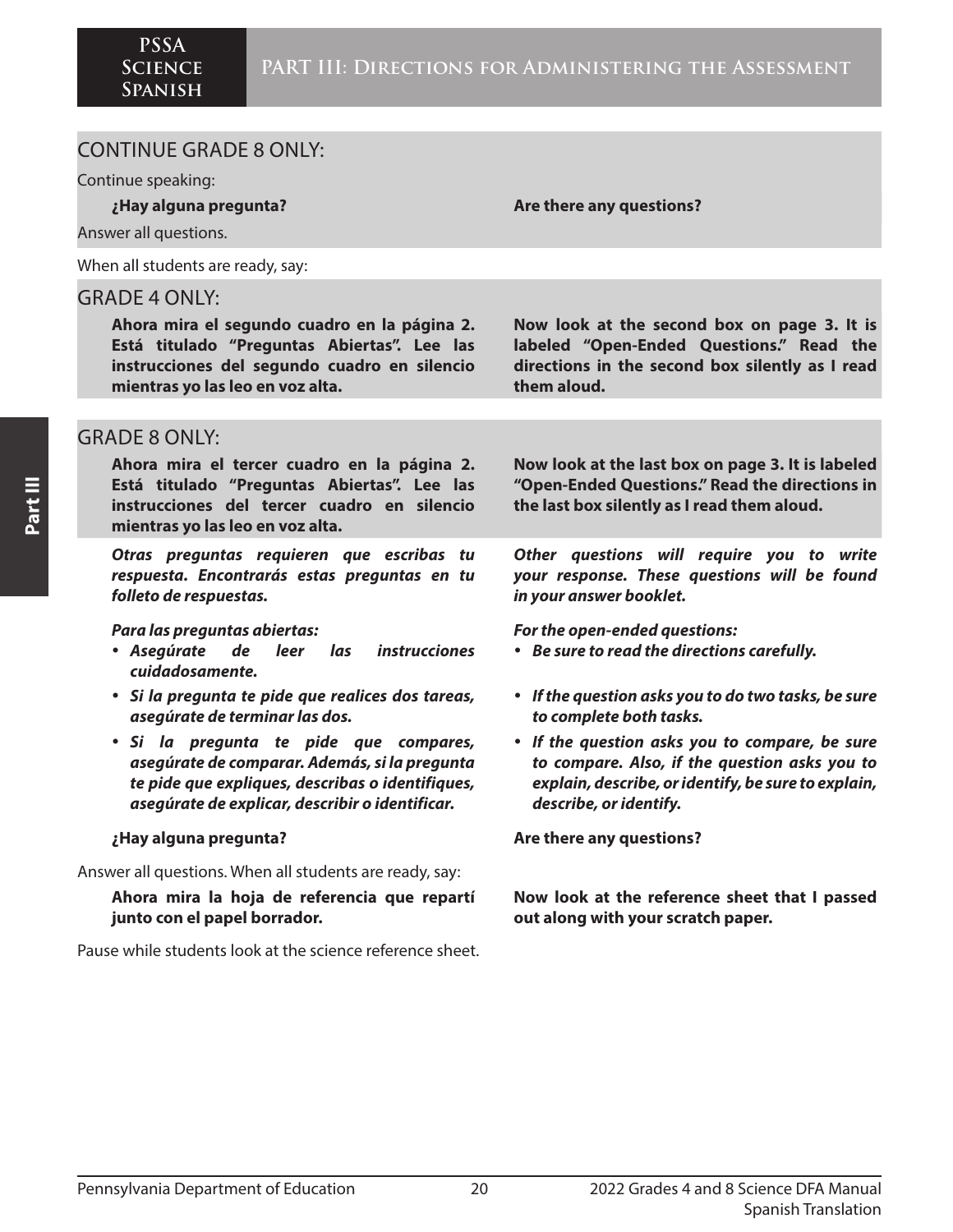When all students are ready, say:

**En la parte superior de la página dice**  *Descripción general de las pautas de calificación para las preguntas abiertas de ciencias***. Este es un ejemplo de las pautas para calificación que los calificadores profesionales usarán para evaluar tus respuestas a las preguntas abiertas de ciencias. Puedes consultar estas pautas de calificación de ciencias en cualquier momento mientras contestas una pregunta abierta de ciencias. No escribas en la hoja de referencia, ya que la usarás también para otra sección de la prueba. ¿Hay alguna pregunta?**

Answer all questions. When all students are ready, say:

**Así como hay instrucciones impresas en español y en inglés, también las preguntas del folleto de prueba están impresas en español y en inglés. Puedes leer las preguntas en español o en inglés o en ambos idiomas. Encontrarás las preguntas abiertas en tu folleto de respuestas. Están impresas primero en español y luego en inglés. Puedes escribir en las páginas impresas en español o en las páginas impresas en inglés, pero contesta solamente una vez cada pregunta. Puedes escribir tu respuesta en español o en inglés, o en una combinación de español e inglés.**

#### **¿Hay alguna pregunta?**

Answer all questions. When all students are ready, say:

**Ya estamos listos para empezar la Sección 1. Pasa a la página 4 en tu folleto de prueba y a la página 5 en tu folleto de respuestas. En la esquina inferior derecha verás una flecha con "SIGUE".**

**At the top of the page, it says** *General Description of Scoring Guidelines for Science Open-Ended Questions***. This is an example of the scoring guidelines that professional scorers will use to evaluate your responses to open-ended science questions. You may refer to these science scoring guidelines at any time while responding to an open-ended science question. Do not write on the reference sheet, as you will use it for another section of the test. Are there any questions?**

**Just as the directions are printed in Spanish and in English, your test booklet also contains questions printed both in Spanish and in English. You may read the questions in Spanish or in English or in both languages. Open-ended questions will be found in your answer booklet. They are printed first in Spanish and then in English. You may write on the pages printed in Spanish or on the pages printed in English, but answer each question only once. You may write your response in Spanish or in English, or in a combination of Spanish and English.** 

**Are there any questions?**

**We are now ready to start Section 1. Turn to page 4 in your test booklet and page 5 in your answer booklet. In the bottom right-hand corner, you will see a "GO ON" arrow.**

Point to the arrow in the booklet that you are using for demonstration purposes. If necessary, walk around the room to ensure that all students see the arrow.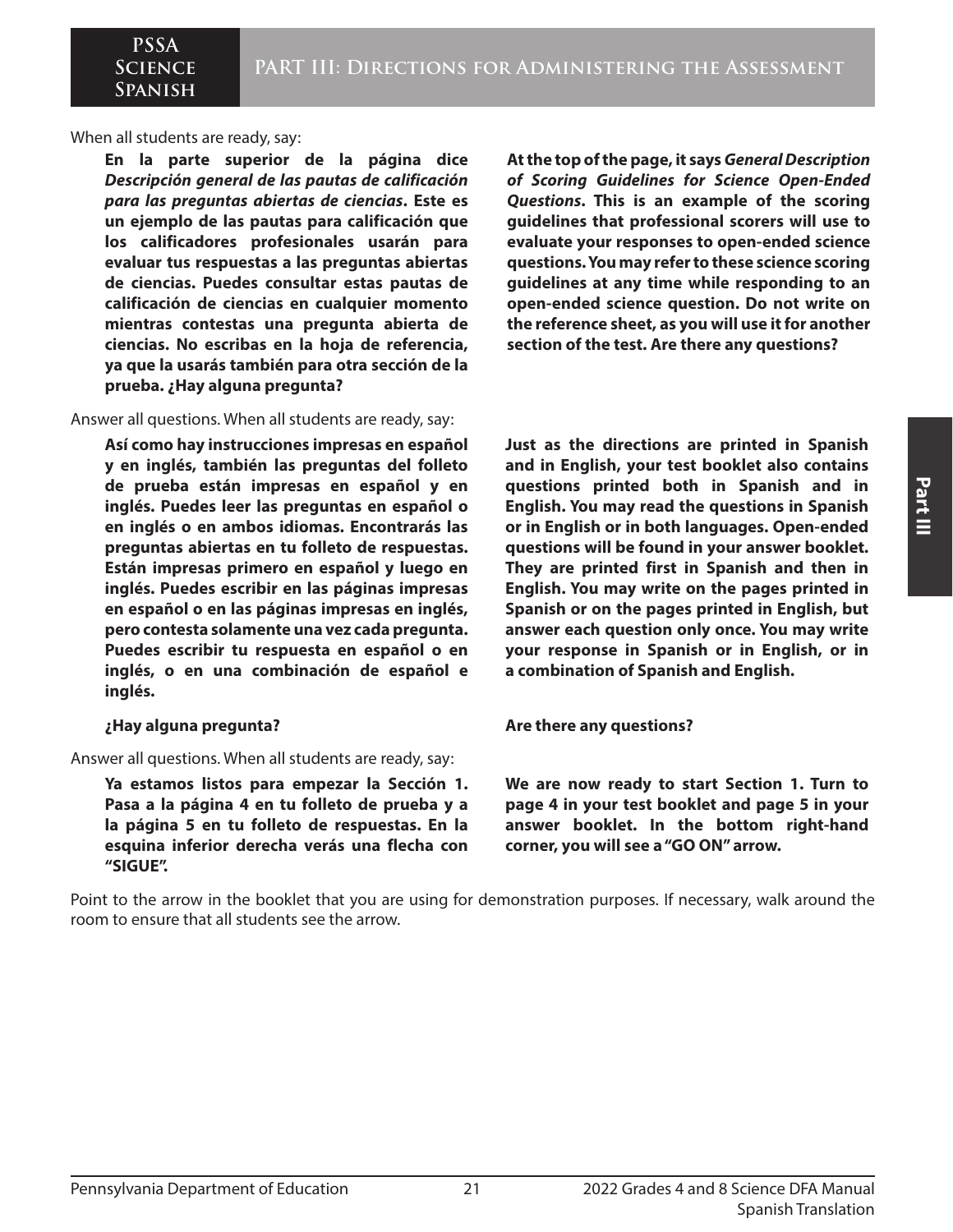#### **PSSA Science Spanish**

#### Then say:

**Esta flecha indica que no has terminado la Sección 1 y debes continuar en la siguiente página. Sigue las flechas de "SIGUE" y sigue las instrucciones que te dicen cuáles preguntas están en el folleto de prueba y cuáles preguntas están en el folleto de respuestas. Continúa hasta terminar todas las preguntas de opción múltiple y todas las preguntas abiertas de la Sección 1. Al final de la Sección 1 verás una señal que dice "ALTO" en tu folleto de prueba y en tu folleto de respuestas.**

**This arrow indicates that you are not yet finished with Section 1 and you are to continue on to the next page. Follow the "GO ON" arrows and follow the directions that tell you which questions are in the test booklet and which questions are in the answer booklet. Continue until you complete all of the multiple-choice questions and all of the open-ended questions in Section 1. At the end of Section 1, you will see a "STOP" sign in your test booklet and your answer booklet.**

Point to the stop signs on the last page of Section 1 in the test booklet and pages 10 and 11 of the answer booklet you are using for demonstration purposes. If necessary, walk around the room to ensure that all students see the stop signs.

#### Then say:

#### GRADE 4 ONLY:

**Recuerda terminar las preguntas 1 a 26 en la Sección 1 y marcar solamente una respuesta correcta para cada pregunta de opción múltiple y contestar completamente cada pregunta abierta en tu folleto de respuestas.**

GRADE 8 ONLY:

**Recuerda terminar las preguntas 1 a 27 en la Sección 1 y marcar solamente una respuesta correcta para cada pregunta de opción múltiple y contestar completamente cada pregunta abierta en tu folleto de respuestas.**

**Si terminas la Sección 1 antes de que termine la sesión de evaluación, puedes revisar tu trabajo SOLO para las preguntas de la Sección 1. No veas la Sección 2. Después de revisar tu trabajo, asegúrate de haber borrado completamente lo que hayas cambiado de una respuesta, las marcas sueltas en tu folleto de respuestas y lo que hayas escrito en tu hoja de referencia. Luego cierra tu folleto de respuestas y colócalo dentro de tu folleto de prueba para que yo sepa que ya terminaste. Yo recogeré tus materiales de prueba cuando termines. Puedes permanecer sentado en silencio, leer para entretenerte, o leer materiales no relacionados con el contenido hasta que el resto del grupo termine la Sección 1. ¿Hay alguna pregunta?**

**Remember to complete questions 1 through 26 in Section 1 and to mark only one correct answer for each multiple-choice question and completely answer each open-ended question in your answer booklet.**

**Remember to complete questions 1 through 27 in Section 1 and to mark only one correct answer for each multiple-choice question and completely answer each open-ended question in your answer booklet.**

**If you complete Section 1 before the testing session is over, you may check your work for questions ONLY in Section 1. Do not look ahead to Section 2. After you have checked your work, make sure you have completely erased wherever you have changed an answer or have made a stray mark in your answer booklet or written on your reference sheet. Then close your answer booklet and place it inside your test booklet so I will know you have finished. I will collect your test materials when you finish. You may sit quietly, read for pleasure, or read non-content related materials until the rest of the class completes Section 1. Are there any questions?**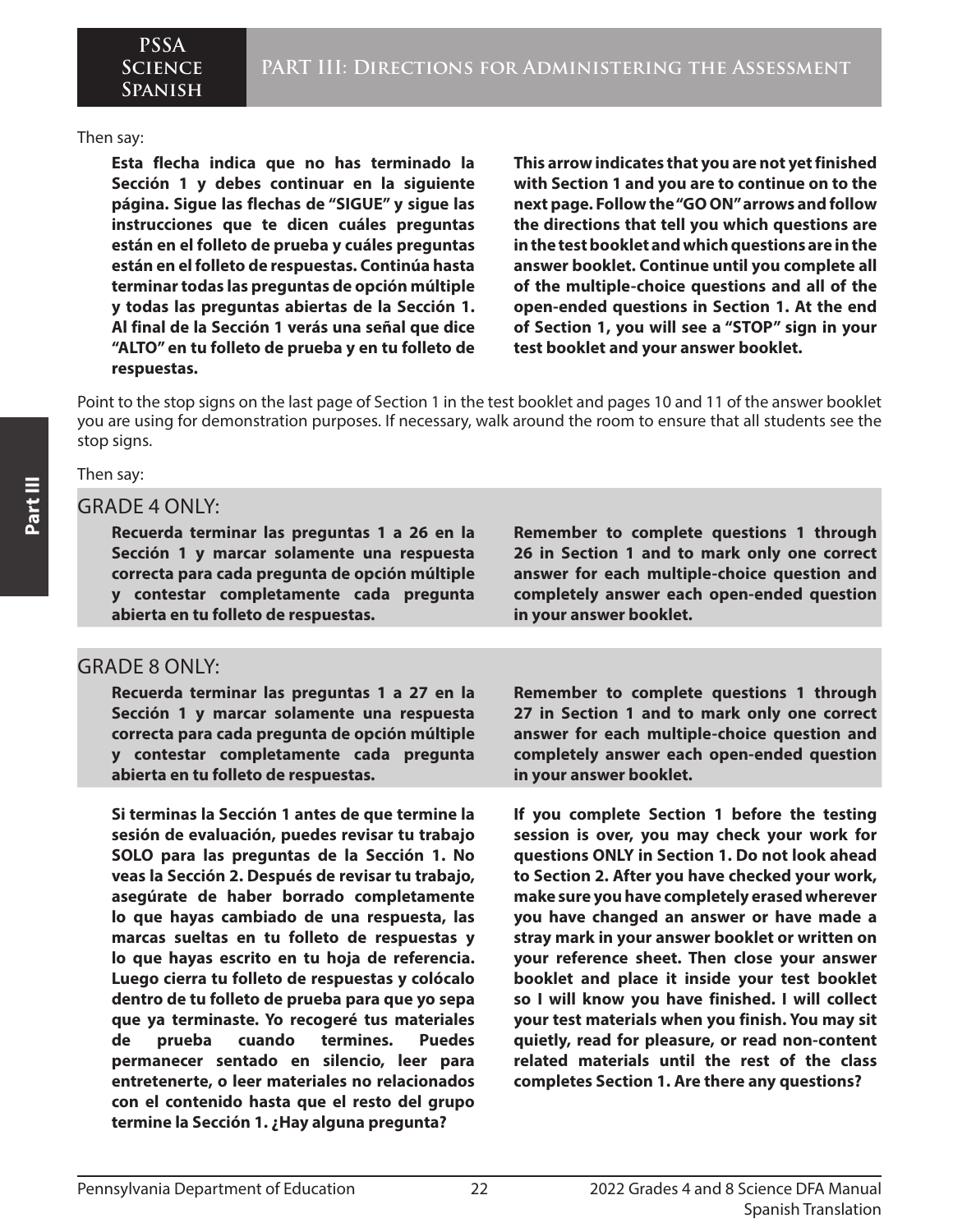Answer all questions. When all students are ready, say:

#### **Puedes empezar. You may begin.**

**Note:** Students who finish early may sit quietly, read for pleasure, or read non-content related materials until all students have finished. Reading for pleasure includes magazines along with fiction text, such as novels, short stories, poetry, etc. Reading anything that may include information related to the content area being assessed is not allowed. Written work/drawing/coloring of any kind is prohibited to ensure students are not recording secure test content.

While students are taking the assessment, be available to repeat test directions and/or direct students to the correct section of the test. TAs may encourage the group of students without providing any individual or group help that might suggest the correct answer to a question. Do not communicate to a student that the student should "check" an answer or that the student has answered an item incorrectly. You may, however, provide clarification of test directions and/or direct the student to the correct section of the test. The directions on pages 2 and 3 of the test booklet may be repeated to students as needed during the administration of Section 1. Each Section has a shape or shapes in the header with the number of the Section inside the shape(s) so the Section can be easily identified. There is one circle in the header of all pages in Section 1. While students are taking the assessment, ensure that students are working in the correct section of the test.

Encourage students to try all of the tasks (questions) and to complete the assessment. An incorrect answer is scored the same as a blank answer.

*GRADE 4 ONLY:* The testing time for this section is estimated to be 30 to 40 minutes, but the actual administration time may vary.

*GRADE 8 ONLY:* The testing time for this section is estimated to be 40 to 50 minutes, but the actual administration time may vary.

Collect test materials, including scratch paper and any other paper on which students have written, when students are finished testing rather than keeping booklets closed on the students' desks. End the session when all students have completed the section or you are at the end of the scheduled time. Since each student is to be provided sufficient time to finish the assessment, additional time must be allowed on an individual basis if one or more students are continuing to make reasonable progress on the assessment. For more information about Extended Testing Time, see Part II of this document.

When you have confirmed that approximately five minutes remain in the testing time for the group and not all students have finished, say:

**Esta sesión terminará en cinco minutos aproximadamente. Asegúrate de haber borrado completamente lo que hayas cambiado de una respuesta, las marcas sueltas en tu folleto de respuestas y lo que hayas escrito en tu hoja de referencia. Si necesitas más tiempo para terminar esta sección, te darán indicaciones al respecto.**

**This session will end in about five minutes. Make sure that you have completely erased wherever you have changed an answer or have made a stray mark in your answer booklet or written on your reference sheet. If you need additional time to complete this section, direction will be provided for you.**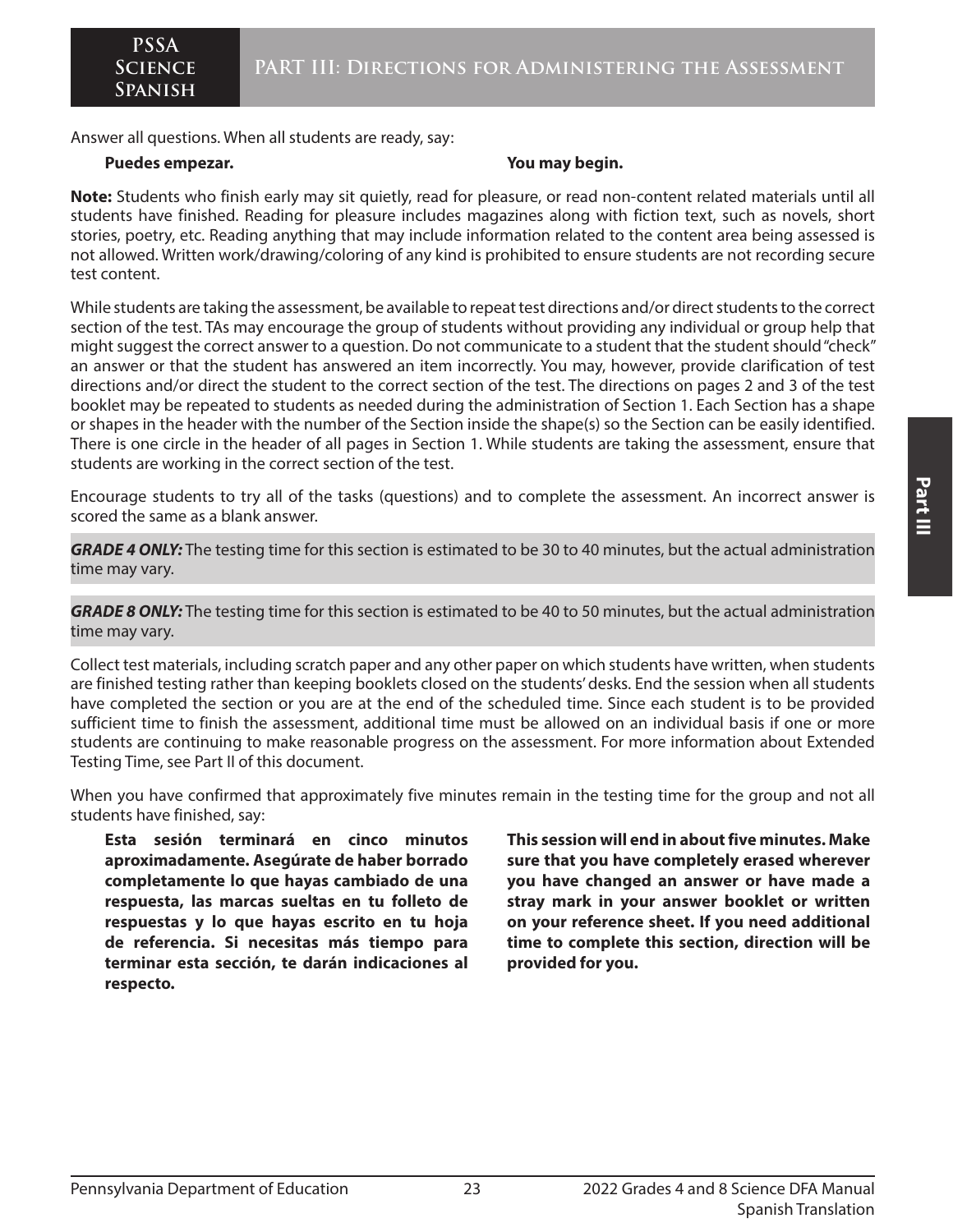#### **PSSA Science Spanish**

At the end of the scheduled time, say:

**Cierra tu folleto de prueba y tu folleto de respuestas. Utilizarás los mismos folletos para la sección restante de la evaluación, así que asegúrate de que tu nombre esté en las portadas de ambos folletos. Coloca tu folleto de respuestas dentro del folleto de prueba. Si ya terminaste, recogeré tus folletos, tu papel borrador, así como cualquier otro papel en el que hayas escrito y tu hoja de referencia. Si necesitas más tiempo, avísame para que se extienda tu sesión y se te den más indicaciones.**

**Close your test booklet and answer booklet. You will use the same booklets for the remaining section of the assessment, so make sure your name is on the front cover of each booklet. Place your answer booklet inside the test booklet. If you are finished, I will collect your booklets, reference sheet, scratch paper and any other paper on which you have written. If you need more time, let me know, and you will be provided with an extended session and given additional direction.**

If you are continuing the assessment at this time, now is the time to take a short break. Only students who have completed Section 1 may move on to Section 2. Students who need additional time should be provided an extended session setting. For students moving on to Section 2, say:

**Vas a tomar un corto descanso antes de comenzar la Sección 2, de manera que ahora recogeré el resto de los materiales de la prueba.**

**You are going to take a short break before beginning Section 2, so I will now collect any remaining test materials.**

Collect any remaining booklets, scratch paper and any other paper on which students have written, and science reference sheets, making sure that answer booklets have been placed inside the test booklets and that each student's name is on the test booklet. All assessment materials must remain secure at all times. Following the short break, go on to "Administer Section 2—Science," found on page [25](#page-28-1) of this manual.

If you are administering Section 2 at another time (later in the same day or on a different day), say:

**Vas a tomar la Sección 2 en otro momento, de manera que ahora recogeré el resto de los materiales de la prueba.**

**You are going to take Section 2 at another time, so I will now collect any remaining test materials.**

Collect any remaining booklets, scratch paper and any other paper on which students have written, and science reference sheets, making sure that answer booklets have been placed inside the test booklets and that each student's name is on the test booklet.

Collect any remaining booklets, scratch paper and any other paper on which students have written, and Science reference sheets, making sure that answer booklets have been placed inside the test booklets and that each student's name is on the test booklet. Return all materials (test booklets, answer booklets, used scratch paper, and any other paper on which students have written, and Science reference sheets) immediately to the SAC for secure storage. Used scratch paper and any other paper on which students have written should be returned to the SAC and kept in a secure location until it can be destroyed. If the calculators have not been cleared, please clear the calculators at this time. **Note:** Do **NOT** review student responses to test questions **for any reason**. Do **NOT** review answer booklets for stray marks. Do **NOT** place scratch paper inside the test booklet or answer booklet.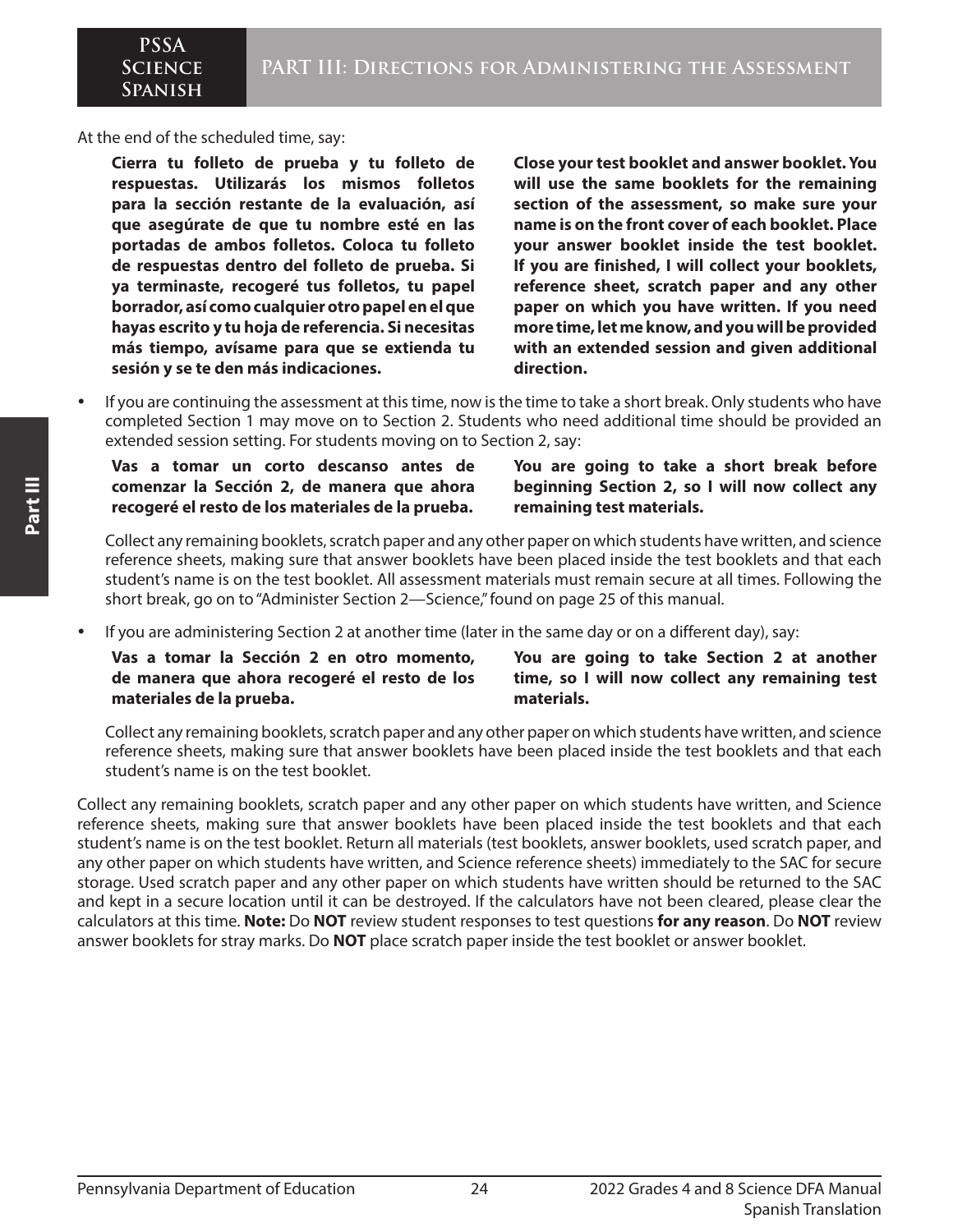#### <span id="page-28-1"></span><span id="page-28-0"></span>**D. Administer Section 2—Science (Spanish and English Scripts)**

Make sure all students have two sharpened No. 2 pencils with good erasers. Make sure that no student is in possession of a cell phone, camera, smartphone, smartwatch, earbuds, or other unauthorized electronic device. **Collect all unauthorized electronic devices prior to distributing any assessment materials.** Distribute booklets to students, making certain each student has the correct booklets. The scratch paper must be blank and the reference sheets must have no additional writing.

Say:

**Asegúrate de que tu nombre esté en la portada de tu folleto de prueba y de tu folleto de respuestas. Además, verifica el número de la esquina superior derecha del folleto de prueba. Asegúrate de que este número coincida con el número en el cuadro de la esquina superior izquierda del folleto de respuestas.**

**Check to make sure that your name is on the front cover of both the test booklet and the answer booklet. Also, check the number in the upper right-hand corner of your test booklet. Make sure that this number is the same as the number shown near the upper left-hand corner of the answer booklet.**

When all students are ready, say:

**Ahora voy a repartir papel borrador y hojas de referencia.**

**I will now distribute scratch paper and reference sheets.**

Distribute scratch paper and science reference sheets. When all students are ready, say:

**Ya estamos listos para comenzar la Sección 2: Ciencias. Para algunas de las preguntas, elegirás tu respuesta entre un grupo de cuatro opciones. Para otras preguntas, escribirás tu propia respuesta. Anotarás tu respuesta para ambos tipos de preguntas en tu folleto de respuestas solamente. Solamente se calificarán las respuestas anotadas en tu folleto de respuestas. El PSSA es una evaluación sin límite de tiempo. Puedes tomar todo el tiempo que necesites para terminar esta sección. ¿Hay alguna pregunta?**

**Now we are ready to begin Section 2—Science. For some of the questions, you will choose your answer from among a set of four answer choices. For other questions, you will write your own response. You will record your response to both types of questions in your answer booklet only. Only responses recorded in your booklet will be scored. The PSSA is an untimed assessment. You may take as much time as you need to complete this section. Are there any questions?**

Answer all questions. When all students are ready, say:

#### GRADE 4 ONLY:

#### **Abre tu folleto de prueba en la página 32. Open your test booklet to page 33.**

Pause while students find the correct page in their test booklets. The directions on pages 32 and 33 of the test booklet may be repeated to students as needed during the administration of Section 2.

#### GRADE 8 ONLY:

#### **Abre tu folleto de prueba en la página 34. Open your test booklet to page 35.**

Pause while students find the correct page in their test booklets. The directions on pages 34 and 35 of the test booklet may be repeated to students as needed during the administration of Section 2.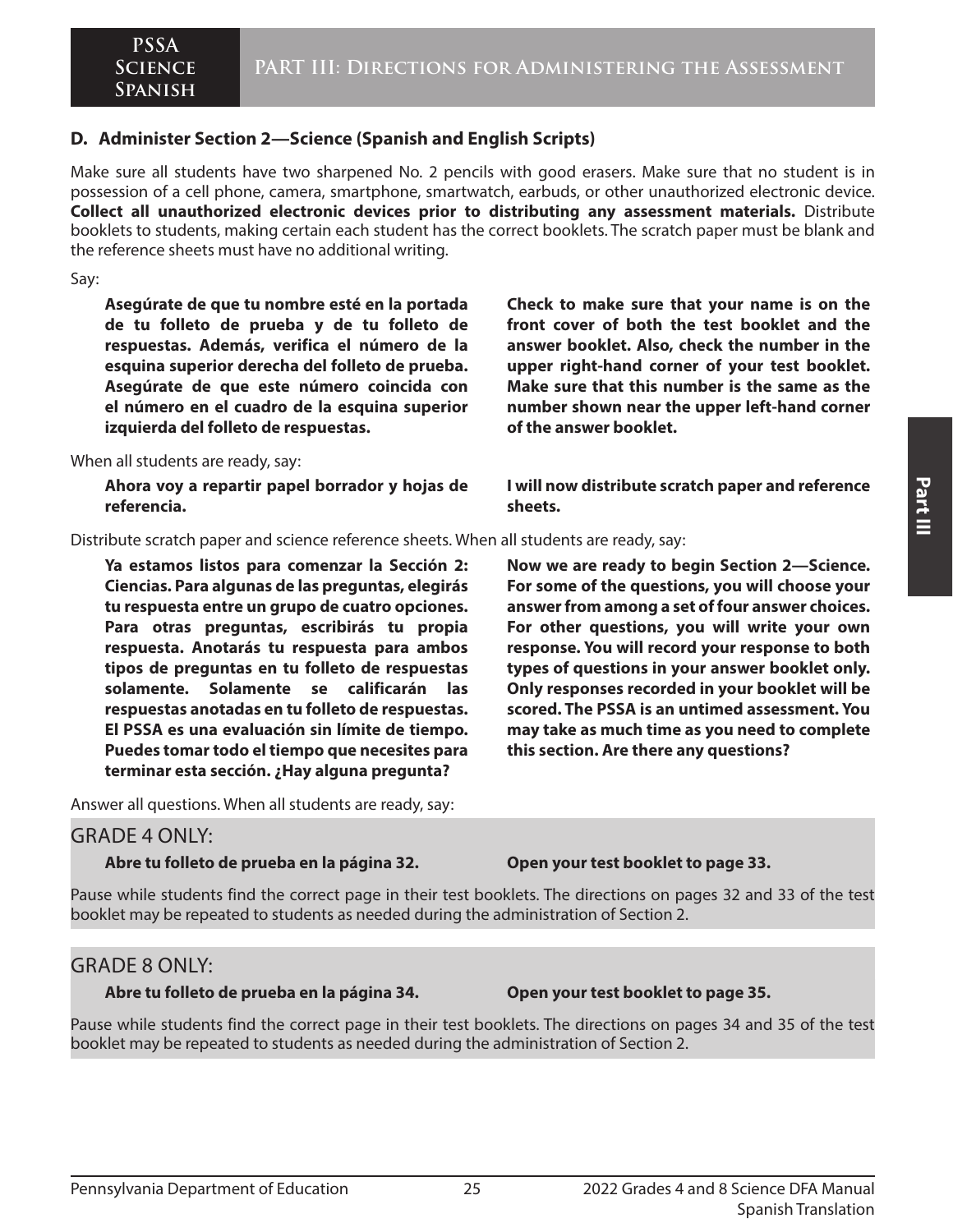#### When all students are ready, say:

**Tu folleto de prueba tiene las instrucciones de ciencias impresas en español y en inglés. En el lado derecho del folleto de prueba encontrarás las instrucciones originales impresas en inglés. En el lado izquierdo del folleto de prueba encontrarás las mismas instrucciones traducidas al español.**

**Your test booklet contains science directions printed both in Spanish and in English. On the right-hand side of the test booklet you will find the original directions printed in English. On the left-hand side of your test booklet you will find the same directions translated into Spanish.**

#### GRADE 4 ONLY:

**Mira las instrucciones en las páginas 32 y 33. Están impresas en español en la página 32 y en inglés en la página 33. Lee las instrucciones en silencio mientras yo las leo en voz alta en español.**

*Instrucciones: Las siguientes páginas contienen las preguntas de ciencias. Hay dos tipos de preguntas.*

**Ahora mira el primer cuadro en la página 32. Se titula "Preguntas de Opción Múltiple". Lee las instrucciones del primer cuadro en silencio mientras yo las leo en voz alta.**

**Look at the directions on pages 32 and 33. They are printed in Spanish on page 32 and in English on page 33. Read the directions silently as I read them aloud in Spanish.** 

*Directions: On the following pages are the Science questions. There are two types of questions.*

**Now look at the first box on page 33. It is labeled "Multiple-Choice Questions." Read the directions in the first box silently as I read them aloud.**

#### GRADE 8 ONLY:

**Mira las instrucciones en las páginas 34 y 35. Están impresas en español en la página 34 y en inglés en la página 35. Lee las instrucciones en silencio mientras yo las leo en voz alta en español.**

*Instrucciones: Las siguientes páginas contienen las preguntas de ciencias. Hay varios tipos de preguntas.*

**Ahora mira el primer cuadro en la página 34. Se titula "Preguntas de Opción Múltiple". Lee las instrucciones del primer cuadro en silencio mientras yo las leo en voz alta.**

**Look at the directions on pages 34 and 35. They are printed in Spanish on page 34 and in English on page 35. Read the directions silently as I read them aloud in Spanish.** 

*Directions: On the following pages are the Science questions. There are several types of questions.*

**Now look at the first box on page 35. It is labeled "Multiple-Choice Questions." Read the directions in the first box silently as I read them aloud.**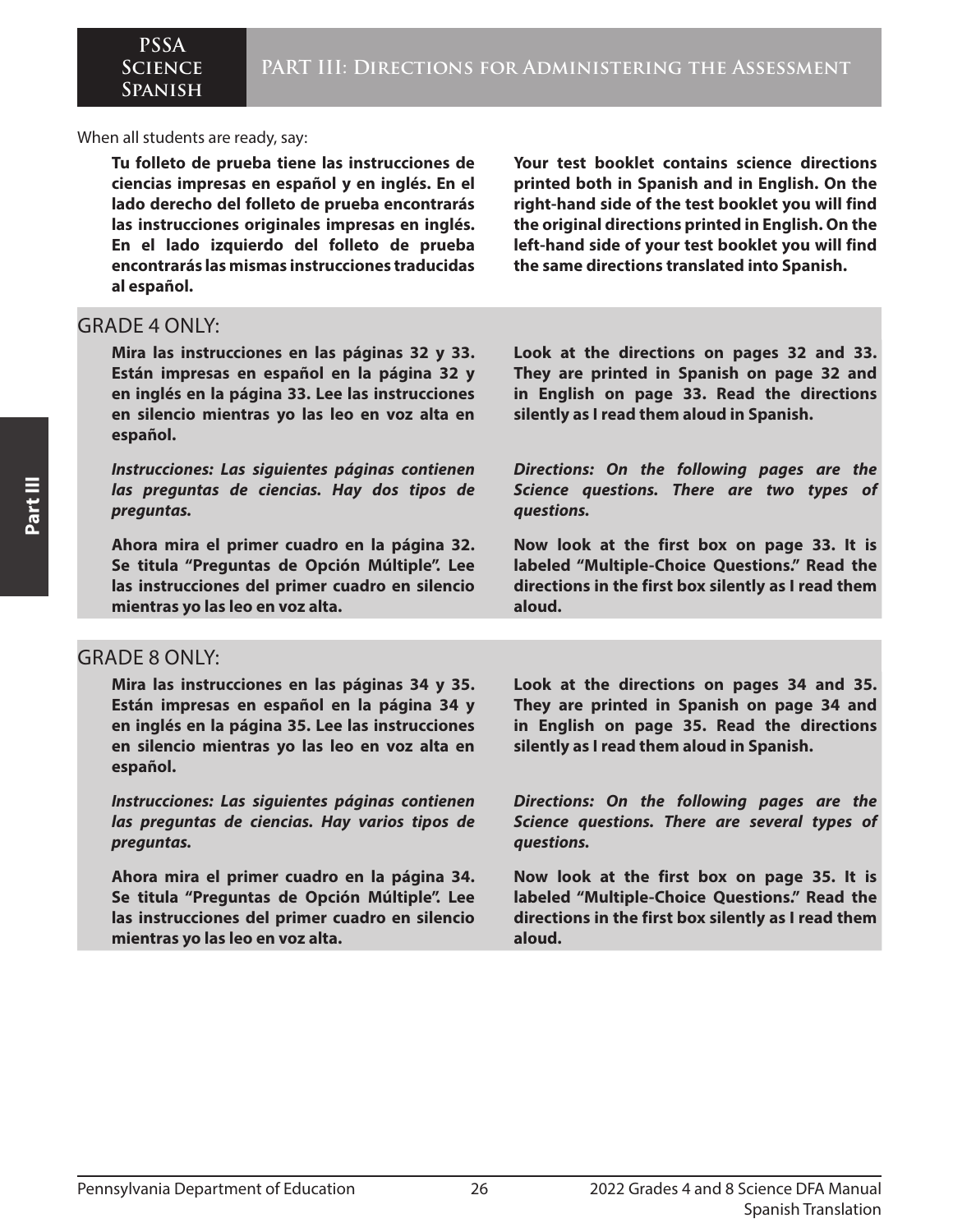#### Continue saying:

*Algunas preguntas te pedirán que selecciones una respuesta entre cuatro opciones. Encontrarás estas preguntas en tu folleto de prueba.*

*Para las preguntas de opción múltiple:*

- y *Lee cada pregunta y escoge la mejor respuesta.*
- y *Registra tu respuesta en el folleto de respuestas.*
- y *Solo una de las respuestas proporcionadas es la respuesta correcta.*

**¿Hay alguna pregunta?**

Answer all questions.

#### GRADE 8 ONLY:

When all students are ready, say:

**Ahora mira el segundo cuadro en la página 34. Está titulado "Preguntas de Opción Múltiple para Escenarios de Ciencias". Lee las instrucciones del segundo cuadro en silencio mientras yo las leo en voz alta.**

*Algunas de las preguntas requerirán que uses información que puedes encontrar en un escenario de ciencias. El escenario de ciencias puede contener texto, gráficas, cuadros y/o tablas, y puede usar estos elementos para describir los resultados de un proyecto en clase, un experimento u otra investigación similar. El escenario de ciencias puede cubrir varias páginas en tu folleto de prueba e incluirá información que será necesaria para contestar a varias preguntas de opción múltiple.*

*Para las preguntas de opción múltiple del escenario de ciencias:*

- y *Lee cada pregunta y escoge la mejor respuesta.*
- y *Registra tu respuesta en el folleto de respuestas.*
- y *Solo una de las respuestas proporcionadas es la respuesta correcta.*

#### **¿Hay alguna pregunta?**

Answer all questions.

*Some questions will ask you to select an answer from among four choices. These questions will be found in your test booklet.*

*For the multiple-choice questions:*

- y *Read each question, and choose the best answer.*
- y *Record your choice in the answer booklet.*
- y *Only one of the answers provided is the correct response.*

**Are there any questions?**

**Now look at the middle box on page 35. It is labeled "Science Scenario Multiple-Choice Questions." Read the directions in the middle box silently as I read them aloud.** 

*Some of the questions will require you to use some information found in a science scenario. The science scenario may contain text, graphics, charts, and/or tables, and may use these elements to describe the results of a class project, an experiment, or other similar research. The science scenario may cover several pages in your test booklet, and it will include information you will need to answer several multiple-choice questions.*

*For the science scenario multiple-choice questions:*

- y *Read each question, and choose the best answer.*
- y *Record your choice in the answer booklet.*
- y *Only one of the answers provided is the correct response.*

**Are there any questions?**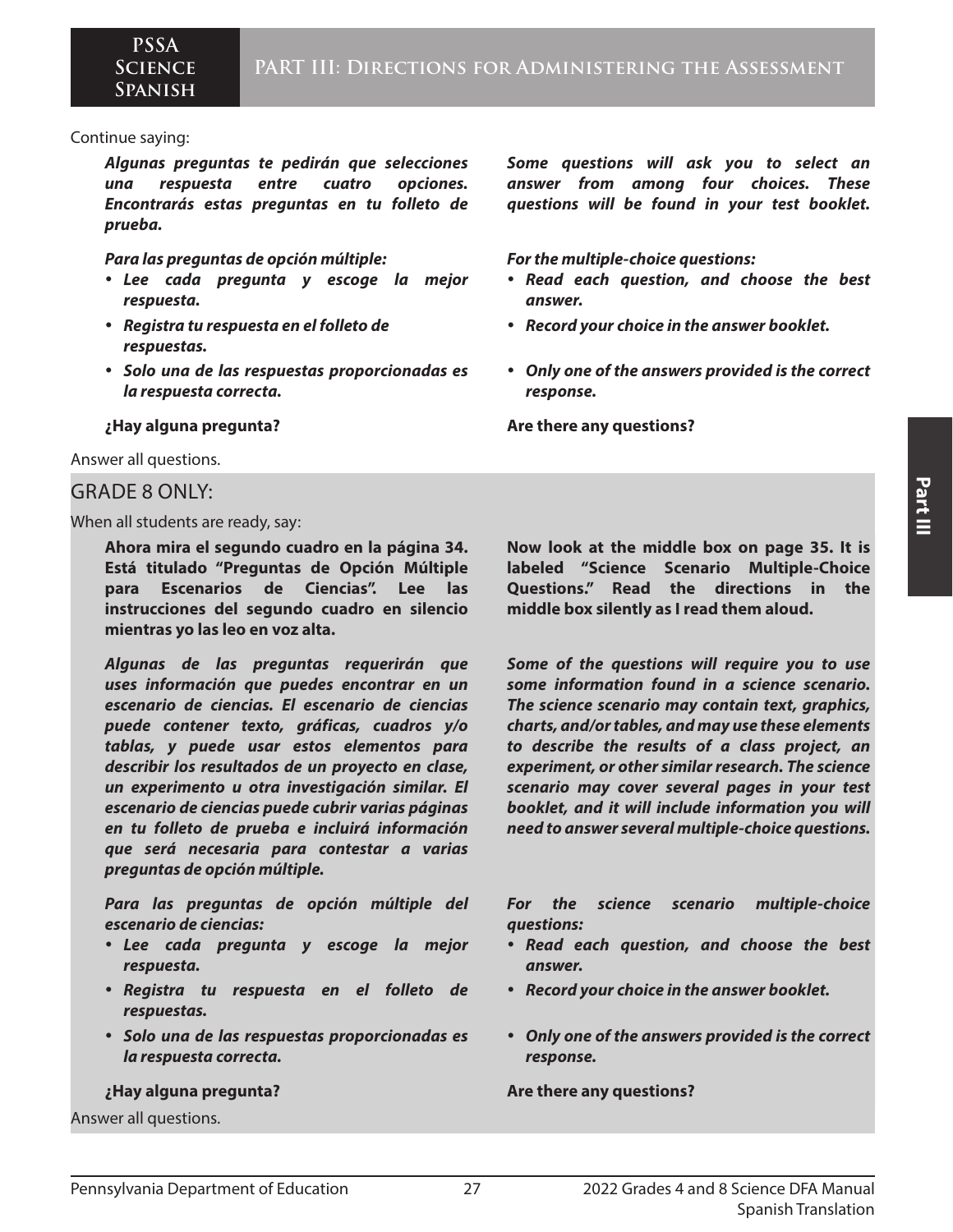When all students are ready, say:

#### GRADE 4 ONLY:

**Ahora mira el segundo cuadro en la página 32. Está titulado "Preguntas Abiertas". Lee las instrucciones del segundo cuadro en silencio mientras yo las leo en voz alta.**

#### GRADE 8 ONLY:

**Ahora mira el tercer cuadro en la página 34. Está titulado "Preguntas Abiertas". Lee las instrucciones del tercer cuadro en silencio mientras yo las leo en voz alta.**

*Otras preguntas requieren que escribas tu respuesta. Encontrarás estas preguntas en tu folleto de respuestas.*

*Para las preguntas abiertas:*

- y *Asegúrate de leer las instrucciones cuidadosamente.*
- y *Si la pregunta te pide que realices dos tareas, asegúrate de terminar las dos.*
- y *Si la pregunta te pide que compares, asegúrate de comparar. Además, si la pregunta te pide que expliques, describas o identifiques, asegúrate de explicar, describir o identificar.*

#### **¿Hay alguna pregunta?**

Answer all questions. When all students are ready, say:

**Ahora mira la hoja de referencia que repartí junto con el papel borrador.**

Pause while students look at the Science reference sheet. When all students are ready, say:

**En la parte superior de la página dice**  *Descripción general de las pautas de calificación para las preguntas abiertas de ciencias***. Este es un ejemplo de las pautas para calificación que los calificadores profesionales usarán para evaluar tus respuestas a las preguntas abiertas de ciencias. Puedes consultar estas pautas de calificación de ciencias en cualquier momento mientras contestas una pregunta abierta de ciencias. ¿Hay alguna pregunta?**

Answer all questions.

**Now look at the second box on page 33. It is labeled "Open-Ended Questions." Read the directions in the second box silently as I read them aloud.**

**Now look at the last box on page 35. It is labeled "Open-Ended Questions." Read the directions in the last box silently as I read them aloud.**

*Other questions will require you to write your response. These questions will be found in your answer booklet.*

*For the open-ended questions:*

- y *Be sure to read the directions carefully.*
- y *If the question asks you to do two tasks, be sure to complete both tasks.*
- **•** If the question asks you to compare, be sure *to compare. Also, if the question asks you to explain, describe, or identify, be sure to explain, describe, or identify.*

**Are there any questions?**

**Now look at the reference sheet that I passed out along with your scratch paper.**

**At the top of the page, it says** *General Description of Scoring Guidelines for Science Open-Ended Questions***. This is an example of the scoring guidelines that professional scorers will use to evaluate your responses to open-ended science questions. You may refer to these science scoring guidelines at any time while responding to an open-ended science question. Are there any questions?**

**Part III**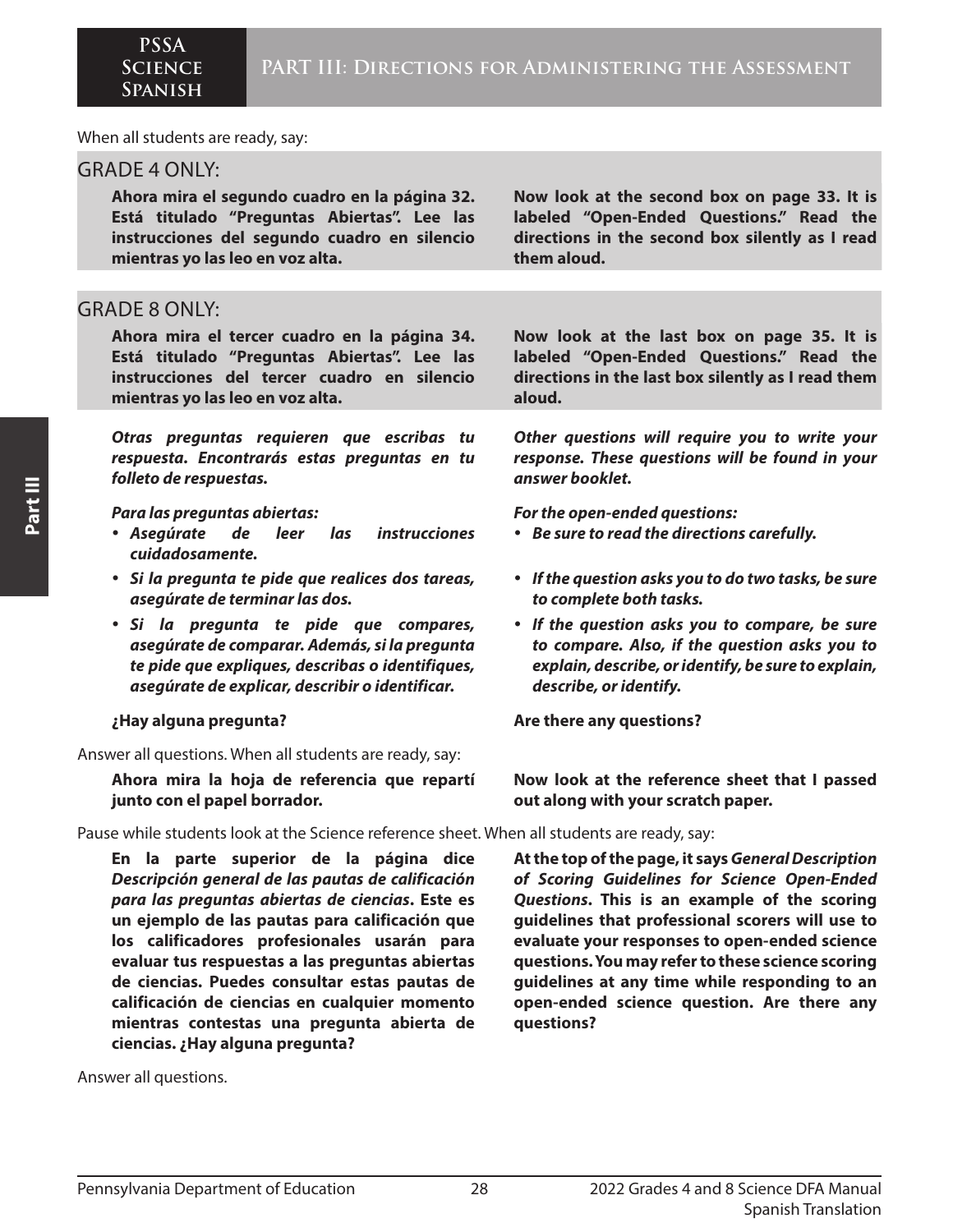When all students are ready, say:

**Así como hay instrucciones impresas en español y en inglés, también las preguntas del folleto de prueba están impresas en español y en inglés. Puedes leer las preguntas en español o en inglés o en ambos idiomas. Encontrarás las preguntas abiertas en tu folleto de respuestas. Están impresas primero en español y luego en inglés. Puedes escribir en las páginas impresas en español o en las páginas impresas en inglés, pero contesta solamente una vez cada pregunta. Puedes escribir tu respuesta en español o en inglés, o en una combinación de español e inglés.**

**Just as the directions are printed in Spanish and in English, your test booklet also contains questions printed both in Spanish and in English. You may read the questions in Spanish or in English or in both languages. Open-ended questions will be found in your answer booklet. They are printed first in Spanish and then in English. You may write on the pages printed in Spanish or on the pages printed in English, but answer each question only once. You may write your response in Spanish or in English, or in a combination of Spanish and English.** 

#### **¿Hay alguna pregunta?**

**Are there any questions?**

Answer all questions. When all students are ready, say:

#### GRADE 4 ONLY:

**Ya estamos listos para empezar la Sección 2. Pasa a la página 34 en tu folleto de prueba y a la página 13 en tu folleto de respuestas. En la esquina inferior derecha verás una flecha con "SIGUE".**

**We are now ready to start Section 2. Turn to page 35 in your test booklet and page 13 in your answer booklet. In the bottom right-hand corner, you will see a "GO ON" arrow.**

### GRADE 8 ONLY:

**Ya estamos listos para empezar la Sección 2. Pasa a la página 36 en tu folleto de prueba y a la página 13 en tu folleto de respuestas. En la esquina inferior derecha verás una flecha con "SIGUE".**

**We are now ready to start Section 2. Turn to page 37 in your test booklet and page 13 in your answer booklet. In the bottom right-hand corner, you will see a "GO ON" arrow.**

Point to the arrow in the booklet that you are using for demonstration purposes. If necessary, walk around the room to ensure that all students see the arrow. Then say:

**Esta flecha indica que no has terminado la Sección 2 y debes continuar en la siguiente página. Sigue las flechas de "SIGUE" y las instrucciones que te indican qué preguntas están en el folleto de prueba y qué preguntas están en el folleto de respuestas. Continúa hasta terminar todas las preguntas de opción múltiple y todas las preguntas abiertas de la Sección 2. Al final de la Sección 2 verás una señal que dice "ALTO" en tu folleto de prueba y en tu folleto de respuestas.**

**This arrow indicates that you are not yet finished with Section 2 and you are to continue on to the next page. Follow the "GO ON" arrows and follow the directions that tell you which questions are in the test booklet and which questions are in the answer booklet. Continue until you complete all of the multiple-choice questions and all of the open-ended questions in Section 2. At the end of Section 2, you will see a "STOP" sign in your test booklet and in your answer booklet.**

Point to the stop signs on the last page of Section 2 in the test booklet and pages 18 and 19 of the answer booklet you are using for demonstration purposes. If necessary, walk around the room to ensure that all students see the stop signs.

**Part III**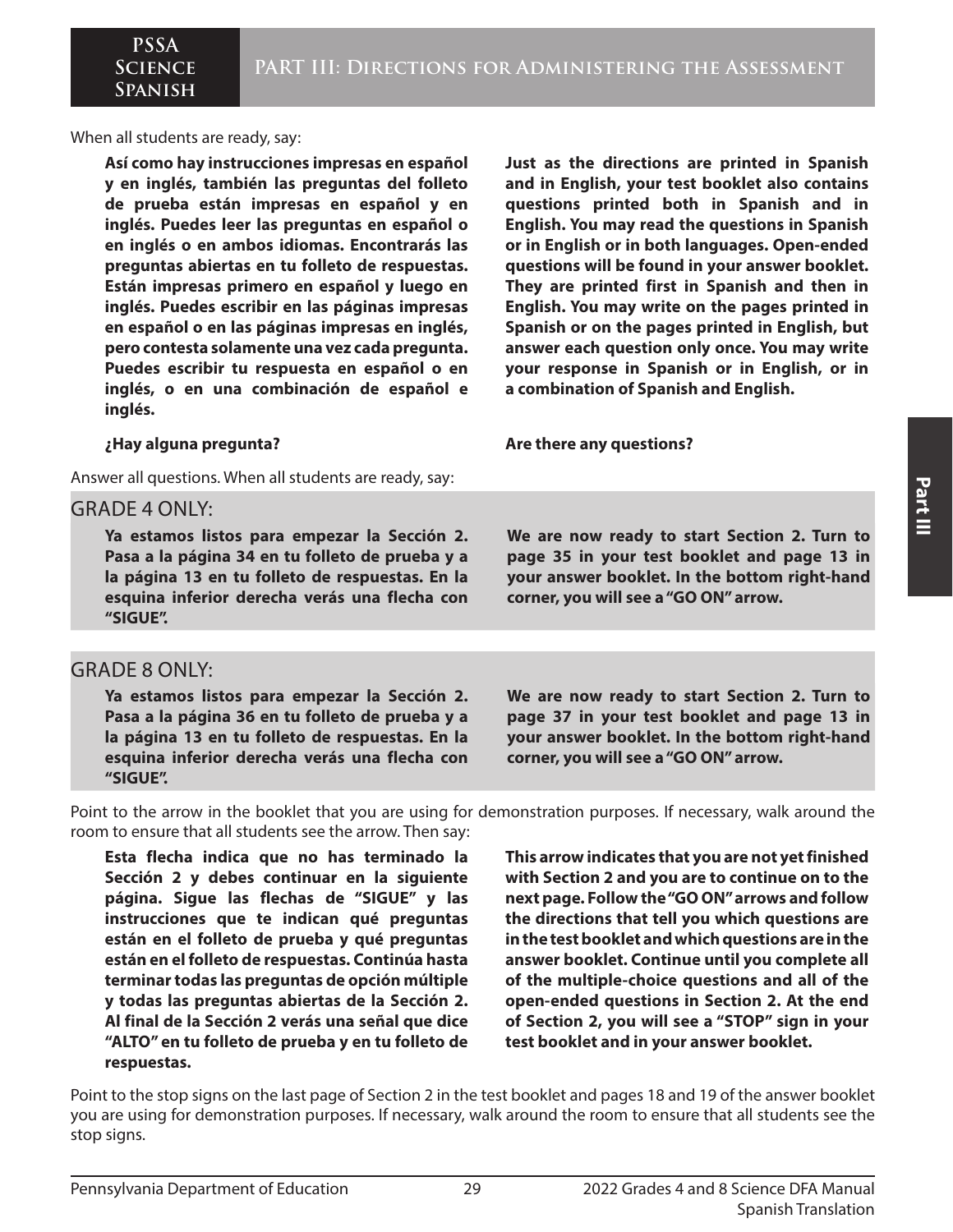Then say:

#### GRADE 4 ONLY:

**Recuerda terminar las preguntas 27 a 52 en la Sección 2 y marcar solamente una respuesta correcta para cada pregunta de opción múltiple y contestar completamente cada pregunta abierta en tu folleto de respuestas.**

#### GRADE 8 ONLY:

**Recuerda terminar las preguntas 28 a 54 en la Sección 2 y marcar solamente una respuesta correcta para cada pregunta de opción múltiple y contestar completamente cada pregunta abierta en tu folleto de respuestas.**

**Si terminas la Sección 2 antes de que termine la sesión de evaluación, puedes revisar tu trabajo SOLO para las preguntas de la Sección 2. No vuelvas a ver la Sección 1. Después de revisar tu trabajo, asegúrate de haber borrado completamente lo que hayas cambiado de una respuesta y las marcas sueltas en tu folleto de respuestas. Luego cierra tu folleto de respuestas y colócalo dentro de tu folleto de prueba para que yo sepa que ya terminaste. Yo recogeré tus materiales de prueba cuando termines. Puedes permanecer sentado en silencio, leer para entretenerte, o leer materiales no relacionados con el contenido hasta que el resto del grupo termine la Sección 2. ¿Hay alguna pregunta?**

**Remember to complete questions 27 through 52 in Section 2 and to mark only one correct answer for each multiple-choice question and completely answer each open-ended question in your answer booklet.**

**Remember to complete questions 28 through 54 in Section 2 and to mark only one correct answer for each multiple-choice question and completely answer each open-ended question in your answer booklet.**

**If you complete Section 2 before the testing session is over, you may check your work for questions ONLY in Section 2. Do not look back to Section 1. After you have checked your work, make sure you have completely erased wherever you have changed an answer or have made a stray mark in your answer booklet. Then close your answer booklet and place it inside your test booklet so I will know you have finished. I will collect your test materials when you finish. You may sit quietly, read for pleasure, or read non-content related materials until the rest of the class completes Section 2. Are there any questions?**

Answer all questions. When all students are ready, say:

#### **Puedes empezar. You may begin.**

**Note:** Students who finish early may sit quietly, read for pleasure, or read non-content related materials until all students have finished. Reading for pleasure includes magazines along with fiction text such as novels, short stories, poetry, etc. Reading anything that may include information related to the content area being assessed is not allowed. Written work/drawing/coloring of any kind is prohibited to ensure students are not recording secure test content.

While students are taking the assessment, be available to repeat test directions and/or direct students to the correct section of the test. TAs may encourage the group of students without providing any individual or group help that might suggest the correct answer to a question. Do not communicate to a student that the student should "check" an answer or that the student has answered an item incorrectly. You may, however, provide clarification of test directions and/or direct the student to the correct section of the test. The directions in the test booklet may be repeated to students as needed during the administration of Section 2. Each Section has a shape or shapes in the header with the number of the Section inside the shape(s) so the Section can be easily identified. There are two half circles in the header of all pages in Section 2. While students are taking the assessment, ensure that students are working in the correct section of the test.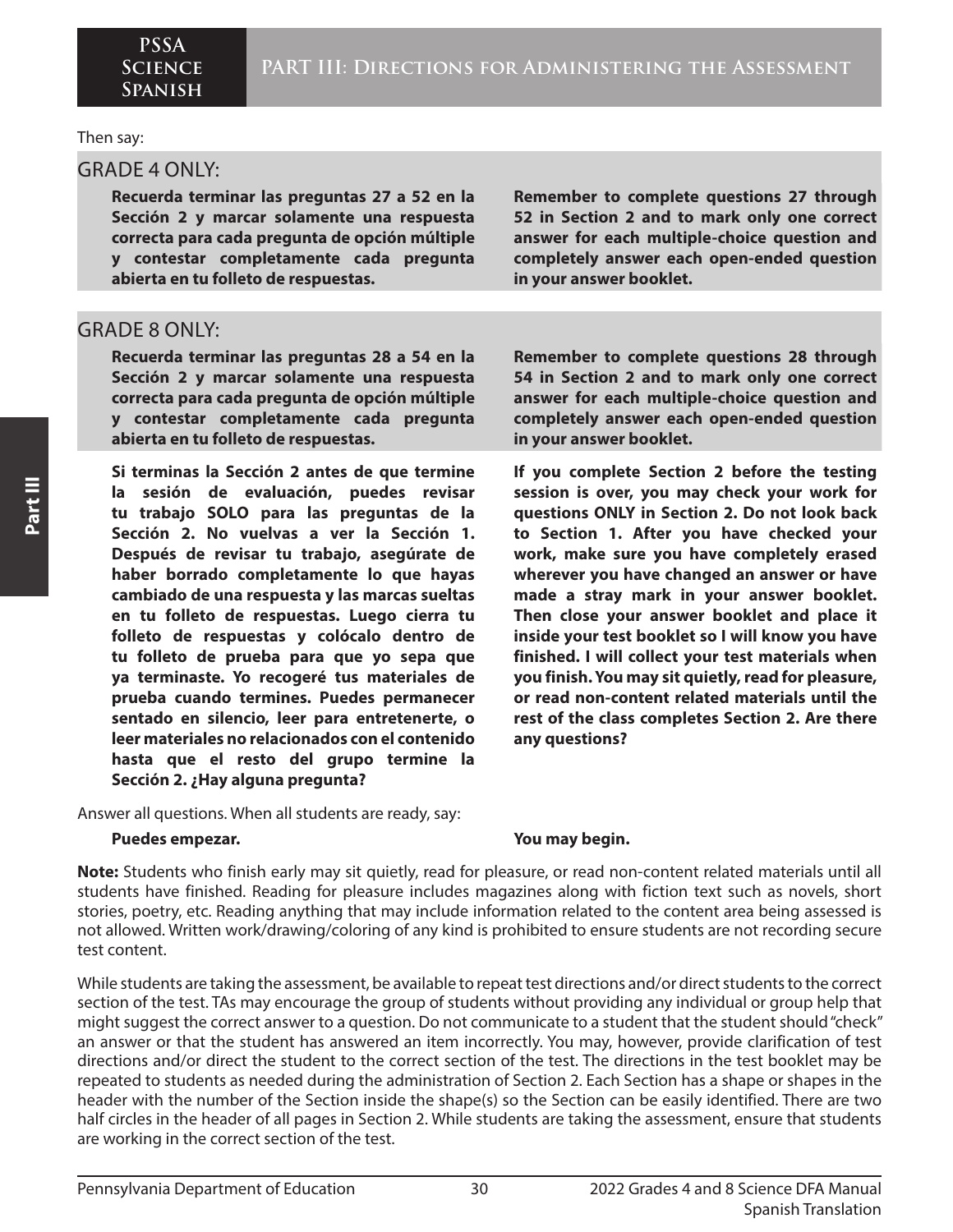#### **PSSA Science Spanish**

Encourage students to try all of the tasks (questions) and to complete the assessment. An incorrect answer is scored the same as a blank answer.

*GRADE 4 ONLY:* The testing time for this section is estimated to be 30 to 40 minutes, but the actual administration time may vary.

*GRADE 8 ONLY:* The testing time for this section is estimated to be 40 to 50 minutes, but the actual administration time may vary.

Collect test materials, including scratch paper and any other paper on which students have written, when students are finished testing rather than keeping booklets closed on the students' desks. End the session when all students have completed the section or you are at the end of the scheduled time. Since each student is to be provided sufficient time to finish the assessment, additional time must be allowed on an individual basis if one or more students are continuing to make reasonable progress on the assessment. For more information about Extended Testing Time, see Part II of this document. When you have confirmed that approximately five minutes remain in the testing time for the group and not all students have finished, say:

**Esta sesión terminará en cinco minutos aproximadamente. Asegúrate de haber borrado completamente lo que hayas cambiado de una respuesta y las marcas sueltas en tu folleto de respuestas. Si necesitas más tiempo para terminar esta sección, te darán indicaciones al respecto.**

At the end of the scheduled time, say:

**Con esto se concluye la Evaluación de Ciencias de 2022. Ahora recogeré tus folletos. Si necesitas más tiempo, avísame para que se extienda tu sesión y se te den más indicaciones.**

**This session will end in about five minutes. Make sure that you have completely erased wherever you have changed an answer or have made a stray mark in your answer booklet. If you need additional time to complete this section, direction will be provided for you.**

**This concludes the 2022 Science Assessment. I will now collect your booklets. If you need more time, let me know, and you will be provided with an extended session and given additional direction.**

Collect any remaining booklets, making sure that each student's name is on the test booklet and answer booklet. Say:

#### **Ahora recogeré tu papel borrador, así como cualquier otro papel en el que hayas escrito y tu hoja de referencia.**

**I will now collect your reference sheet, scratch paper, and any other paper on which you have written.**

Collect scratch paper and any other paper on which students have written and Science reference sheets. Return all materials (test booklets, answer booklets, reference sheets, and used scratch paper, and any other paper on which students have written) immediately to the SAC for secure storage. Used scratch paper and any other paper on which students have written and reference sheets should be returned to the SAC and kept in a secure location until they can be destroyed. If the calculators have not been cleared, please clear the calculators at this time. **Note:** Do **NOT** review student responses to test questions **for any reason**. Do **NOT** review answer booklets for stray marks. Do **NOT** place scratch paper inside the test booklet or answer booklet.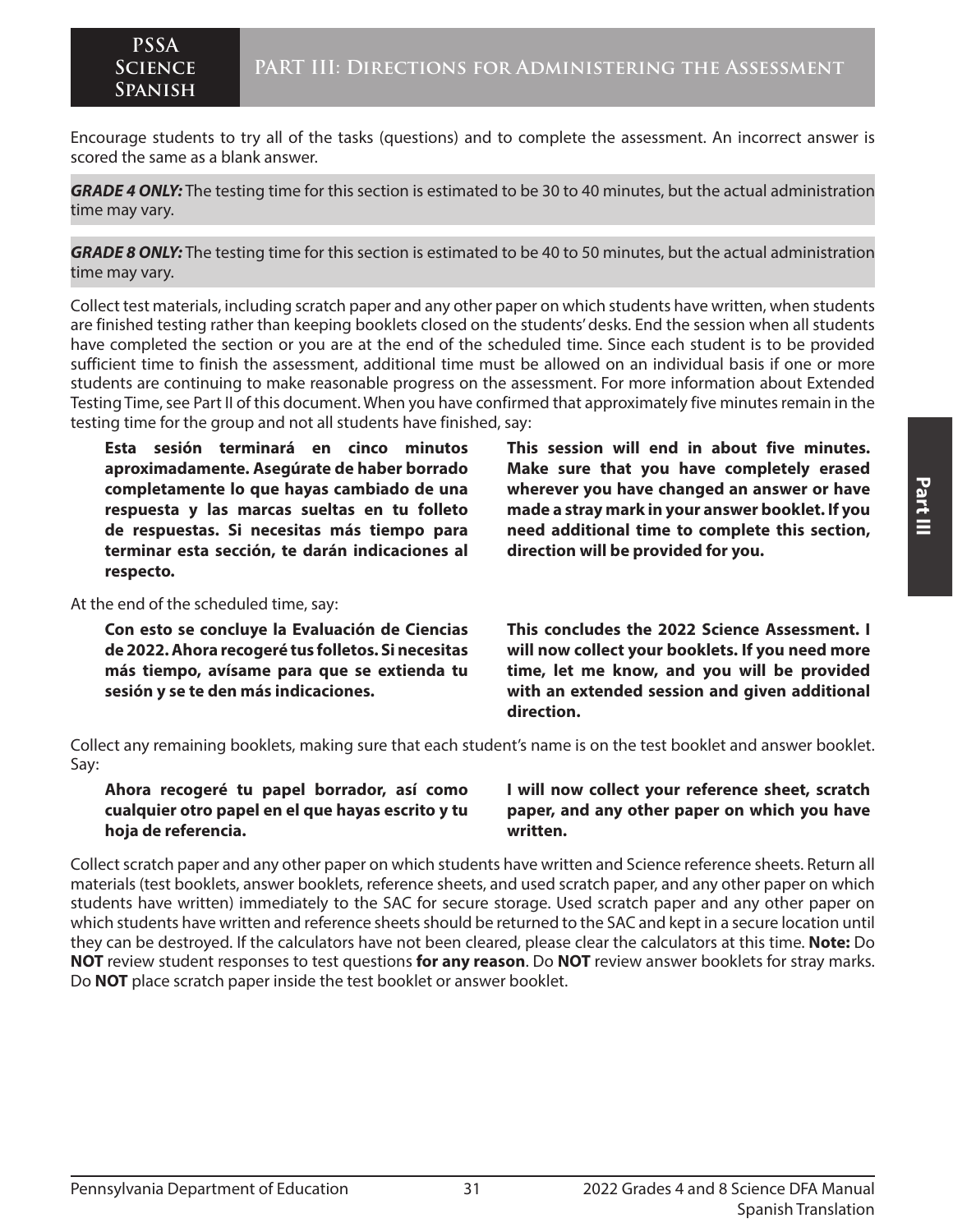#### <span id="page-35-0"></span>**A. After Testing is Complete**

After testing is complete:

- **1.** Make sure each student turned in the answer booklet and test booklet.
- **2.** Make sure student identification information is complete and correct on all students' booklets. Make sure the name on the test booklet corresponds with the name on the answer booklet for each student.
- **3.** If a student answer booklet has a barcode label with a colored stripe (a District/School Label), make sure that the SAC or the SAC's designee has completed the applicable portions of the front cover and page 2 of the answer booklet by printing the student's name (as found in PIMS) and filling in the bubbles. (See your SAC if you have questions or require further direction.)
- **4.** If a student used any accommodation listed on page 3 of the answer booklet during the administration of the exam, make sure that applicable portions of page 3 of the answer booklet are completed by filling in the bubbles. (See your SAC if you have questions or require further direction.)
- **5.** Do **NOT** review test booklets or check the response pages of the answer booklet for content, accuracy, completeness, or stray marks.
- **6.** Review the *PSSA Test Security Certification (Test Administrator and Proctor)*, which is found in Appendix B. Contact your SAC if you need more information.

#### **B. Return Materials**

Test materials must be kept secure. Any unused test materials related to this assessment must be returned to the SAC or the SAC's designee. This manual may be retained by the Test Administrator.

**Return all test materials** to the SAC or the SAC's designee for secure storage. This includes used and unused booklets, science reference sheets, used scratch paper, and any other paper on which students have written. Test materials must be returned to the SAC immediately at the end of the assessment session.

**Reminder: All used** answer booklets returned to DRC for processing **must** have a barcode label (District/School, Student Precode, **or** Do Not Score) affixed to the front cover of the answer booklet. Do **not** affix a barcode label to any unused answer booklet.

**Remember:** Every TA involved in the administration of the Spring 2022 Science Assessment **must** sign and date a *PSSA Test Security Certification (Test Administrator and Proctor)*. When a TA signs and dates the *PSSA Test Security Certification (Test Administrator and Proctor)*, that person certifies that all security measures have been followed for this PSSA administration. TAs should return the signed and dated *PSSA Test Security Certification (Test Administrator and Proctor)* to the SAC or the SAC's designee upon completion of their assigned duties during the testing window.

**If a test security violation is suspected, contact the SAC immediately. If you believe the SAC may have involvement in the violation, immediately contact the Pennsylvania Department of Education at [ra-edirregularities@pa.gov](mailto:ra-edirregularities%40pa.gov?subject=) or 844-418-1651. Sending an email with a detailed subject line will provide a faster response from PDE than calling the toll-free number. Please ensure that you only utilize the email account or telephone number provided here.**

**Note: The SAC has all information on returning assessment materials to DRC.**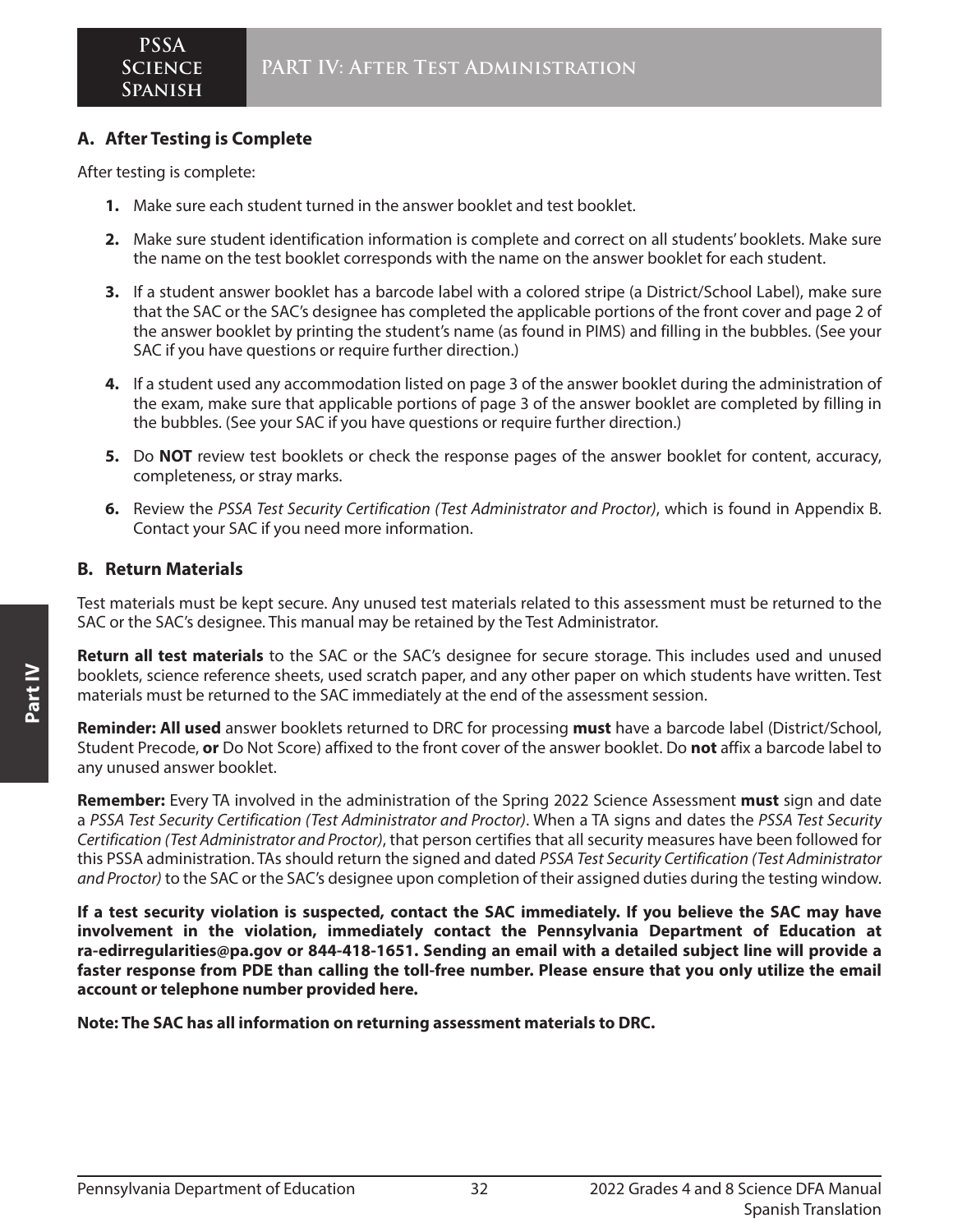## **Appendix A:**

### **Handbook for Secure Test Administration**

<span id="page-36-0"></span>**PSSA Science Spanish**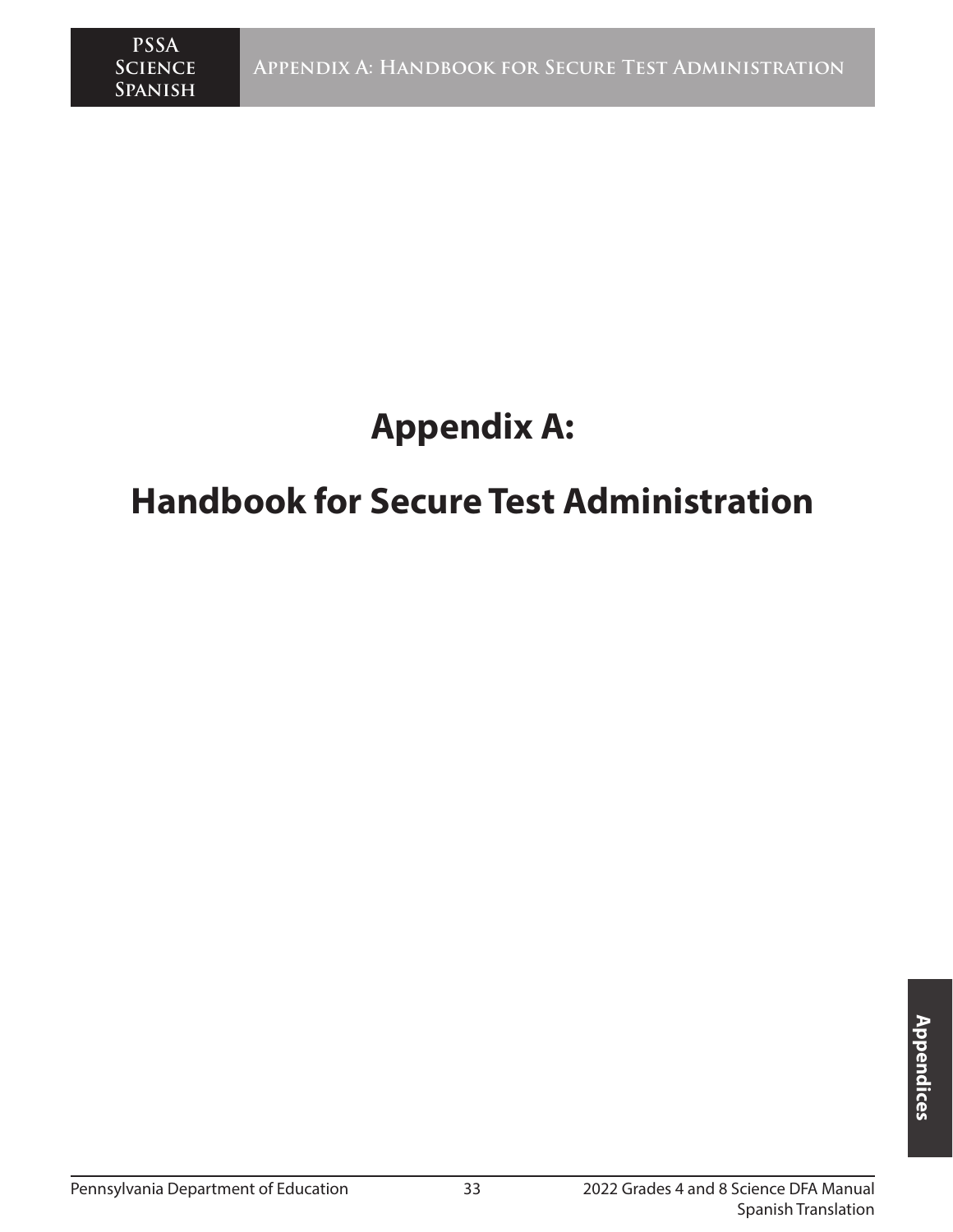

### **Handbook for Secure Test Administration**

#### **Security Statement**

State assessments rely on the measurement of individual achievement. Any deviation from procedures meant to ensure test validity and security (e.g., group work, teacher coaching, teaching or release of any test items, use of previously administered Pennsylvania assessments as preparation tools) is strictly prohibited and will be considered a violation of test security. Local Education Agency (LEA)/school personnel with access to the assessment materials must not review, discuss, disseminate, or otherwise reveal the contents to anyone. (This prohibition excludes the *Item and Scoring Samplers* available on the Pennsylvania Department of Education's (PDE's) website.)

Any action by a professional employee or commissioned officer that is willfully designed to divulge test questions, falsify student scores, or compromise the integrity of the state assessment system will be subject to disciplinary action under the Educator Discipline Act, 24 P.S. §§ 2070.1a *et seq*, which may include a private reprimand, a public reprimand, a suspension of his/her teaching certificate(s), a revocation of his/her teaching certificate(s), and/or a suspension or prohibition from being employed by a charter school.

#### **Training and Test Administration Procedures**

The purpose of this handbook is to assist in the training of LEA/school personnel to properly and securely administer state assessments. This handbook is also an important and valuable resource in implementing testing successfully from planning and preparing to collecting and returning tests.

#### **Roles and Responsibilities: Training**

The District Assessment Coordinator (DAC) is responsible for completing all of the Pennsylvania State Test Administration Trainings (PSTATs) provided by PDE for the DACs, SACs, and TAs/Proctors. DACs must complete the Data Recognition Corporation (DRC) training on receiving and packaging materials, and any DAC specific training provided by the PDE. The DAC is then responsible for coordinating all training that takes place in the LEA and for determining specifics related to test administration such as a schedule, type of administration (paper/pencil or online) and other LEA-level administrative aspects of the testing. The DAC is responsible for ALL training in the LEA with primary responsibility for the direct training of SACs. In some LEAs the DAC may train the LEA-level staff who handle and/or have access to secure test material.

The SAC receives training from the DAC and must also complete both the PSTAT training for SACs and for TAs/ Proctors. The SAC is then responsible to oversee all aspects of test administration in a building, including training Test Administrators (TAs), proctors, and other building level staff.

The TAs/Proctors must complete the PSTAT training for TAs/Proctors. The TAs/Proctors are responsible for administering the assessment and monitoring students during the assessment.

Translators, interpreters, and scribes must complete the PSTAT training for TAs/Proctors and must also complete the training offered by the school/district.

The *Handbook for Assessment Coordinators* provides more information related to training.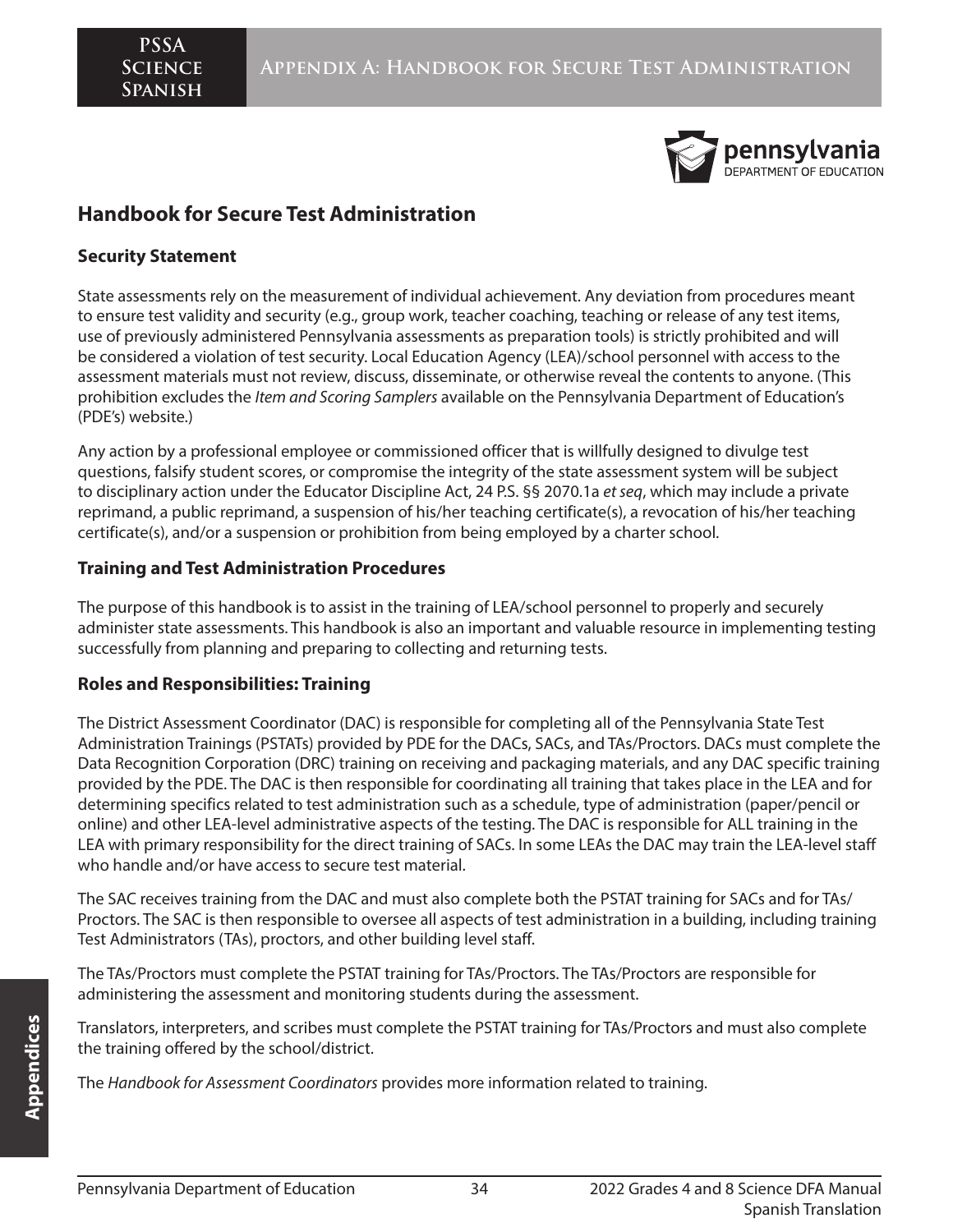

#### **Roles and Responsibilities: Test Administration**

The following lists the general roles and responsibilities for DACs, SACs/Principals, TAs/Proctors, and general personnel before, during, and after test administration. The lists are not exhaustive but provide a general overview of the most important responsibilities of each individual in test administration. In some cases the responsibilities may overlap between or among DACs, SACs, and/or TAs/Proctors. In these cases it is the responsibility of the DAC to determine who has the primary responsibility and is accountable for specific duties, especially when duties may be shared.

#### **A. DISTRICT ASSESSMENT COORDINATOR TEST SECURITY GUIDELINES**

General Statement: Administer the assessment using the best practices and with fidelity to the administrative guidelines; keep the assessment materials secure and confidential; prevent any dishonest or fraudulent behavior in the administration and handling of the assessment; and promote a fair and equitable testing environment in order to obtain reliable and valid student scores.

#### **Before Test Administration – DAC**

Complete the PSTAT trainings for the administration of the assessments annually.

Complete the *Accommodations Guidelines* training annually.

Update DRC INSIGHT portal accounts for LEA and school users.

Review the *Handbook for Assessment Coordinators* (HAC), *Directions for Administration* (DFA), *Accommodations Guidelines*, *Online User Guides* (if online testing) and other test-related documents necessary to conduct training for test administration.

Review the LEA's policy/procedures for home-schooled students.

Review the LEA's policy/procedures for handling cyber-charter schools' requests to test their students.

Develop and maintain the LEA's procedure for parental requests to view tests (opt-outs).

Develop and maintain the LEA's procedure for handling breaks during test administration and keeping test and answer booklets secure.

Develop and maintain the LEA's procedure for handling disruptions during test administration and keeping test and answer booklets secure.

Develop and maintain the LEA's procedure for handling emergencies during test administration.

Develop the LEA's master test schedule (including make-ups) that falls within PDE established test windows for each administration and include it in training. Ensure that the test schedule is developed so that sections are administered in the sequence in which they are printed in the test booklets.

Develop a training agenda and train SACs and other LEA-level staff involved in test administration or the handling of secure material prior to conducting any of their assigned work. (See *Handbook for Assessment Coordinators* for more information).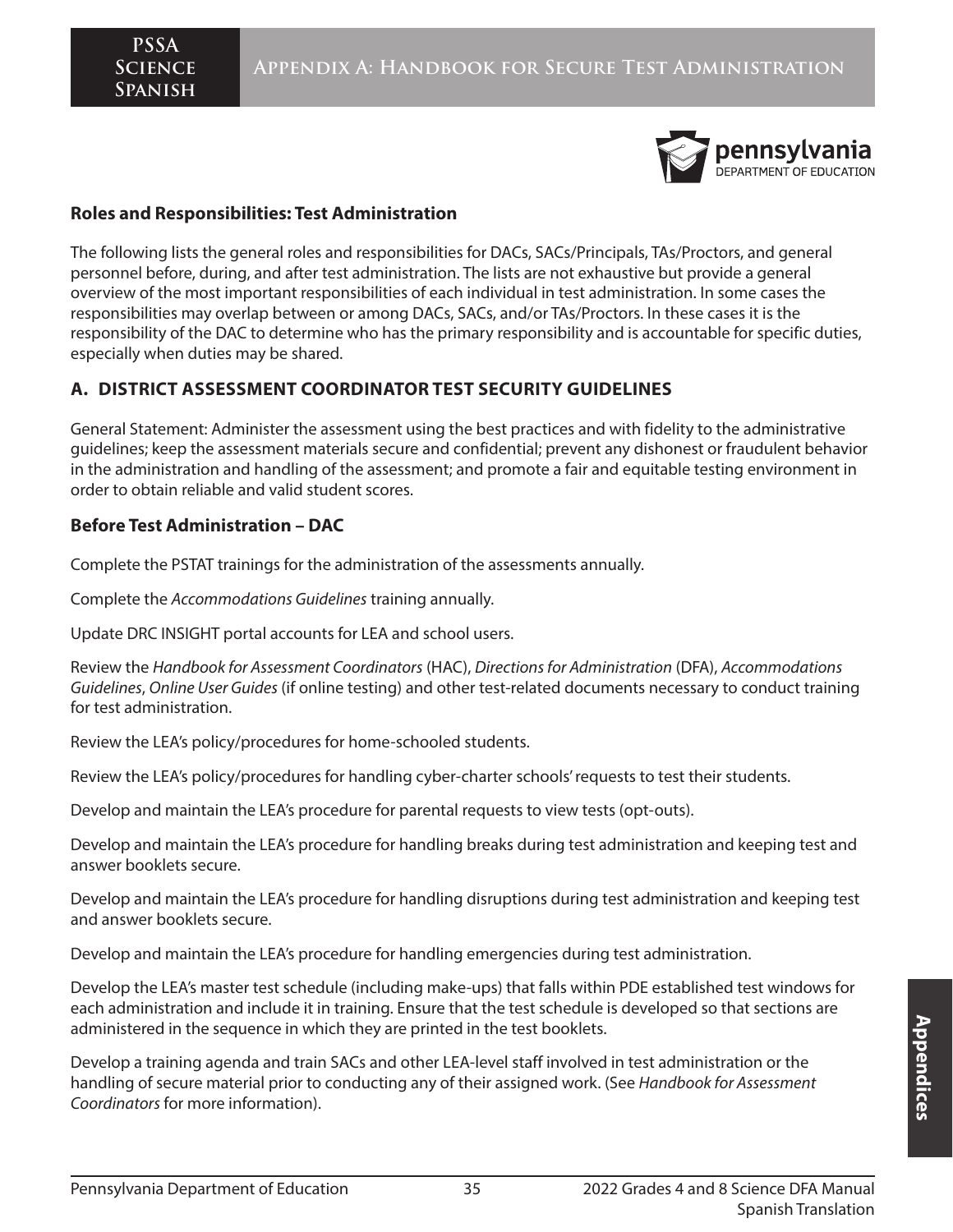

Ensure that SACs are trained on the test accountability and security information contained in the *Handbook for Assessment Coordinators*.

Ensure that SACs are trained on the *Accommodations Guidelines*.

Ensure that all individuals involved in the handling of assessment materials and/or the administration of the assessment are instructed in test security protocols and procedures.

Ensure that any individual who will administer and/or proctor the assessment completes the online PSTAT annually (each school year).

Ensure that all individuals involved in the handling and/or administration of the assessment receive instruction that all assessment materials, including all assessment booklets and other materials containing secure assessment questions and student responses, are to be kept secure and precisely accounted for in accordance with the procedures specified in the *Handbook for Assessment Coordinators*.

Ensure that SACs receive instruction on the policy regarding all electronic devices (cell phones, smartphones, smartwatches, cameras, etc.).

Ensure that all individuals who assist in the administration of the assessment and all individuals who have access to the secure assessment materials have been made aware that they are not in any manner to alter or cause the alteration of any examinee response, assessment booklet, or papers used by examinees.

Communicate to students, parents, and the community that which the assessment does and does not measure, when and how it will be administered, and how the results will be used. Refer to the *Handbook for Assessment Coordinators* for a sample Parent Letter.

Notify and ensure that all students and parents/guardians have been provided the policy regarding all electronic devices (cell phones, smartphones, smartwatches, cameras, etc.).

Consider having a teacher other than the teacher-of-record administer the assessment to students. If local circumstances do not allow that option, consider assigning a Proctor to be in the classroom with the TA. (In some circumstances LEAs have been directed by PDE not to use the teacher-of-record to administer the assessment to his/her students.)

Inventory secure materials without breaking the shrink wrap (ship-to-district).

Report any items not received.

Distribute tests to SAC(s) (ship-to-district).

#### **During Test Administration – DAC**

Monitor testing sites to ensure administration of the assessments in accordance with PDE policies and procedures.

Ensure that sections/modules are started and completed in the same day as per the LEA testing schedule.

Instruct all school staff to minimize distractions, including intercom announcements.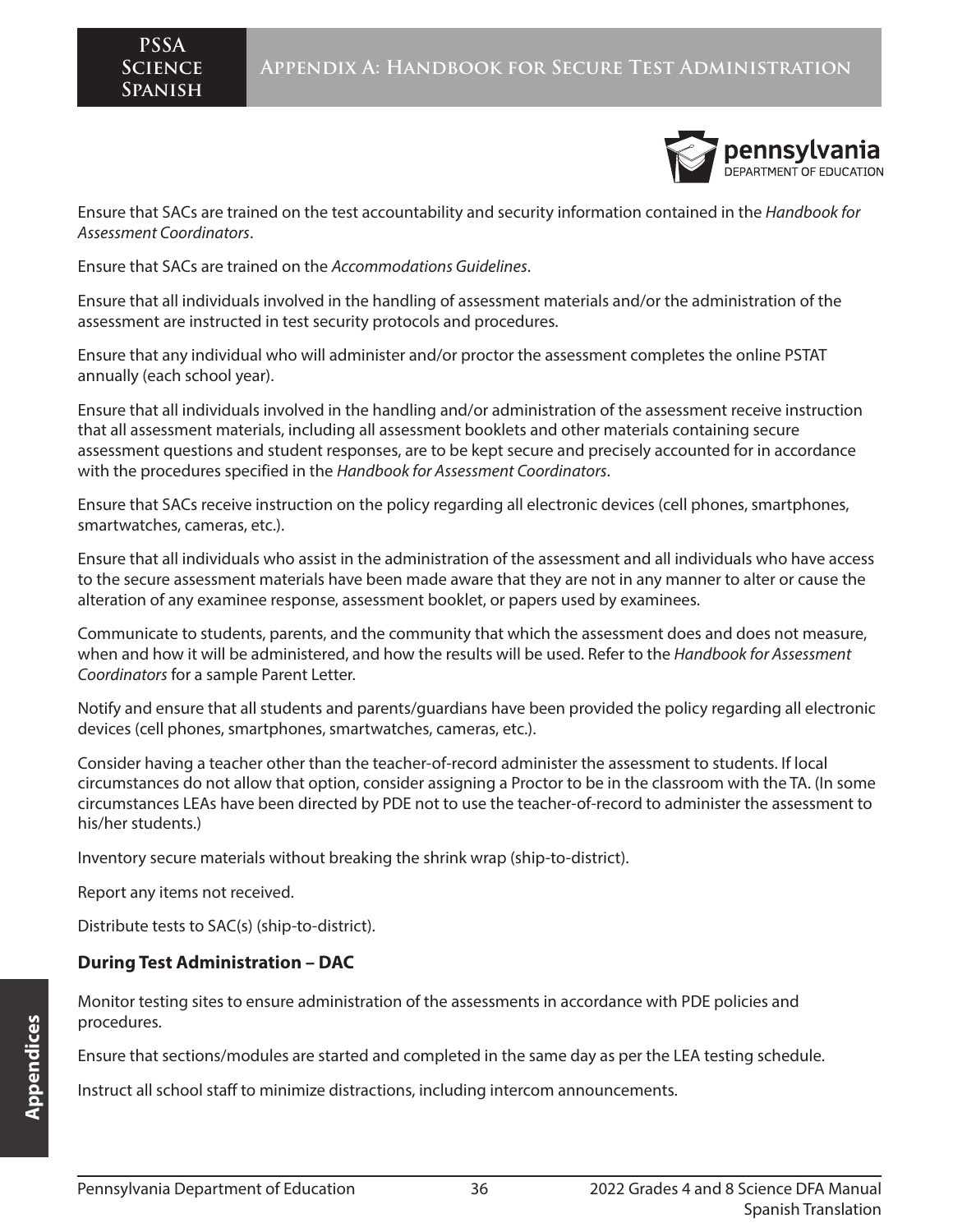

Suspected testing irregularities/security breaches must immediately be reported to the Pennsylvania Department of Education. For the most rapid response, irregularities and/or allegations should be reported to PDE via [ra-edirregularities@pa.gov](mailto:ra-edirregularities%40pa.gov?subject=). You may also report by phone at 844-418-1651; however, using the telephone may delay the response.

#### **After Test Administration – DAC**

Collect tests from SAC(s) (ship-to-district).

Complete the Materials Accountability Form after inventorying, packaging, and returning the materials to the vendor.

NOTE: DACs should not open or look into answer booklets or test booklets.

Record the UPS Tracking Number for each package, noting the assessment(s) for which it was used and the content of each box. Please keep the number(s) for future reference to document the materials returned to DRC.

Sign the *Test Security Certification* (*District Assessment Coordinator*). The DAC should sign the *Test Security Certification* at the end of each testing window.

Failure to account for and/or return assessment materials constitutes a breach in security, the consequences of which can be severe, up to and including remuneration should it be determined loss of or misappropriation of materials has compromised the integrity of test items.

#### **B. SCHOOL ASSESSMENT COORDINATOR AND/OR BUILDING PRINCIPAL TEST SECURITY GUIDELINES**

General Statement: Maintain the security and integrity of all assessment materials, prevent any dishonest or fraudulent behavior in the administration and handling of the assessment, and promote a fair and equitable testing environment in order to obtain reliable and valid student scores.

#### **Before Test Administration – SAC**

Attend the annual training for SACs provided by the DAC.

Complete the PSTAT training for SACs and for TAs/Proctors annually.

Review DFA's, the *Handbook for Assessment Coordinators*, *Accommodations Guidelines* and *Online User Guides* (if testing online).

Develop a building level master test schedule (including make-ups) that falls within PDE established testing windows for each administration and include it in training. Ensure that the test schedule is developed so that sections are administered in the sequence in which they are printed in the test booklets.

Develop an agenda and train TAs/Proctors and other building level personnel (review the *Handbook for Assessment Coordinators* for more information).

Ensure that all individuals involved in the handling of assessment materials and/or the administration of the assessment receive instruction regarding test security protocols and procedures.

Ensure that all TAs/Proctors receive a copy of the TA/Proctor *Test Security Certification*.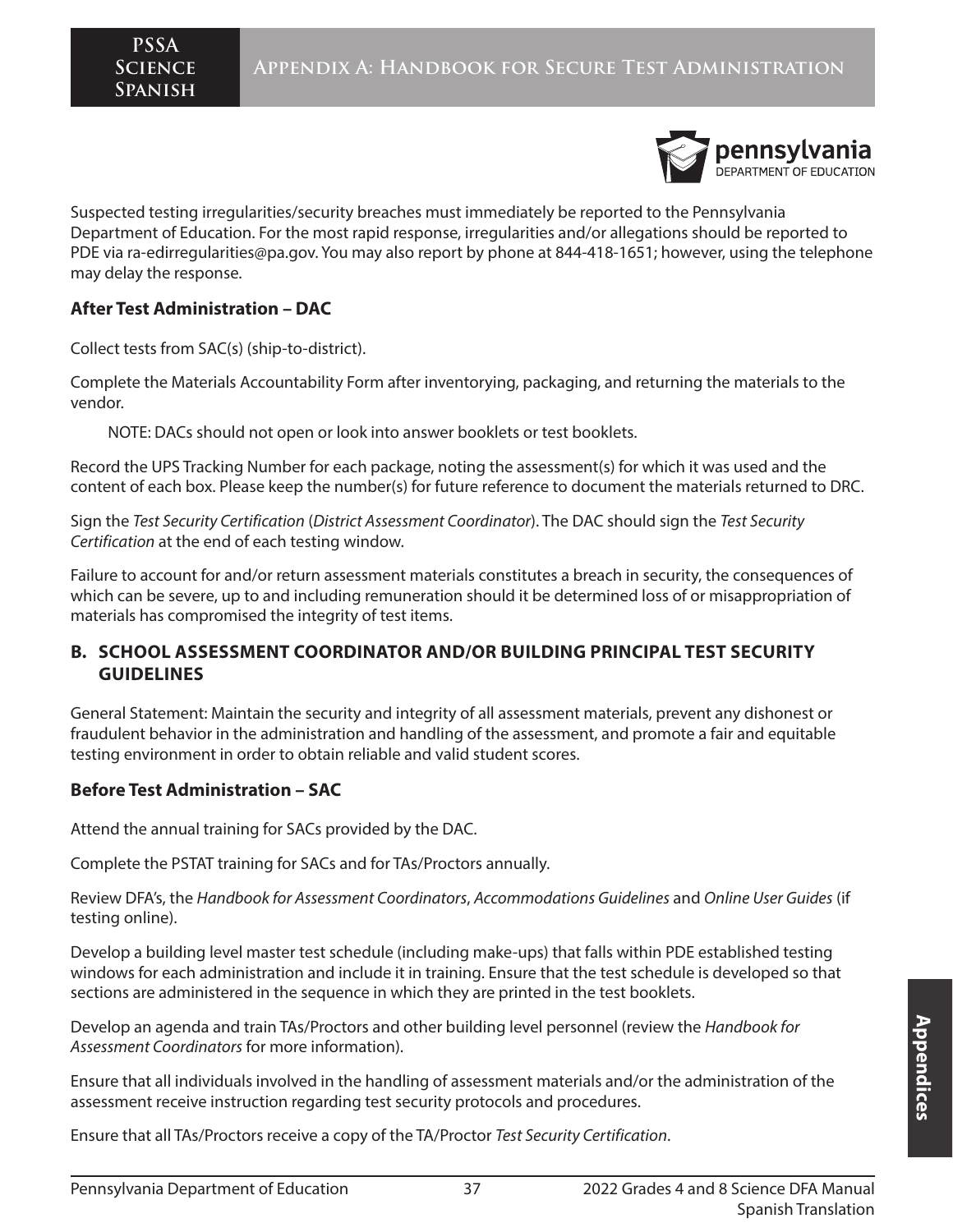

Ensure that all individuals who will administer and/or proctor the assessment complete the Pennsylvania State Test Administration Training (PSTAT). Translators, interpreters, and scribes must complete the PSTAT training for TAs/Proctors and must also complete the training offered by the school/district.

Ensure that all individuals involved in the handling and/or administration of the assessment receive instruction that all assessment materials must remain secure. This includes all assessment booklets and other materials containing secure assessment questions and student responses that must be kept secure and precisely accounted for in accordance with the procedures specified in the *Handbook for Assessment Coordinators*.

Ensure that all TAs/Proctors are instructed on the policy regarding electronic devices (cell phones, smartphones, smartwatches, cameras, etc.).

Ensure that all individuals who assist in the administration of the assessment and all individuals who have access to the secure assessment materials are instructed that they are not in any manner to alter or cause the alteration of any examinee response, assessment booklet, or papers used by examinees.

Create and maintain the PAsecureID list (refer to the *Handbook for Assessment Coordinators* for specific instructions).

Ensure all students are scheduled for the appropriate assessment.

Ensure TAs/Proctors understand that each assessment returned will be linked to the TA who administered the assessment. For paper/pencil assessments, TA initials will be collected on the back page of each answer booklet. For online testing, teacher (TA) names must be included with each online test session created. This will link the TA to the online session prior to test tickets being generated.

Ensure that students testing online have prior experience with the online practice test and tools that model the testing mode (online).

Maintain a contingency plan for breaks and for disruptions during testing.

Ensure monitoring software or spyware is disabled or removed from computers, iPads, and Chromebooks to be used for testing.

Ensure all instructional materials that could aid students in answering test items are covered with opaque material or removed from classrooms and hallways.

Make sure the testing environment is secure and educationally appropriate.

Know the required accommodations and those allowable accommodations for each student with an IEP or 504 Service Plan and/or for each English Learner being assessed and communicate this to the appropriate personnel.

Provide the appropriate testing environment for each student requiring an accommodation.

Inventory tests received in "ship to district." If additional materials are needed, notify DRC. In a "ship to school" the SAC should order additional materials, if needed.

Report any shipping or ordering mistakes immediately to DRC.

Create Test Sessions in the DRC INSIGHT portal (if testing online). Make sure to list the correct TA when creating test sessions in the DRC INSIGHT portal.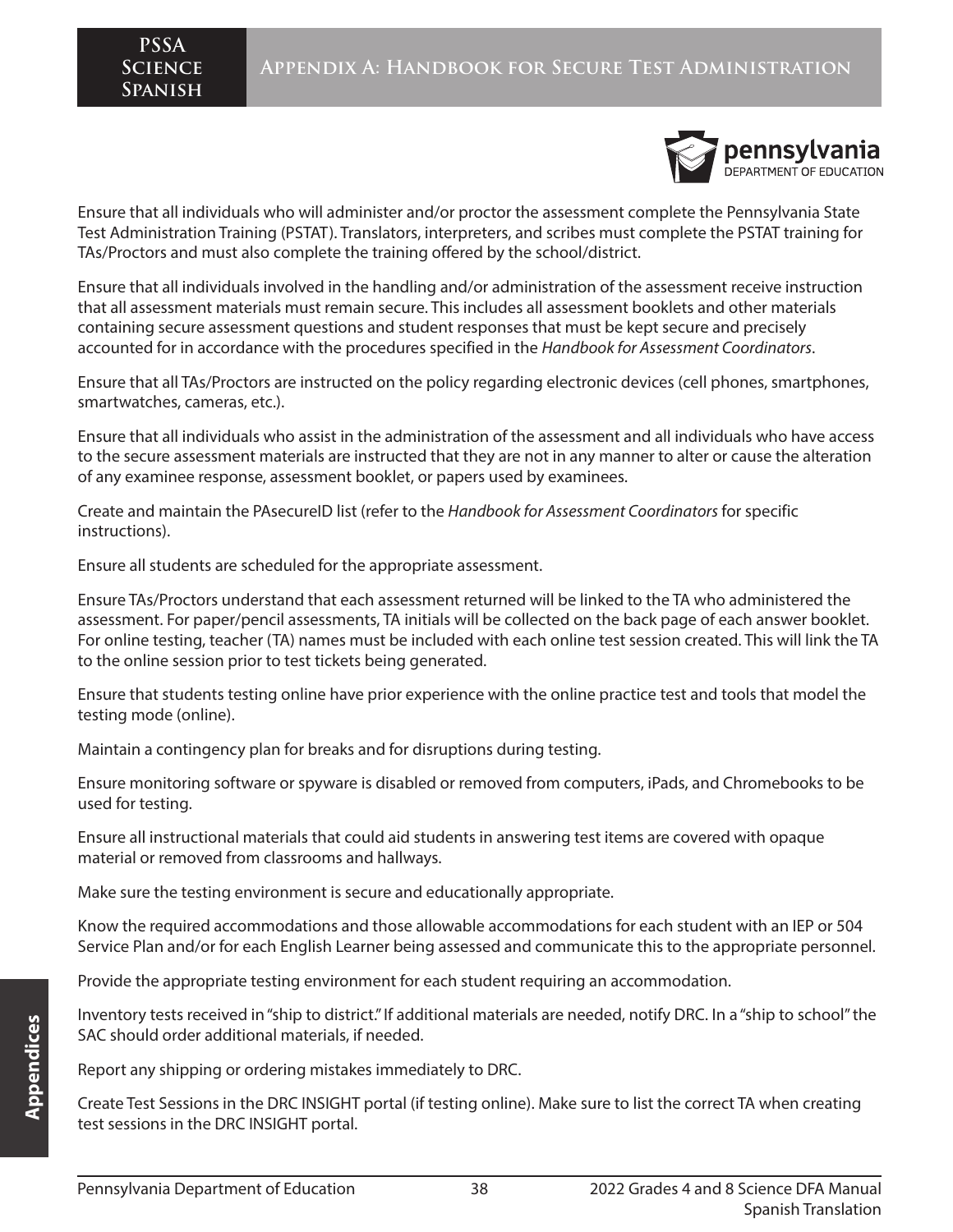

Put labels on answer booklets (Do not open test booklets while labeling).

Place a "Testing—Do Not Disturb" sign on doors where testing is occurring.

#### **During Test Administration – SAC**

Develop and maintain a procedure for distribution and collection of secure test materials to TAs each day utilizing a sign-out/sign-in process. It is recommended that TAs count the test booklets in the presence of the SAC or his/ her designee.

Ensure that TAs are following proper testing protocols.

Make sure students are supervised at all times during testing and all breaks. This supervision requirement includes those students who need additional time to complete any test session.

If there is a disruption (e.g., fire alarm, power outage) ensure the safety of students at all times, and take appropriate precautions concerning the security of the test and answer booklets.

Ensure secure processes and procedures for extended time. Do not allow students to move to an extended time location without a TA and do not allow students to carry materials to an extended time session/location.

Make sure that sections/modules are started and completed in the same day.

Minimize distractions, including intercom announcements.

Ensure tests are stored in a locked area with controlled and limited access.

Report suspected testing irregularities/security breaches to the DAC. If the DAC is unavailable for an extended time or has any involvement in the testing irregularity, PDE must be contacted directly. For the most rapid response, irregularities and/or allegations should be reported to PDE via [ra-edirregularities@pa.gov.](mailto:ra-edirregularities%40pa.gov?subject=) You may also report by phone at 844-418-1651; however, using the telephone may delay the response.

#### **After Each Testing Session – SAC**

Collect all materials from TAs excluding copies of the DFA.

Account for all test booklets and answer booklets daily. It is recommended that the SAC or his/her designee count the test booklets in the presence of the TA.

Store testing materials in a locked, secure location.

Destroy scratch/grid paper, rough drafts and any other paper on which students have written.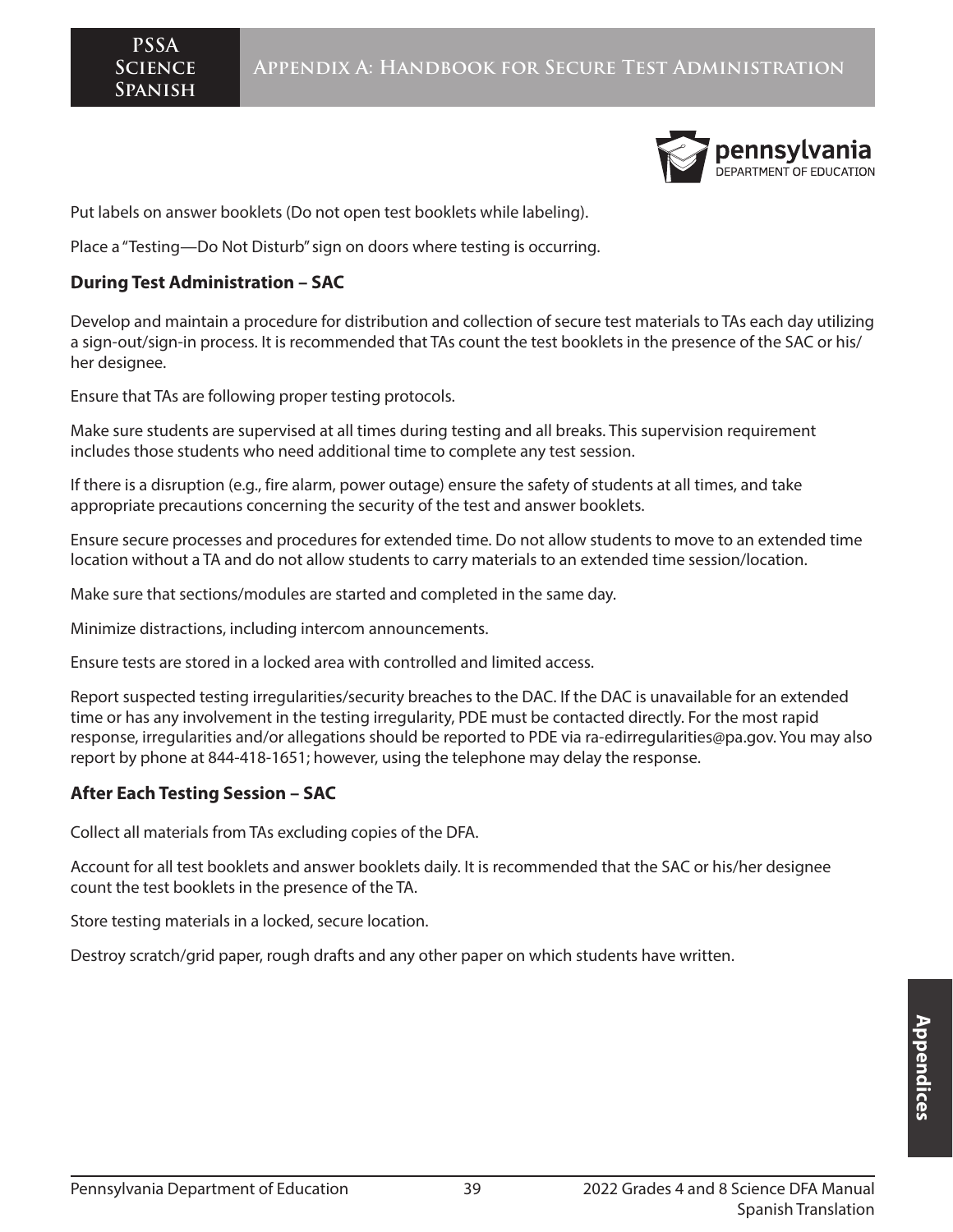

#### **After Test Administration – SAC**

Inventory and return tests to the DAC (ship-to-district) or follow pack and ship procedures to return tests to DRC (ship-to-school).

NOTE: SACs should not open answer booklets or test booklets or review test items.

In ship-to-school LEAs, SACs should record the UPS Tracking Number for each package, noting the assessment(s) for which it was used and the content of each box. Maintain the number(s) for future reference to document that the materials were returned to DRC.

Failure to account for and/or return assessment materials constitutes a breach in security, the consequences of which can be severe; up to and including remuneration should it be determined loss of or misappropriation of materials has compromised the integrity of test items.

Sign the *Test Security Certification* (*School Assessment Coordinator and Principal*). The SAC should sign the *Test Security Certification* at the end of each testing window.

Ensure all TAs, Proctors, Translators, Interpreters, Scribes, and other individuals with access to secure testing materials sign the *Test Security Certification*. If someone cannot or does not sign the *Test Security Certification*, immediately report that fact to the Department of Education. For the most rapid response, allegations should be referred to [ra-edirregularities@pa.gov](mailto:ra-edirregularities%40pa.gov?subject=) or report by phone at 844-418-1651 (using the telephone report may delay the response).

#### **C. TEST ADMINISTRATOR/PROCTOR TEST SECURITY GUIDELINES**

General Statement: Maintain the security and integrity of all assessment materials, prevent any dishonest or fraudulent behavior in the administration and handling of the assessment, and promote a fair and equitable testing environment in order to obtain reliable and valid student scores.

#### **Before Test Administration – TA/Proctor**

Attend the annual training for TAs/proctors provided by the SAC.

Annually (each school year) complete the PSTAT.

Review the *Directions for Administration Manual* for the test to be administered.

Read and understand the *Test Security Certification*.

Know and understand that each assessment returned will be linked to the TA who administered the assessment. For paper/pencil assessments, TA initials will be collected on the back page of each answer booklet. For online testing, teacher (TA) names must be included with each online test session created. This will link the TA to the online session prior to test tickets being generated.

Remove or cover with opaque materials all classroom instructional materials or any other materials that could aid students in answering test items.

Make sure the testing environment is secure and educationally appropriate.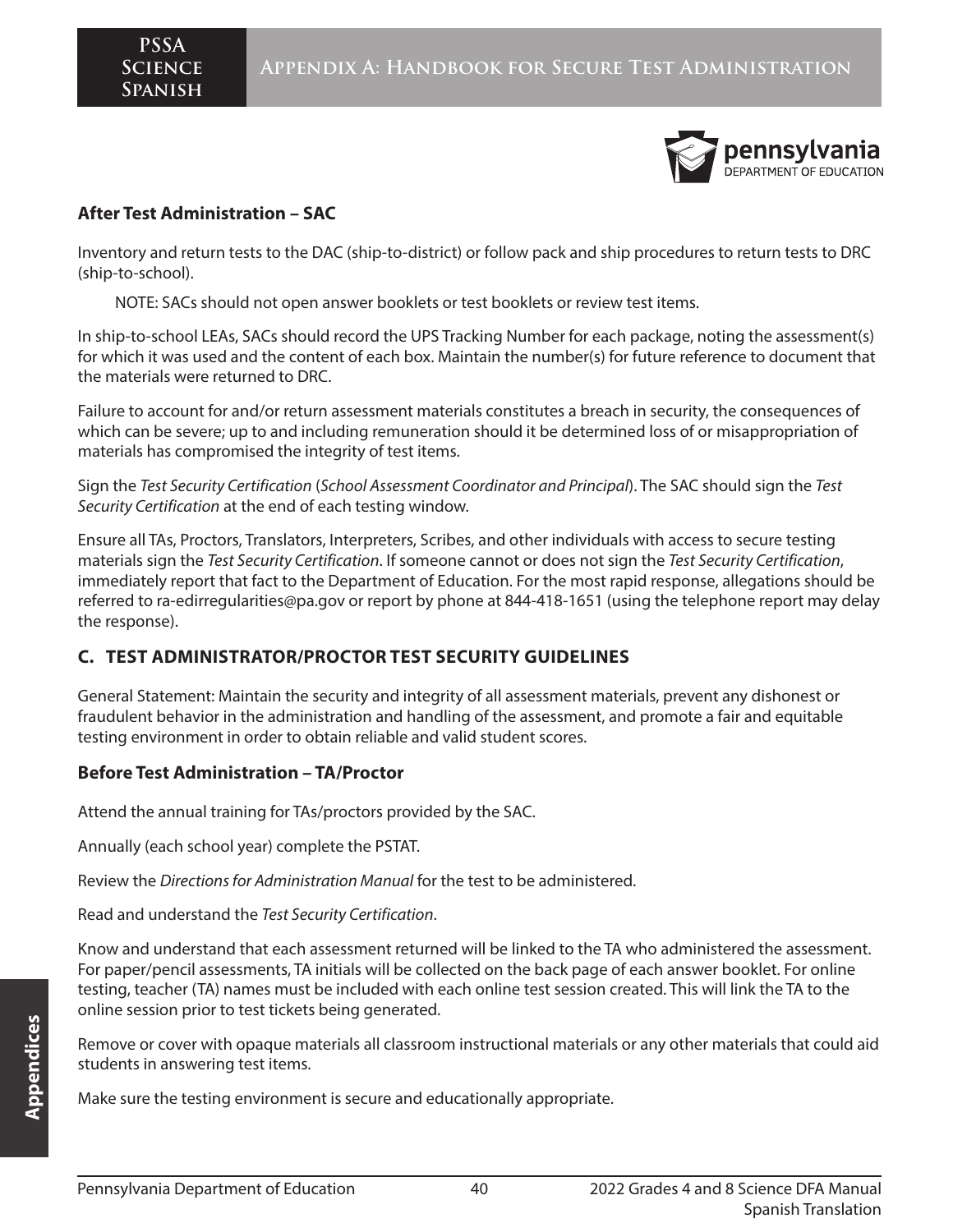

Review the *Code of Conduct for Test Takers* with students prior to the day of testing and respond to all student questions.

Review the *Calculator Policy* and ensure calculators (other than calculators provided within the online testing engine) meet the requirements of the *Calculator Policy*.

Know and prepare to appropriately implement the required accommodations for each student with an IEP or 504 Service Plan and for each English Learner being assessed in your room.

Review with students the possible local sanctions the district will enforce for student misconduct (e.g., cheating and recording test questions).

#### **During Test Administration – TA/Proctor**

Collect cell phones, smartphones, and other unauthorized electronic devices as students enter the testing site.

Ensure students are seated for optimal security and at the assigned workstation (online test).

Appropriately implement required accommodations.

During the administration of the mathematics assessment, collect all used scratch/grid paper and any other paper on which students have written after the non-calculator portion to ensure students have not recorded non-calculator items on scratch/grid paper.

Actively monitor testing. TAs should take positions with the best vantage points and continually move around the testing site to ensure students are adhering to the instructions given and are in the correct session. Ascertain that students are not using inappropriate item elimination strategies or making stray marks in the answer bubbles. TAs/Proctors must not be engaged in off task activities such as working on electronic devices, talking with colleagues, or grading student work.

Make sure students are supervised at all times during testing and all breaks. This supervision requirement includes those students who need additional time to complete any test session.

If there is a disruption (e.g., fire alarm, power outage) ensure the safety of students at all times, and take appropriate precautions concerning the security of the test and answer booklets.

Collect test materials when students are finished testing rather than keeping them closed on the students' desks.

Students who finish early may sit quietly, read for pleasure, or read non-content related materials until all students have finished. Reading for pleasure includes magazines along with fiction text such as novels, short stories, poetry, etc. Reading anything that may include information related to the content area being assessed is not allowed. Written work/drawing/coloring of any kind is prohibited to ensure students are not recording secure test content.

Immediately report suspected testing irregularities/security breaches to the SAC/Building Principal.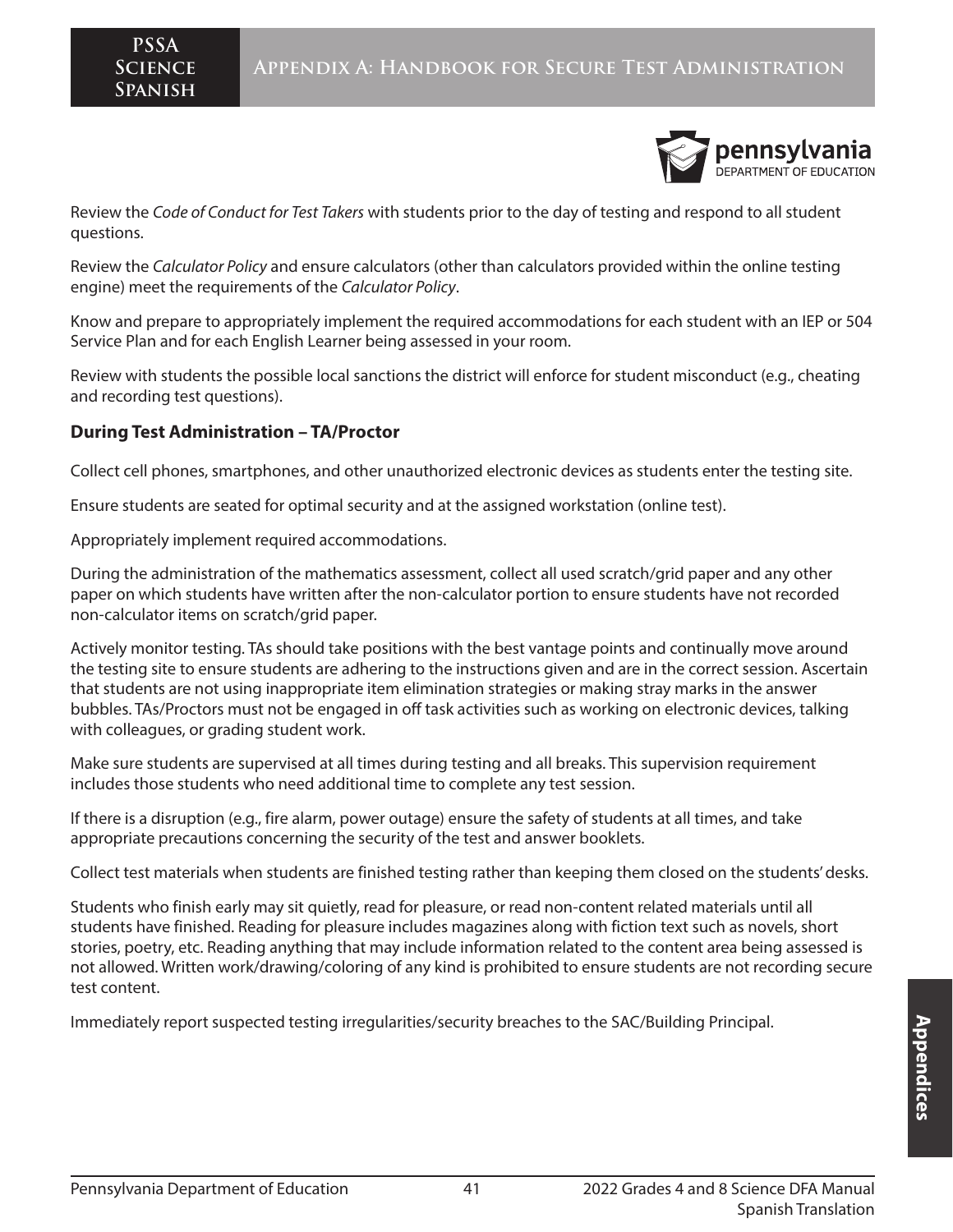

#### **After Each Testing Session – TA/Proctor**

Return all scratch/grid paper, rough drafts or any other paper on which students have written to the SAC to be destroyed.

Account for all test booklets and answer booklets daily and return all secure testing materials to the SAC immediately after the testing session each day. It is recommended that the SAC or his/her designee count the test booklets in the presence of the TA.

Failure to account for and/or return assessment materials constitutes a breach in security, the consequences of which can be severe, up to and including remuneration should it be determined loss of or misappropriation of materials has compromised the integrity of test items.

Clear the memory of calculators before and after each testing session.

#### **After Test Administration – TA/Proctor**

Sign the *Test Security Certification* (*Test Administrator/Proctor*) and return it to the SAC. The TA/Proctor should sign the *Test Security Certification* at the end of each testing window.

#### **D. GENERAL TEST SECURITY GUIDELINES**

The assessments rely on the measurement of individual achievement. Any deviation from assessment procedures is strictly prohibited and will be considered a violation of test security.

School administrators, teachers, and any other education personnel who are involved in the assessment program must maintain the security of all assessment materials at all times.

Because the assessment must remain secure, teachers/TAs should not have assessment materials in their possession at any time other than during the actual assessment administration.

#### **Before Test Administration**

DO NOT:

Teach students a test-taking technique that would require them to bubble more than one response to a test question and then return and erase all but one response.

Review student test booklets except for purposes as stated in the *Directions for Administration Manual* and any of the accommodations guidelines documents. Knowledge or review of test items is not necessary for valid test administration and is prohibited.

Note: Interpreters may have access to test materials three days prior to test administration to prepare for accurate interpretation of the test.

Reveal any part of copyrighted materials to anyone.

Copy or otherwise reproduce any part of copyrighted materials.

Review and/or provide answers to test items to students. This includes using any of the test items for instructional purposes.

Possess unauthorized copies of state tests.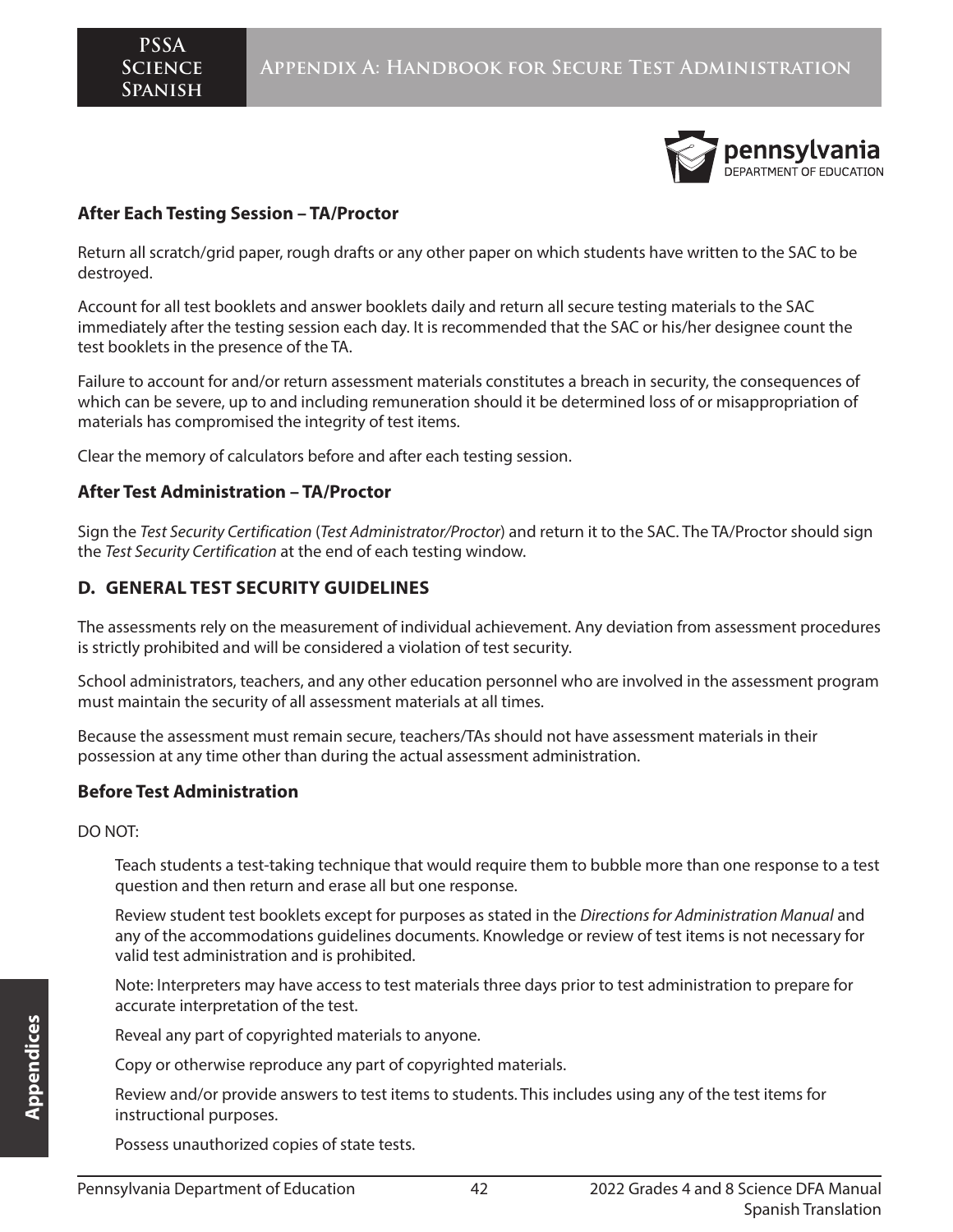

Assist in, direct, aid, counsel, encourage, or fail to report immediately any of the actions prohibited in this document.

#### **During Test Administration**

DO NOT:

Leave students unattended with testing materials or permit any student to leave the testing site with testing materials for any reason.

Permit students to have unauthorized electronic devices in their possession or accessible to them.

Permit students to look ahead to another section or module of the test before being instructed to do so, or allow students to look back in a test booklet once a test section or module has been completed.

Discuss, disseminate, or otherwise reveal contents of the test to anyone.

Possess secure test materials at any time other than during the actual administration of the test. TAs should be given the secure materials immediately prior to the administration of the test, and the materials must be collected and counted by the SAC immediately after the testing session ends each day.

Coach or provide feedback to students (e.g., answer any questions pertaining to the content of the test, review rough drafts, or give students feedback of any kind including indicating items students may not have answered correctly). This prohibition applies to, but is not limited to, Personal Care Aides (PCA), Therapeutic Support Staff (TSS), or any other one-on-one aide who is assigned to a student.

Define or clarify a word in a test item.

Deviate from any of the read-aloud rules for any portion of the assessments. (The *Pennsylvania Read-Aloud and Scribing Guidelines for Operational Assessments* can be found on the PDE website.)

Read aloud any part of the assessments that will cue the correct answer(s) or provide a hint for the test taker.

Read-aloud the parts of the assessment that are not permitted to be read-aloud.

Return a test booklet to any student after it has been turned in to the TA, unless approval is granted by PDE, or for the reasons noted in the following sentence. Test booklets will be returned to students for makeup sessions for absences and for students who go to another testing site for extended time.

Alter, influence, or interfere with a test response in any way; fill in any unanswered item, or instruct the student to do so.

Assist in, direct, aid, counsel, encourage, or fail to report any of the actions prohibited in this document.

Play music while students are taking the test.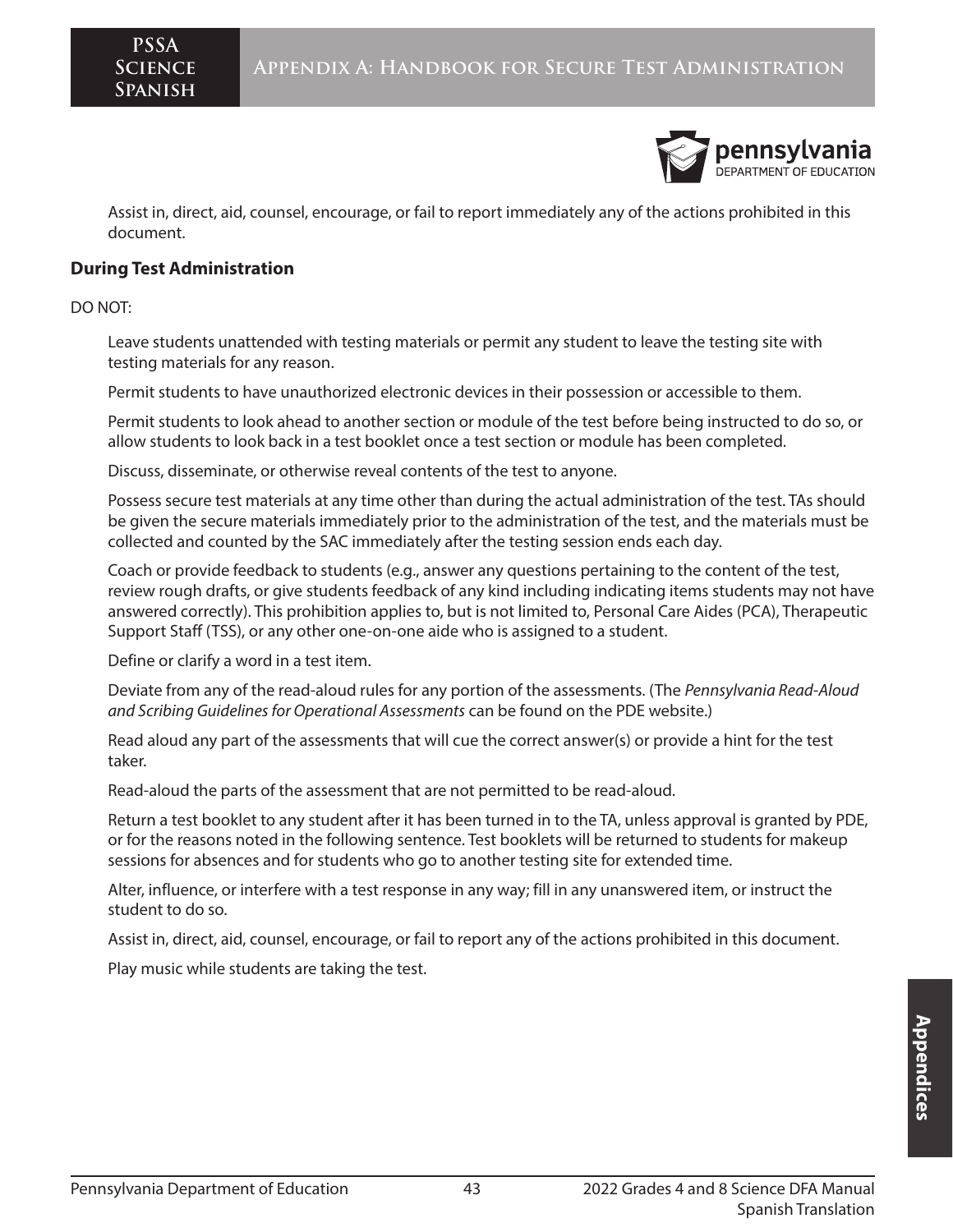

#### **After Test Administration**

DO NOT:

Discuss, disseminate, or otherwise reveal the contents of the test to anyone.

Keep/save, copy, reproduce, or use any test, test item, specific test content, or examinee responses to any item or any section of a secure test in any manner inconsistent with the instructions provided by and through the Pennsylvania Department of Education. This includes using any of the test items for instructional purposes.

Review student responses in the answer booklet.

Read or review test booklets or answer booklets containing the test items.

Alter, influence, or interfere with a test response in any way, fill in any unanswered items, or instruct the student to do so.

Discuss or provide feedback regarding test items.

Copy or reproduce any portion of the secure test materials or prepare/provide answer keys.

Erase or change student answers.

Make false or misleading statements about assessment results, including inappropriate interpretations, inaccurate reports, or unsubstantiated claims.

Erase stray marks or darken bubbles or make any alteration to a student's test.

Assist in, direct, aid, counsel, encourage, or fail to report any of the actions prohibited in this document.

DO:

Immediately report suspected testing irregularities/security breaches. TAs/Proctors should report to the SAC/Building Principal; SACs should report directly to the DAC. In either case if the appropriate coordinator, whether SAC or DAC, is unavailable for an extended time or has any involvement in the testing irregularity, contact PDE directly. For the most rapid response, irregularities and/or allegations should be reported to PDE at [ra-edirregularities@pa.gov.](mailto:ra-edirregularities%40pa.gov?subject=) You may also report by phone at 844-418-1651; however, using the telephone may delay the response.

Sign the *Test Security Certification* (*General*). Those involved with testing should sign the *Test Security Certification* at the end of each testing window.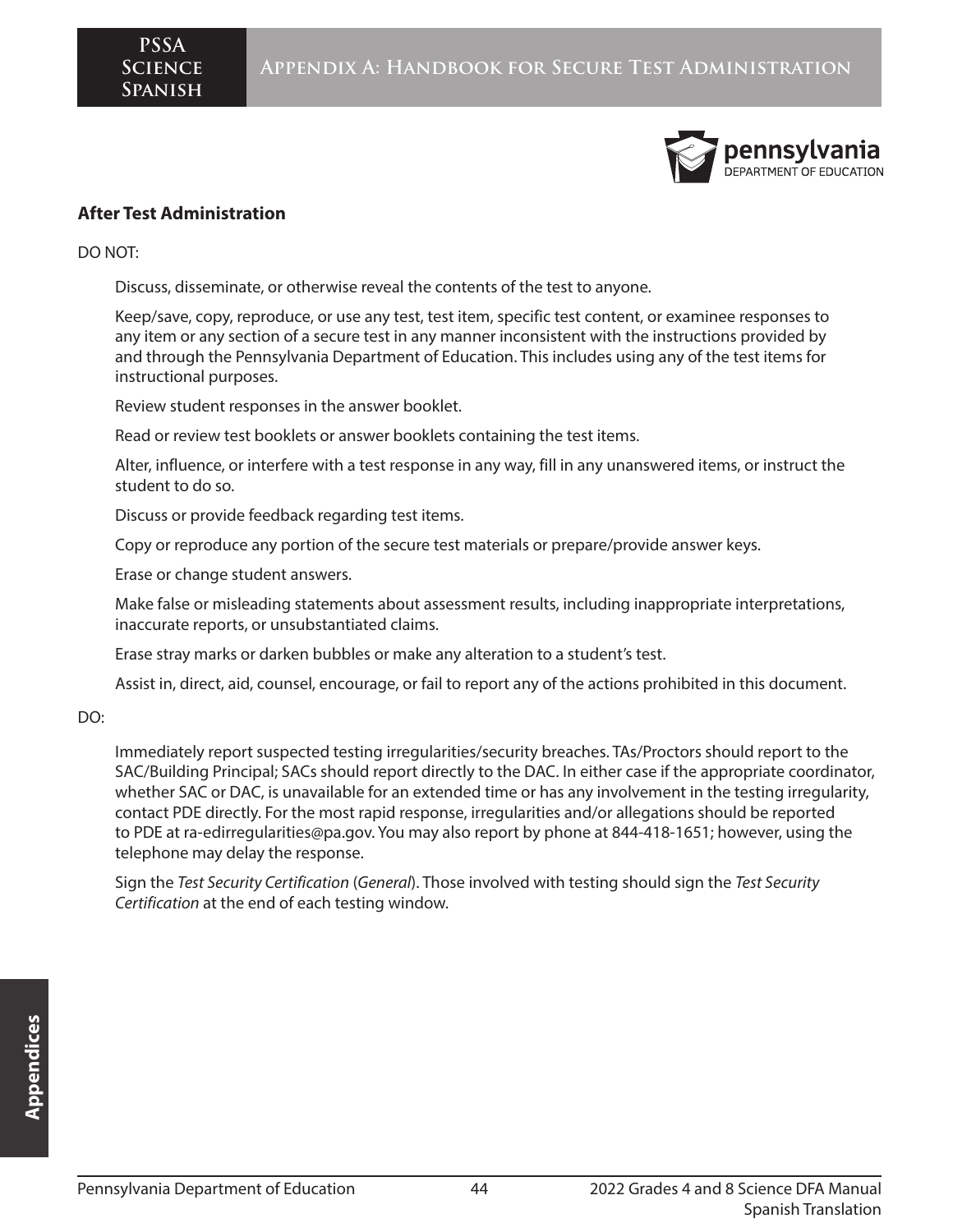# **Appendix B:**

# <span id="page-48-0"></span>**PSSA Test Security Certification**

### **(Test Administrator and Proctor)**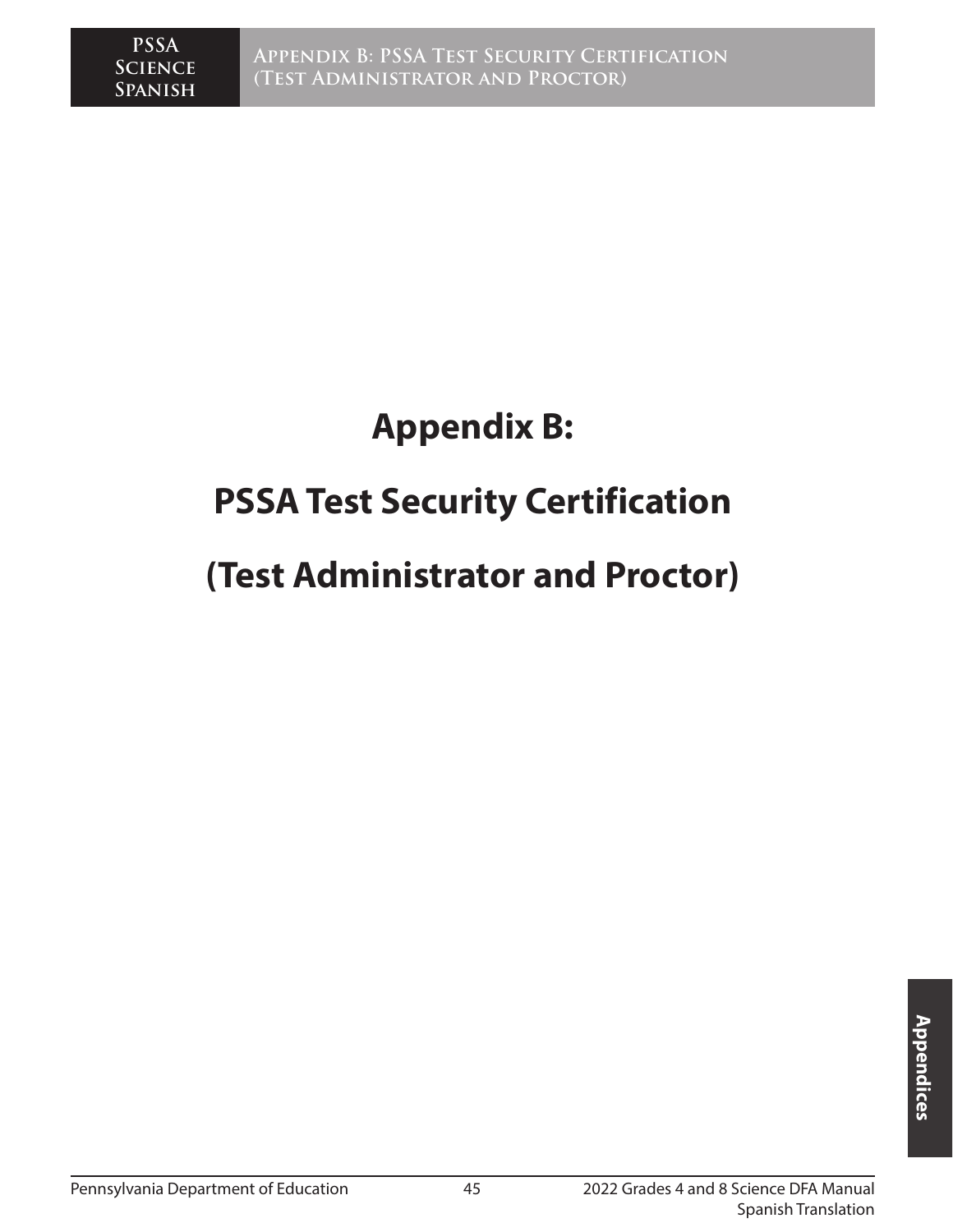

### **2022 PSSA Test Security Certification**

(Test Administrator and Proctor)

District:

School:

AUN:

Maintaining the security and integrity of all assessment materials, preventing any dishonest or fraudulent behavior in the administration and handling of the assessment, and promoting a fair and equitable testing environment are essential in order to obtain reliable and valid student scores. In that regard, I certify the following:

Prior to the administration of the assessment, I completed the Pennsylvania State Test Administration Training, and I understand that the assessment materials are secure, confidential, and proprietary documents owned by the Pennsylvania Department of Education.

I have not reviewed, discussed, disseminated, described, or otherwise revealed the contents of the assessment to anyone. I have not removed any assessment materials from the school building unless I was specifically authorized to administer the assessment to a student on homebound instruction. I have not kept, copied, reproduced, released, or used any assessment, assessment question, specific assessment content, or examinee response to any item or any section of the secure assessment in any manner that is inconsistent with the instructions provided by or through the Pennsylvania Department of Education. I have not provided any examinee with an answer to an assessment question or in any way influenced an examinee's response to any assessment question. I have not in any manner altered or caused the alteration of any examinee response, assessment booklet, or papers used by examinees.

I understand that any breach in assessment security could result in the invalidation of assessment results, professional discipline, and/or criminal prosecution.

I understand that false statements herein are made subject to the penalties of 18 Pa.C.S. § 4904.

Administrator/Proctor Name **Administrator/Proctor Signature** Date of Signature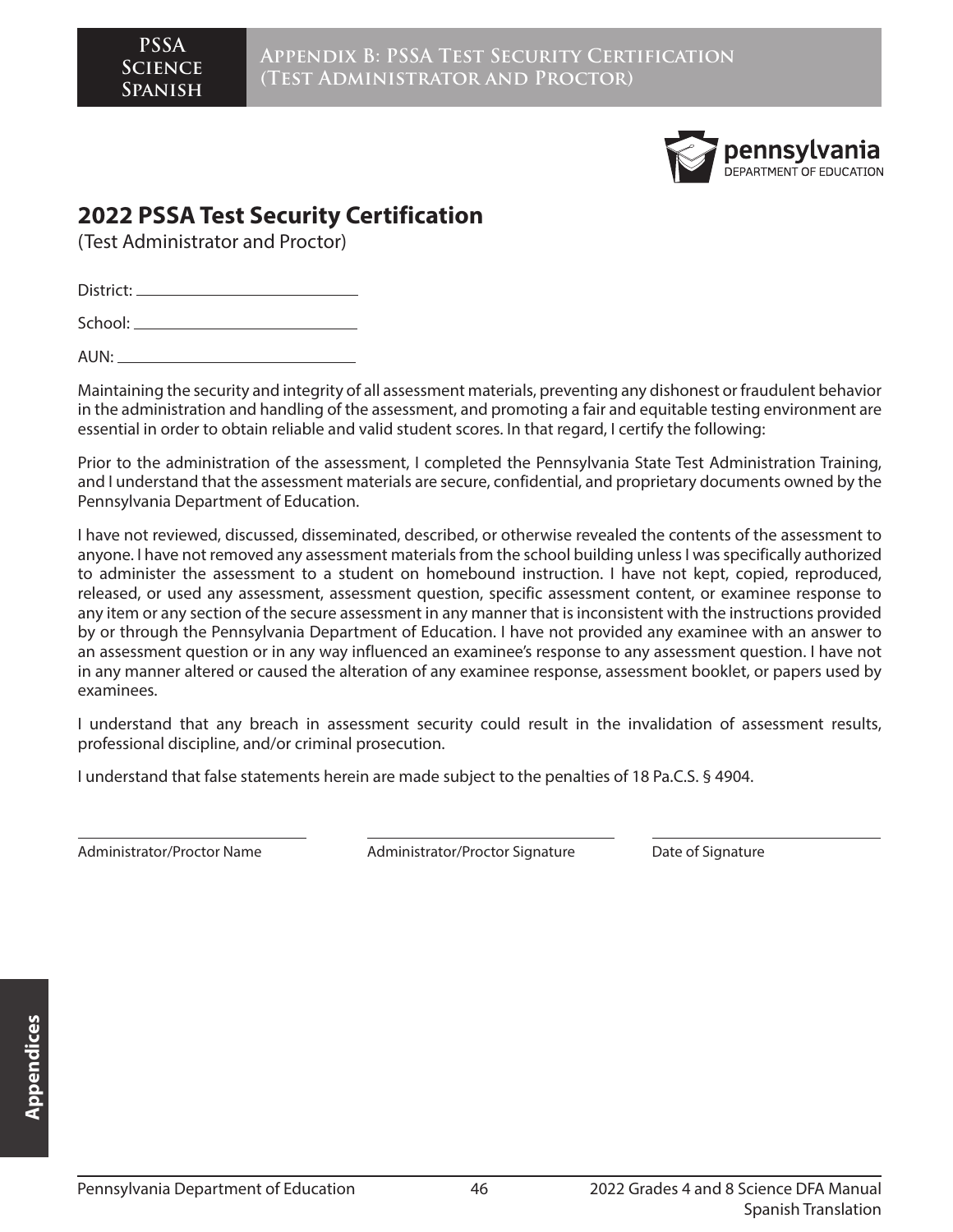# **Appendix C:**

# <span id="page-50-0"></span>**Code of Conduct for Test Takers—**

## **Spanish Translation**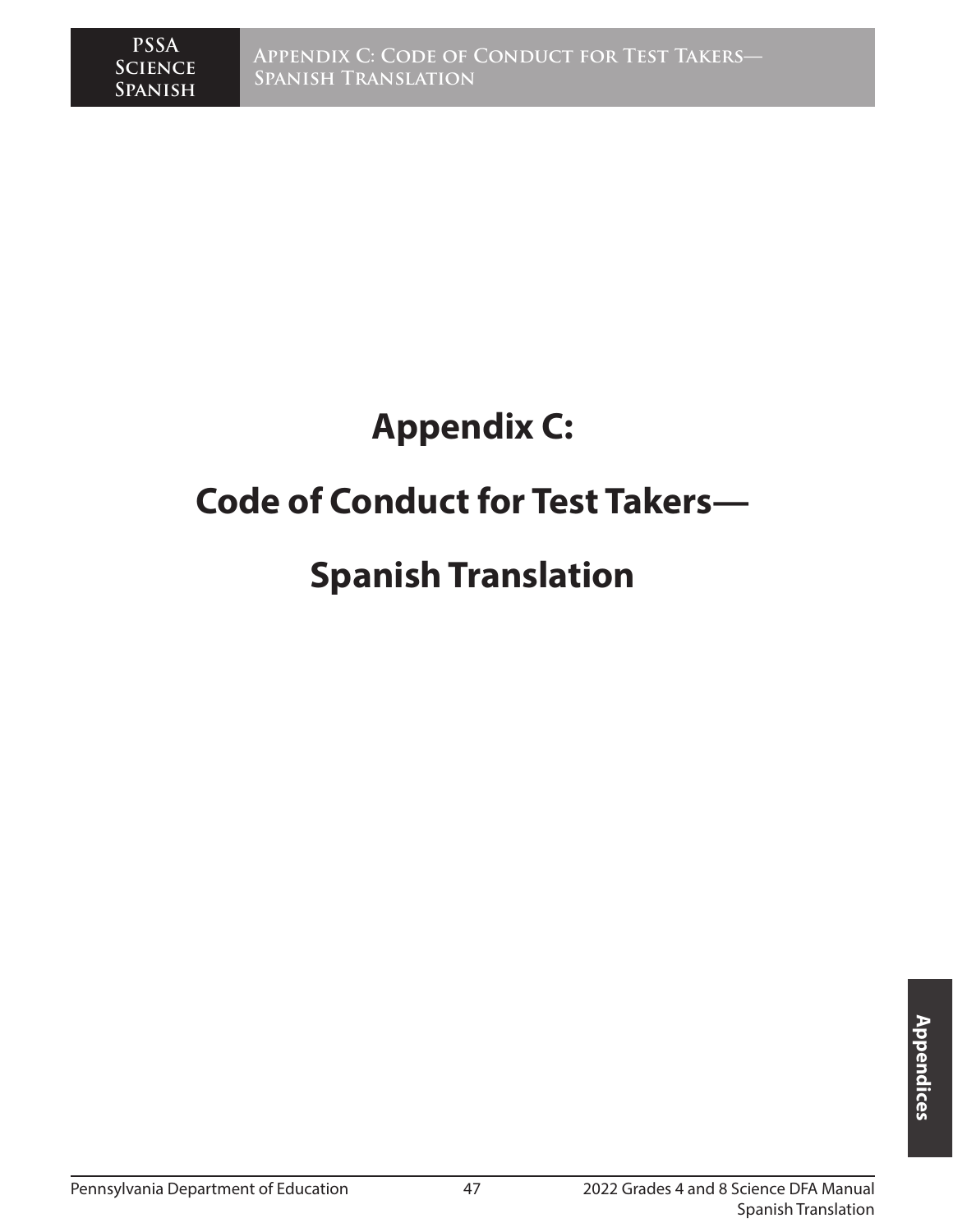

### **CÓDIGO DE CONDUCTA PARA LOS EXAMINADOS**

#### **DEBES…**

- Escuchar, leer y seguir todas las instrucciones que te den.
- Hacer preguntas si no entiendes las instrucciones.
- y Leer cada pregunta con cuidado, especialmente las de opción múltiple que piden "la mejor respuesta". Leer también las preguntas abiertas cuidadosamente antes de contestar.
- Tener cuidado al marcar tus respuestas para que no te saltes espacios ni llenes secciones equivocadas.
- Asegurarte de llenar completamente el círculo correspondiente a la(s) respuesta(s) que escogiste, y borrar completamente cualquier respuesta que quieras cambiar.
- Mantener la vista en tu propia prueba.
- Tratar de contestar cada una de las preguntas.
- y Verificar que hayas contestado todas las preguntas de la sección de la prueba antes de cerrar tu folleto de prueba o de enviar tus respuestas finales por internet.
- y Notificar a tu maestro o al director de la escuela si sospechas que alguien está haciendo trampa.

#### **NO DEBES…**

- Tener apuntes en tu posesión durante la prueba.
- y Tener aparatos electrónicos no autorizados (teléfono celular, teléfono inteligente, reloj inteligente, auriculares, etc.) en tu posesión durante la prueba. Tomar en cuenta que puedes tener una calculadora autorizada, si es que se aplica, durante la prueba.
- Compartir la calculadora con los demás.
- y Usar los círculos del folleto de respuestas para eliminar respuestas posiblemente incorrectas o posiblemente correctas. Marcar solamente el círculo de la(s) respuesta(s) correcta(s) que hayas escogido.
- Hablar con los demás sobre las preguntas de la prueba, ya sea durante o después de la prueba. (Debe garantizarse a los estudiantes que pueden hablar con sus padres o tutores sobre el proceso de evaluación o algo que les preocupe).
- Tomar notas acerca de la prueba para compartirlas con otros estudiantes.
- Salir de una sesión de prueba en línea antes de que se termine o antes de que te indiquen que lo hagas.
- Usar las redes sociales para publicar información acerca de la prueba y/o preguntas de la prueba.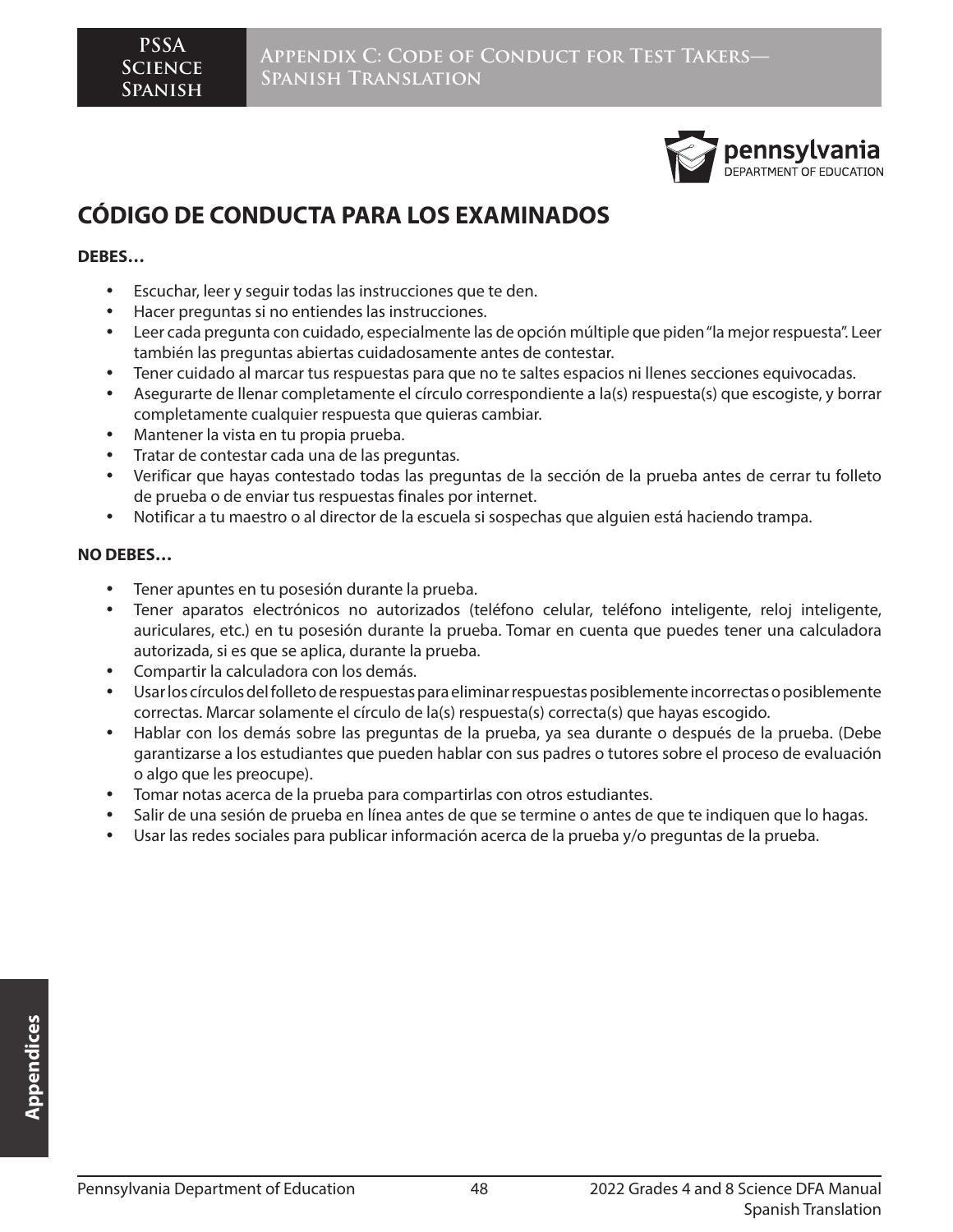

### **CODE OF CONDUCT FOR TEST TAKERS**

#### **DO ...**

- Listen to, read, and follow all directions given.
- Ask questions if you do not understand the directions.
- Read each question carefully, especially multiple-choice items that ask for the "best answer." Also, be sure to read any open-ended items carefully before responding.
- Be careful when marking your answers so that you do not skip spaces or fill in the wrong sections.
- Make sure to completely fill in the bubble for the answer(s) you select and erase completely any answers you change.
- Keep your eyes on your own test.
- Try to answer each test item.
- Check that you have completed all the test items in the test section before closing your test booklet or submitting your final responses online.
- Report any suspected cheating to your teacher or principal.

#### **DO NOT ...**

- Have notes in your possession during the test.
- Have any unapproved electronic devices (cell phones, smartphones, smartwatches, earbuds, etc.) in your possession during the test. Note, you may have approved calculators, if applicable, during the test.
- Share a calculator with others.
- Use the bubbles in the answer booklet to either eliminate possible incorrect answers or possible correct answers by making marks in multiple bubbles and erasing. Mark only the bubble for the correct answer(s) you have chosen.
- Talk with others about questions on the test during or after the test. (Students should be assured that they may discuss the testing process or issues of concern with their parents/guardians.)
- Take notes about the test to share with others.
- Leave an online test session until the session is complete or until instructed to do so.
- Use social media to post information about the test and/or test items.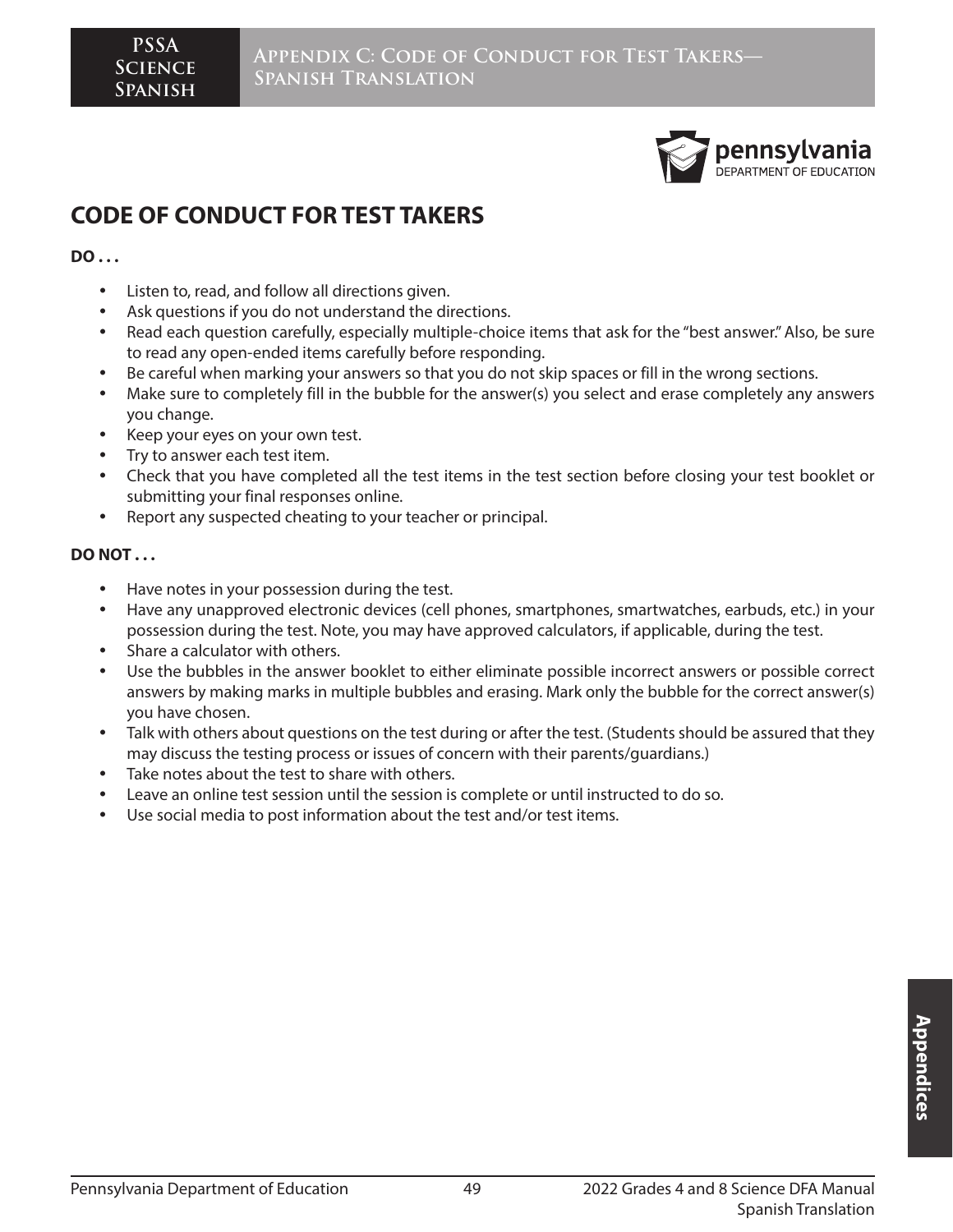

# THIS PAGE IS INTENTIONALLY BLANK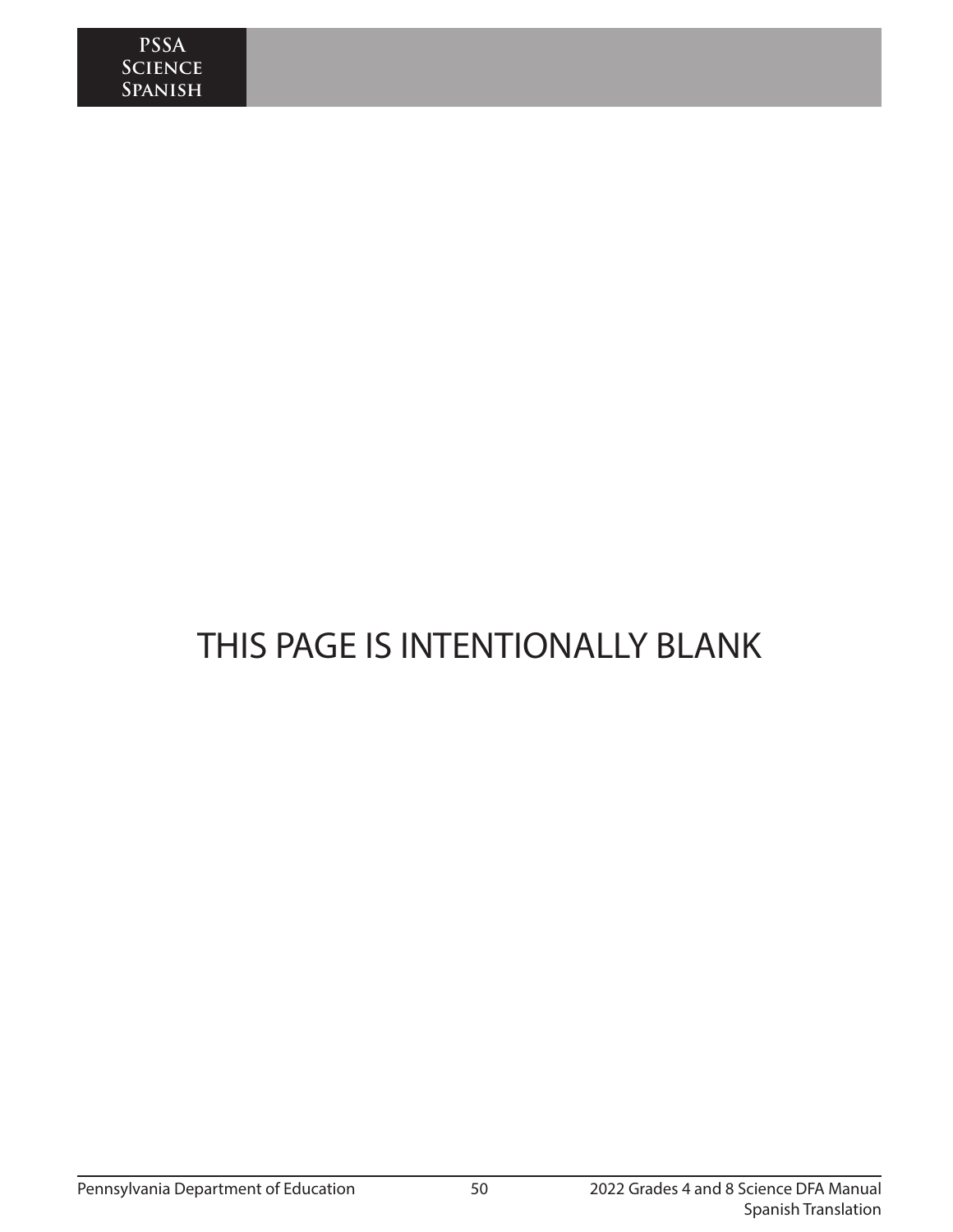# **Appendix D:**

# <span id="page-54-0"></span>**Pennsylvania Calculator Policy—**

## **Spanish Translation**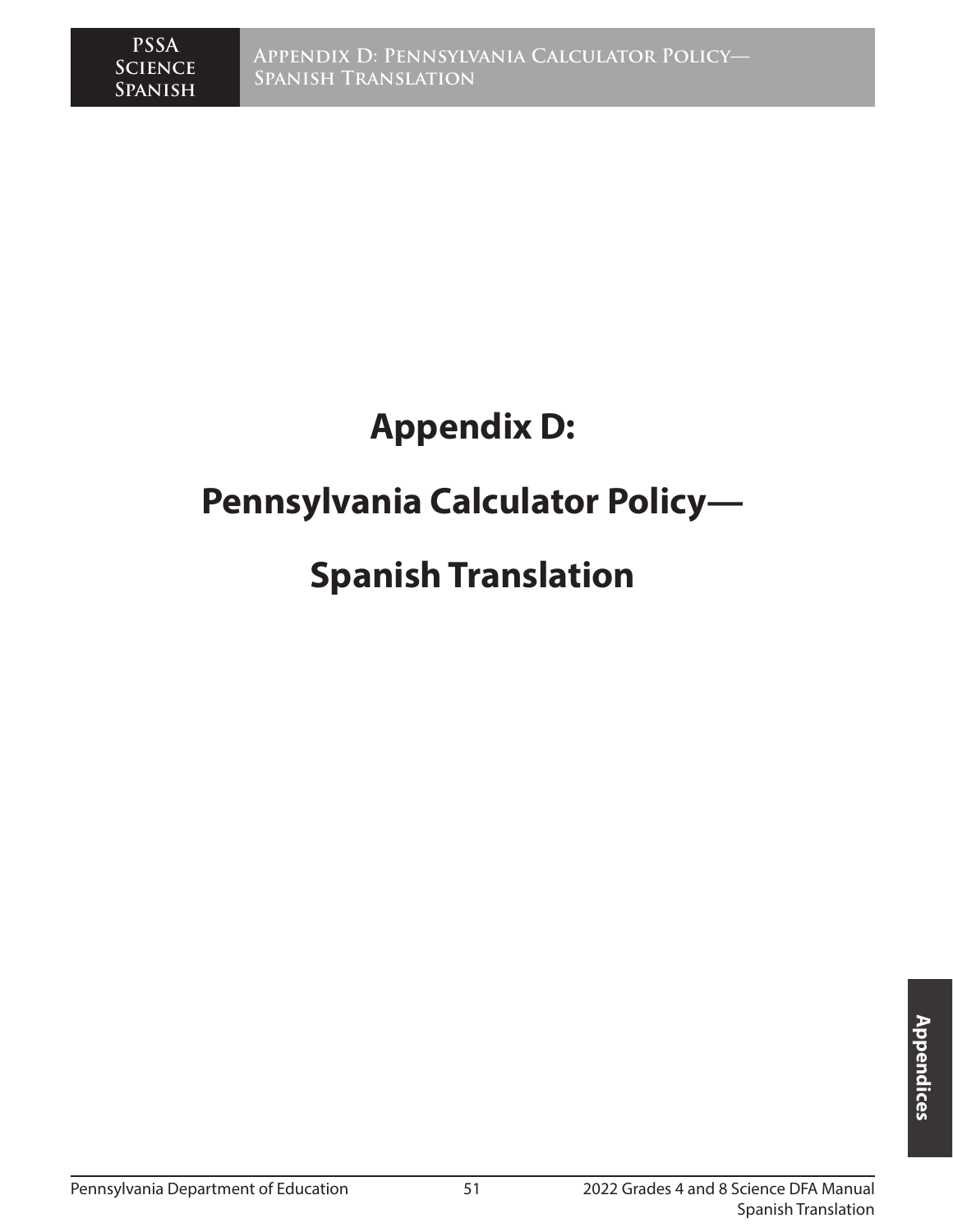

### **GUÍA DE PENNSYLVANIA SOBRE EL USO DE CALCULADORAS**

Si un estudiante decide usar una calculadora que no esté incluida en las opciones en línea para los exámenes de Keystone o PSSA, en las secciones donde se permita usar calculadora, el estudiante debe apegarse a las pautas indicadas abajo. Le corresponde al Coordinador de Exámenes de la Escuela asegurarse que se implementen y cumplan todas las reglas del uso de calculadoras e incluso asegurarse que las calculadoras no tengan programas u otros datos almacenados en su memoria que no sean los instalados de fábrica. Tome en cuenta que si un estudiante quiere restaurar los programas borrados, tendrá que guardar una copia de respaldo antes del examen. Además, se debe vaciar la memoria de la calculadora antes y después de cada sesión del examen.

**No** se permite usar lo siguiente en los exámenes de PSSA o Keystone:

- Dispositivos cuyo propósito principal no es funcionar como calculadoras, tales como teléfonos celulares, teléfonos inteligentes, relojes inteligentes, agendas electrónicas, computadoras portátiles, tabletas, organizadores electrónicos de bolsillo, etc.
- Calculadoras con transmisión por ondas infrarrojas, Wi-Fi, Bluetooth o algún otro medio inalámbrico, a menos que se desactive esta función inalámbrica
- y Calculadoras con Sistema Algebraico Computacional (SAC) integrado
- Calculadoras que hacen ruido, que tienen cinta de papel, que necesitan enchufarse, o que hablan; estas calculadoras específicas pueden usarse solamente como acomodamiento requerido de acuerdo a las Pautas de Acomodamiento
- y Calculadoras compartidas por estudiantes durante una sesión de prueba
- y Ningún programa que no sea de fábrica y ninguna información almacenada en la calculadora

En esta guía sobre el uso de calculadoras se pretende describir de manera general lo que no está permitido. No representa una lista exhaustiva y específica de calculadoras, aparatos o tecnologías que no se pueden usar en los exámenes de PSSA o Keystone. Tome en cuenta que a medida que la tecnología cambie, esta guía también puede cambiar.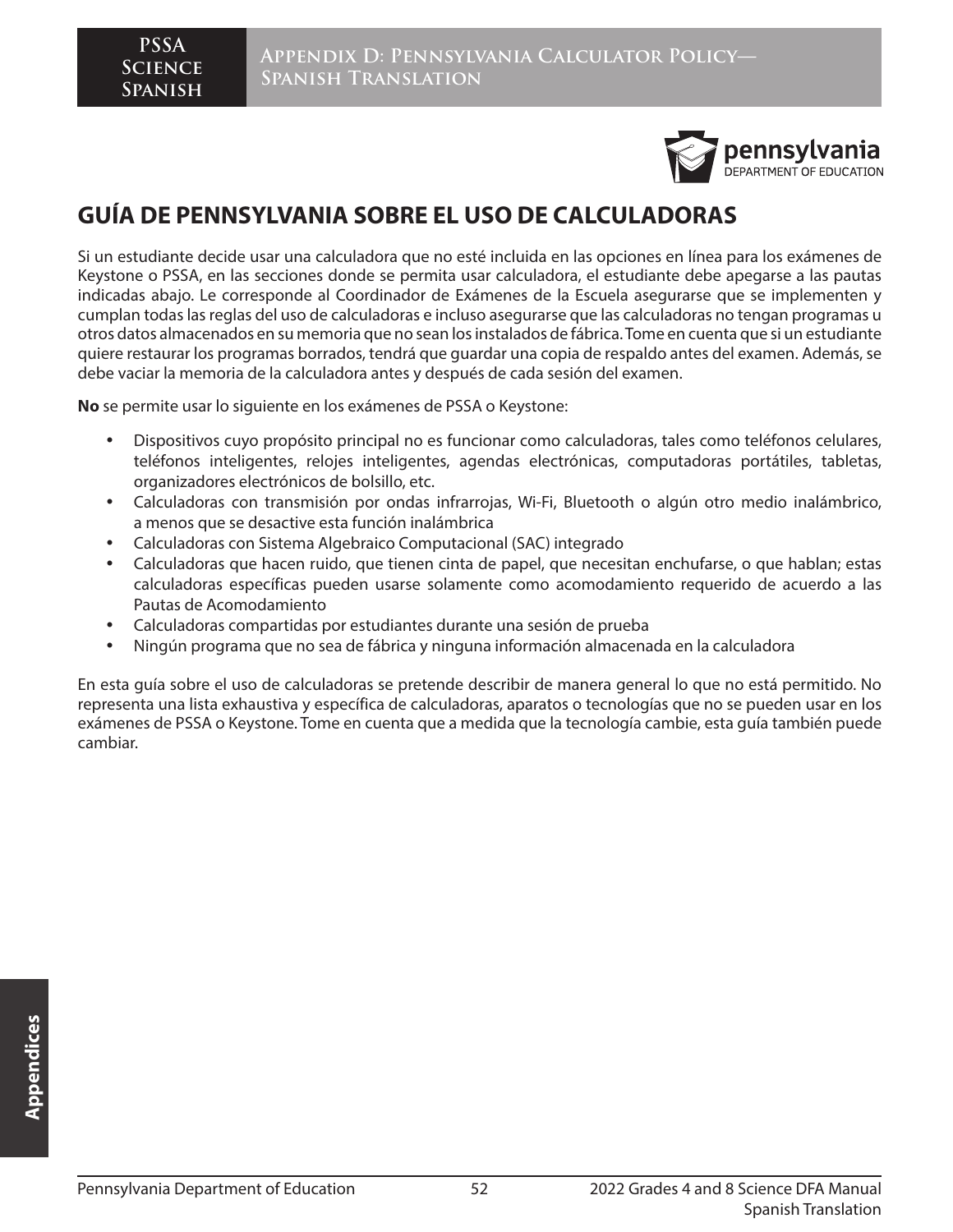

### **PENNSYLVANIA CALCULATOR POLICY**

If a student chooses to use a calculator (other than the online options) on the Keystone Exams or PSSA in sections where the calculator is permitted, the student must adhere to the guidelines listed below. It is incumbent upon the School Assessment Coordinator to ensure that all calculator policies are implemented and followed, including making sure calculators have no programs or other data stored in their memory other than those that are factory installed. Please note that if a student wants to restore the deleted programs, the student will need to back up these programs prior to the assessment. In addition, the memory must be cleared on the calculator prior to and following each test session of the assessment.

The following are **not** permitted for the PSSA or Keystone Exams:

- y Devices that have a primary purpose other than functioning as a calculator such as cell phones, smartphones, smartwatches, PDAs, laptops, tablets, pocket organizers, etc.
- y Calculators with infrared, Wi-Fi, Bluetooth, or other beaming or wireless capabilities, unless the beaming or wireless capabilities are disabled
- Calculators with built-in Computer Algebra Systems (CAS)
- Calculators that make noise, have paper tape, need to be plugged in, or talk; these specific calculators can only be used as a required accommodation as stated in the Accommodations Guidelines
- Calculators shared by students during a test session
- Any and all non-factory (add-on) programs or information stored in the calculator

This calculator policy is intended to be a general description of what is not allowed. It is not meant to be an exhaustive list of specific calculators, devices, or technologies that must not be used on the PSSA or Keystone Exams. Please note that as technology changes, this policy may also change.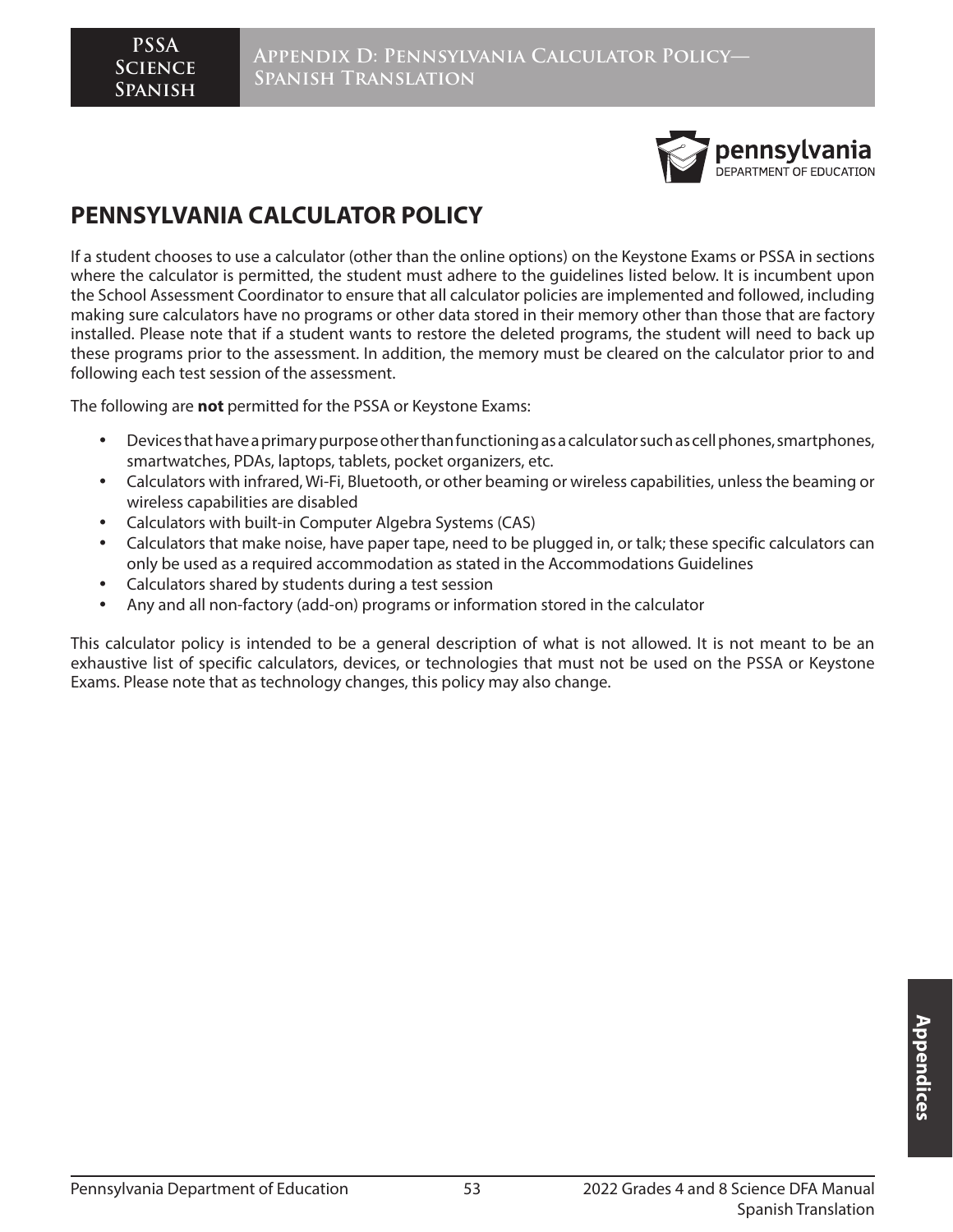

# THIS PAGE IS INTENTIONALLY BLANK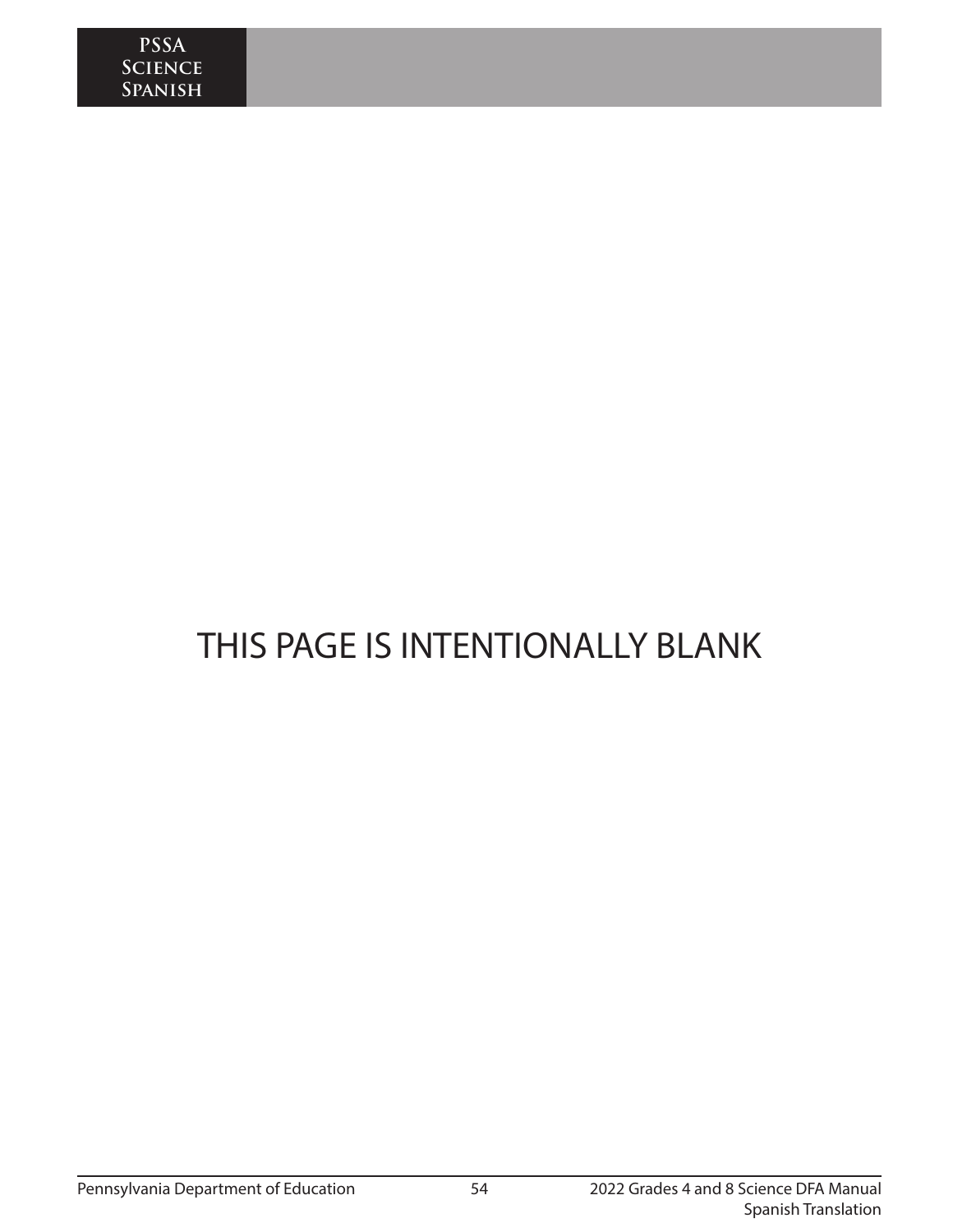| <b>PSSA</b>          |  |  |
|----------------------|--|--|
| SCIENCE <sup>1</sup> |  |  |
| <b>SPANISH</b>       |  |  |

# THIS PAGE IS INTENTIONALLY BLANK